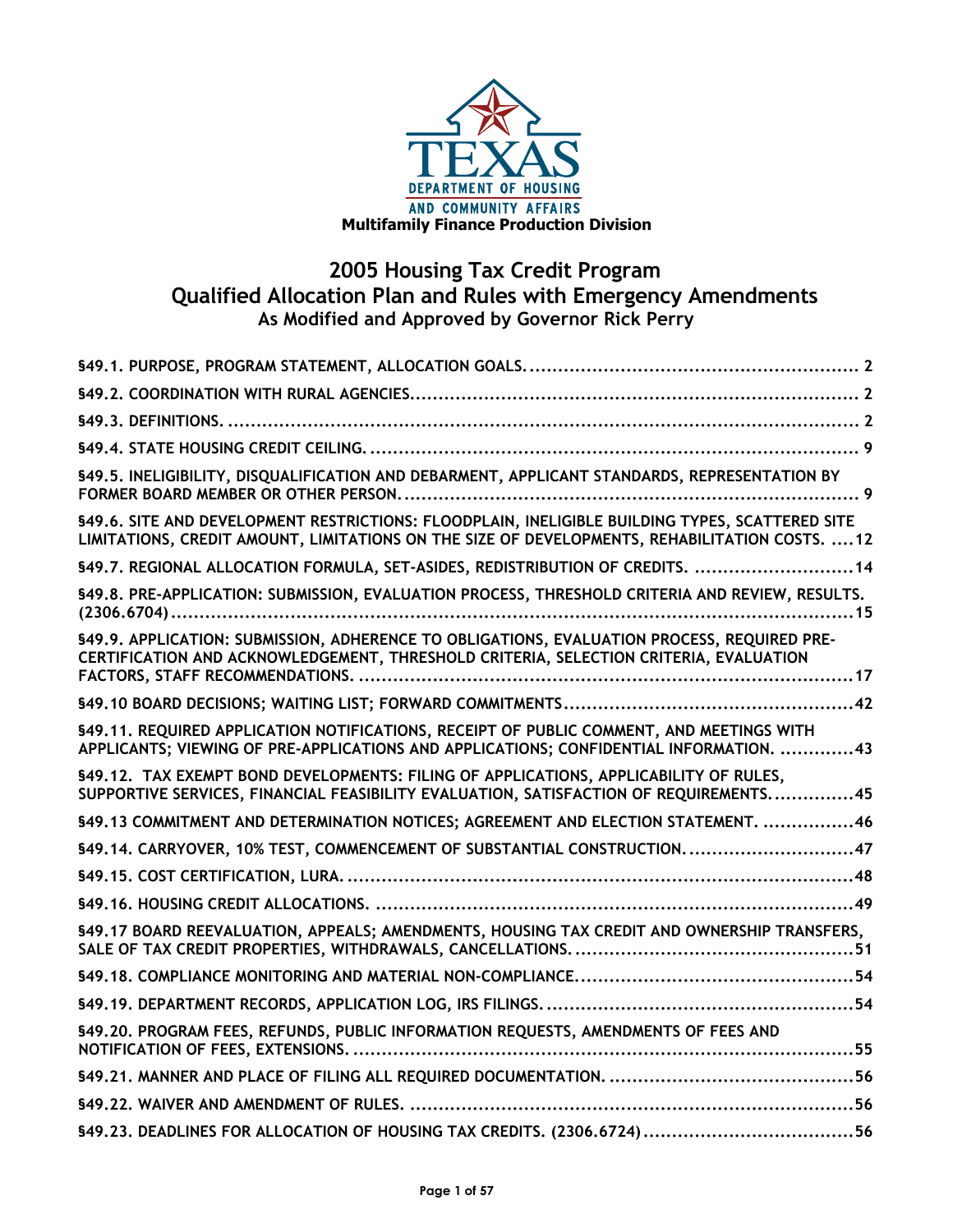# <span id="page-1-0"></span>**§49.1. Purpose, Program Statement, Allocation Goals.**

(a) **Purpose.** The Rules in this chapter apply to the allocation by the Texas Department of Housing and Community Affairs (the Department) of Housing Tax Credits authorized by applicable federal income tax laws. The Internal Revenue Code of 1986, §42, as amended, provides for credits against federal income taxes for owners of qualified low income rental housing Developments. That section provides for the allocation of the available tax credit amount by state housing credit agencies. Pursuant to Executive Order AWR-92-3 (March 4, 1992), the Department was authorized to make Housing Credit Allocations for the State of Texas. As required by the Internal Revenue Code, §42(m)(1), the Department developed this Qualified Allocation Plan (QAP) which is set forth in §§49.1 through 49.23 of this title. Sections in this chapter establish procedures for applying for and obtaining an allocation of Housing Tax Credits, along with ensuring that the proper threshold criteria, selection criteria, priorities and preferences are followed in making such allocations.

(b) **Program Statement.** The Department shall administer the program to encourage the development and preservation of appropriate types of rental housing for households that have difficulty finding suitable, accessible, affordable rental housing in the private marketplace; maximize the number of suitable, accessible, affordable residential rental units added to the state's housing supply; prevent losses for any reason to the state's supply of suitable, accessible, affordable residential rental units by enabling the rehabilitation of rental housing or by providing other preventive financial support; and provide for the participation of for-profit organizations and provide for and encourage the participation of nonprofit organizations in the acquisition, development and operation of accessible affordable housing developments in rural and urban communities. (2306.6701)

(c) **Allocation Goals.** It shall be the goal of this Department and the Board, through these provisions, to encourage diversity through broad geographic allocation of tax credits within the state, and in accordance with the regional allocation formula, and to promote maximum utilization of the available tax credit amount. The processes and criteria utilized to realize this goal are described in §§49.8 and 49.9 of this title, without in any way limiting the effect or applicability of all other provisions of this title.

#### **§49.2. Coordination with Rural Agencies.**

To assure maximum utilization and optimum geographic distribution of tax credits in rural areas, and to achieve increased sharing of information, reduction of processing procedures, and fulfillment of Development compliance requirements in rural areas, the Department has entered into a Memorandum of Understanding (MOU) with the TX-USDA-RHS to coordinate on existing, rehabilitated, and new construction housing Developments financed by TX-USDA-RHS; and will jointly administer the Rural Regional Allocation with the Texas Office of Rural Community Affairs (ORCA). ORCA will assist in developing all Threshold, Selection and Underwriting Criteria applied to Applications eligible for the Rural Regional Allocation. The Criteria will be approved by that Agency. To ensure that the Rural Regional Allocation receives a sufficient volume of eligible Applications, the Department and ORCA shall jointly implement outreach, training, and rural area capacity building efforts. (2306.6723)

## **§49.3. Definitions.**

The following words and terms, when used in this chapter, shall have the following meanings, unless the context clearly indicates otherwise.

(1) **Administrative Deficiencies** - The absence of information or a document from the Application which is important to a review and scoring of the Application as is required under §§49.8(d) and 49.9(e), (f) and (g) of this title.

(2) **Affiliate** - An individual, corporation, partnership, joint venture, limited liability company, trust, estate, association, cooperative or other organization or entity of any nature whatsoever that directly, or indirectly through one or more intermediaries, Controls, is Controlled by, or is under common Control with any other Person, and specifically shall include parents or subsidiaries. Affiliates also include all General Partners, Special Limited Partners and Principals with at least a 10% ownership interest.

(3) **Agreement and Election Statement** - A document in which the Development Owner elects, irrevocably, to fix the Applicable Percentage with respect to a building or buildings, as that in effect for the month in which the Department and the Development Owner enter into a binding agreement as to the housing credit dollar amount to be allocated to such building or buildings.

(4) **Applicable Fraction** - The fraction used to determine the Qualified Basis of the qualified low income building, which is the smaller of the Unit fraction or the floor space fraction, all determined as provided in the Code, §42(c)(1).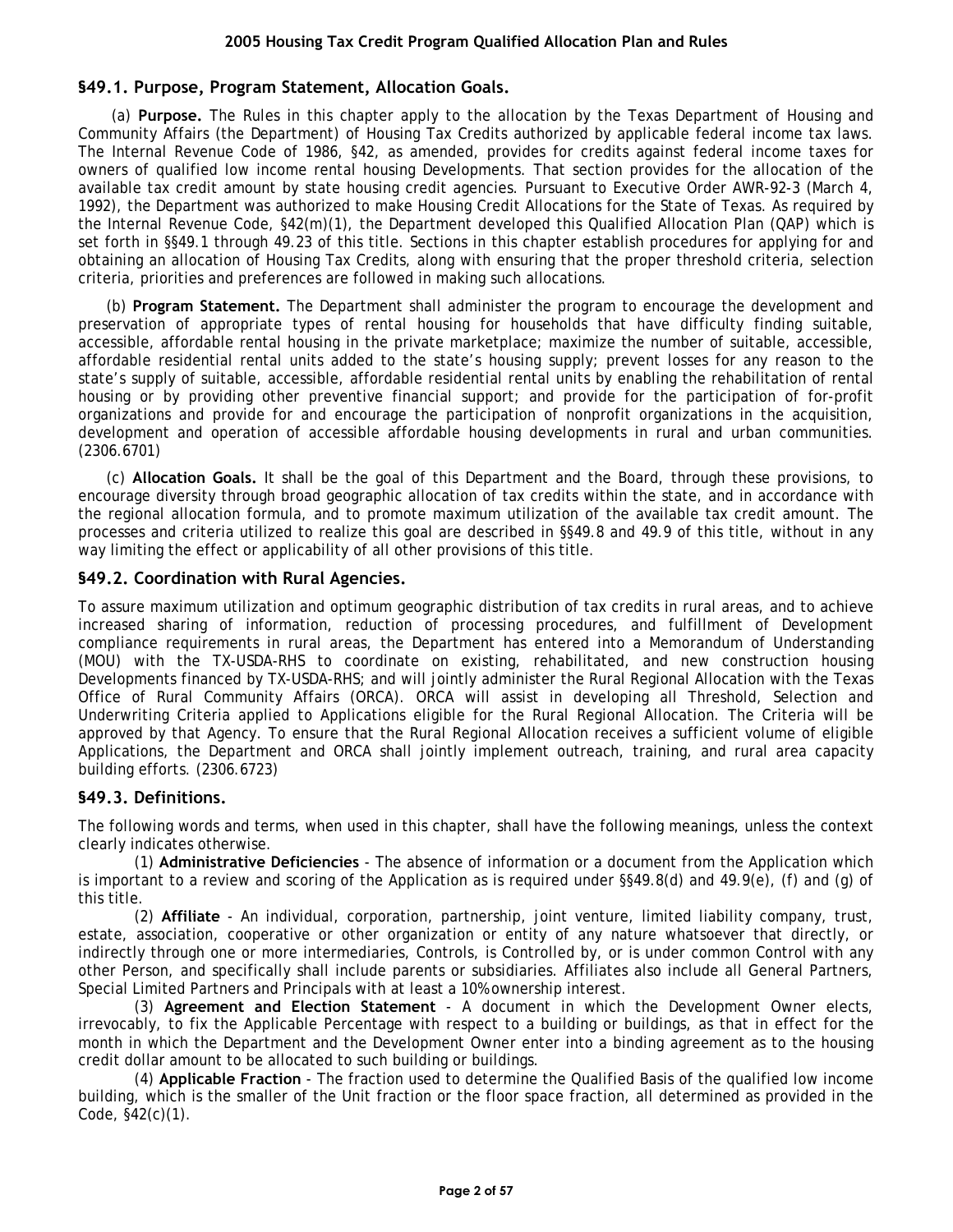(5) **Applicable Percentage** - The percentage used to determine the amount of the Housing Tax Credit, as defined more fully in the Code, §42(b).

(A) For purposes of the Application, the Applicable Percentage will be projected at 10 basis points above the greater of:

(i) the current applicable percentage for the month in which the Application is submitted to the Department, or

(ii) the trailing 1-year, 2-year or 3-year average rate in effect during the month in which the Application is submitted to the Department.

(B) For purposes of making a credit recommendation at any other time, the Applicable Percentage will be based in order of priority on:

(i) The percentage indicated in the Agreement and Election Statement, if executed; or

(ii) The actual applicable percentage as determined by the Code, §42(b), if all or part of the Development has been placed in service and for any buildings not placed in service the percentage will be the actual percentage as determined by Code, §42(b) for the most current month; or

(iii) The percentage as calculated in subparagraph (A) of this paragraph if the Agreement and Election Statement has not been executed and no buildings have been placed in service.

(6) **Applicant** - Any Person or Affiliate of a Person who files a Pre-Application or an Application with the Department requesting a Housing Credit Allocation. (2306.6702)

(7) **Application** - An application, in the form prescribed by the Department, filed with the Department by an Applicant, including any exhibits or other supporting material. (2306.6702)

(8) **Application Acceptance Period** - That period of time during which Applications for a Housing Credit Allocation from the State Housing Credit Ceiling may be submitted to the Department as more fully described in §§49.9(a) and 49.21 of this title. For Tax Exempt Bond Developments this period is that period of time prior to the deadline stated in §49.12 of this title.

(9) **Application Round** - The period beginning on the date the Department begins accepting Applications for the State Housing Credit Ceiling and continuing until all available Housing Tax Credits from the State Housing Credit Ceiling (as stipulated by the Department) are allocated, but not extending past the last day of the calendar year. (2306.6702)

(10) **Application Submission Procedures Manual** - The manual produced and amended from time to time by the Department which sets forth procedures, forms, and guidelines for the filing of Pre-Applications and Applications for Housing Tax Credits.

(11) **Area Median Gross Income (AMGI)** – Area median gross household income, as determined for all purposes under and in accordance with the requirements of the Code, §42.

(12) **At-Risk Development** – a Development that:

(A) has received the benefit of a subsidy in the form of a below-market interest rate loan, interest rate reduction, rental subsidy, Section 8 housing assistance payment, rental supplement payment, rental assistance payment, or equity incentive under the following federal laws, as applicable:

(i) Sections 221(d)(3) and (5), National Housing Act (12 U.S.C. Section 17151);

(ii) Section 236, National Housing Act (12 U.S.C. Section 1715z-1);

(iii) Section 202, Housing Act of 1959 (12 U.S.C. Section 1701q);

(iv) Section 101, Housing and Urban Development Act of 1965 (12 U.S.C. Section 1701s);

(v) the Section 8 Additional Assistance Program for housing developments with HUD-Insured and HUD-Held Mortgages administered by the United States Department of Housing and Urban Development;

(vi) the Section 8 Housing Assistance Program for the Disposition of HUD-Owned Projects administered by the United States Department of Housing and Urban Development;

(vii) Sections 514, 515, and 516, Housing Act of 1949 (42 U.S.C. Sections 1484, 1485, and 1486);

and

(viii) Section 42, of the Internal Revenue Code of 1986 (26 U.S.C. Section 42), and

(B) is subject to the following conditions:

(i) the stipulation to maintain affordability in the contract granting the subsidy is nearing expiration (expiration will occur within two calendar years of July 31 of the year the Application is submitted); or

(ii) the federally insured mortgage on the Development is eligible for prepayment or is nearing the end of its mortgage term (the term will end within two calendar years of July 31 of the year the Application is submitted).

(C) An Application for a Development that includes the demolition of the existing Units which have received the financial benefit described in subparagraph (A) of this paragraph will not qualify as an At-Risk Development unless the redevelopment will include the same site.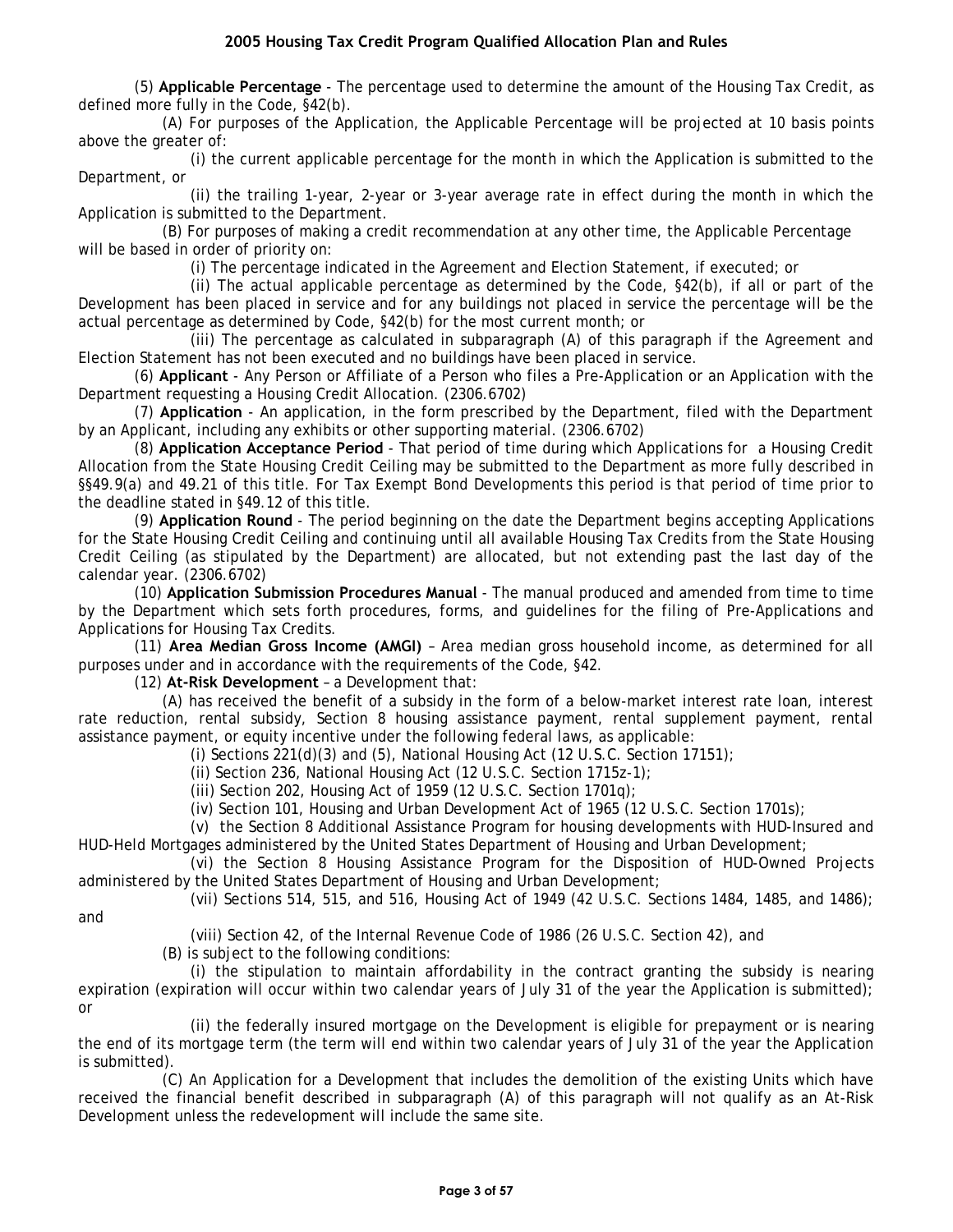(D) Developments must be at risk of losing all affordability on the site. However, Developments that have an opportunity to retain or renew any of the financial benefit described in subparagraph (A) of this paragraph must retain or renew all possible financial benefit to qualify as an At-Risk Development. (2306.6702)

(13) **Bedroom** – A portion of a Unit set aside for sleeping which is no less than 100 square feet; has no width or length less than 8 feet; has at least one window that provides exterior access; and has at least one closet that is not less than 2 feet deep and 3 feet wide and high enough to accommodate 5 feet of hanging space.

(14) **Board** - The governing Board of the Department. (2306.004)

(15) **Carryover Allocation** - An allocation of current year tax credit authority by the Department pursuant to the provisions of the Code, §42(h)(1)(E) and Treasury Regulations, §1.42-6.

(16) **Carryover Allocation Document** - A document issued by the Department, and executed by the Development Owner, pursuant to §49.14 of this title.

(17) **Carryover Allocation Procedures Manual** - The manual produced and amended from time to time by the Department which sets forth procedures, forms, and guidelines for filing Carryover Allocation requests.

(18) **Code** - The Internal Revenue Code of 1986, as amended from time to time, together with any applicable regulations, rules, rulings, revenue procedures, information statements or other official pronouncements issued thereunder by the United States Department of the Treasury or the Internal Revenue Service.

(19) **Colonia** – A geographic area located in a county some part of which is within 150 miles of the international border of this state and that:

(A) has a majority population composed of individuals and families of low income and very low income, based on the federal Office of Management and Budget poverty index, and meets the qualifications of an economically distressed area under §17.921, Water Code; or

(B) has the physical and economic characteristics of a colonia, as determined by the Texas Water Development Board.

(20) **Commitment Notice** - A notice issued by the Department to a Development Owner pursuant to §49.13 of this title and also referred to as the "commitment."

(21) **Compliance Period** - With respect to a building, the period of 15 taxable years, beginning with the first taxable year of the Credit Period pursuant to the Code, §42(i)(1).

(22) **Control** - (including the terms "Controlling," "Controlled by", and/or "under common Control with") the possession, directly or indirectly, of the power to direct or cause the direction of the management and policies of any Person, whether through the ownership of voting securities, by contract or otherwise, including specifically ownership of more than 50% of the General Partner interest in a limited partnership, or designation as a managing General Partner of a limited liability company.

(23) **Cost Certification Procedures Manual** - The manual produced and amended from time to time by the Department which sets forth procedures, forms, and guidelines for filing requests for IRS Form(s) 8609 for Developments placed in service under the Housing Tax Credit Program.

(24) **Credit Period** - With respect to a building within a Development, the period of ten taxable years beginning with the taxable year the building is placed in service or, at the election of the Development Owner, the succeeding taxable year, as more fully defined in the Code, §42(f)(1).

(25) **Department** – The Texas Department of Housing and Community Affairs, an agency of the State of Texas, established by Chapter 2306, Texas Government Code, including Department employees and/or the Board. (2306.004)

(26) **Determination Notice** - A notice issued by the Department to the Development Owner of a Tax Exempt Bond Development which states that the Development may be eligible to claim Housing Tax Credits without receiving an allocation of Housing Tax Credits from the State Housing Credit Ceiling because it satisfies the requirements of this QAP; sets forth conditions which must be met by the Development before the Department will issue the IRS Form(s) 8609 to the Development Owner; and specifies the Department's determination as to the amount of tax credits necessary for the financial feasibility of the Development and its viability as a rent restricted Development throughout the affordability period.

(27) **Developer** – Any Person entering into a contract with the Development Owner to provide development services with respect to the Development and receiving a fee for such services (which fee cannot exceed 15% of the Eligible Basis) and any other Person receiving any portion of such fee, whether by subcontract or otherwise.

(28) **Development** – A proposed qualified low income housing project, for new construction or rehabilitation, as defined by the Code, §42(g), that consists of one or more buildings containing multiple Units, and that, if the Development shall consist of multiple buildings, is financed under a common plan and is owned by the same Person for federal tax purposes, and the buildings of which are either:

(A) located on a single site or contiguous site; or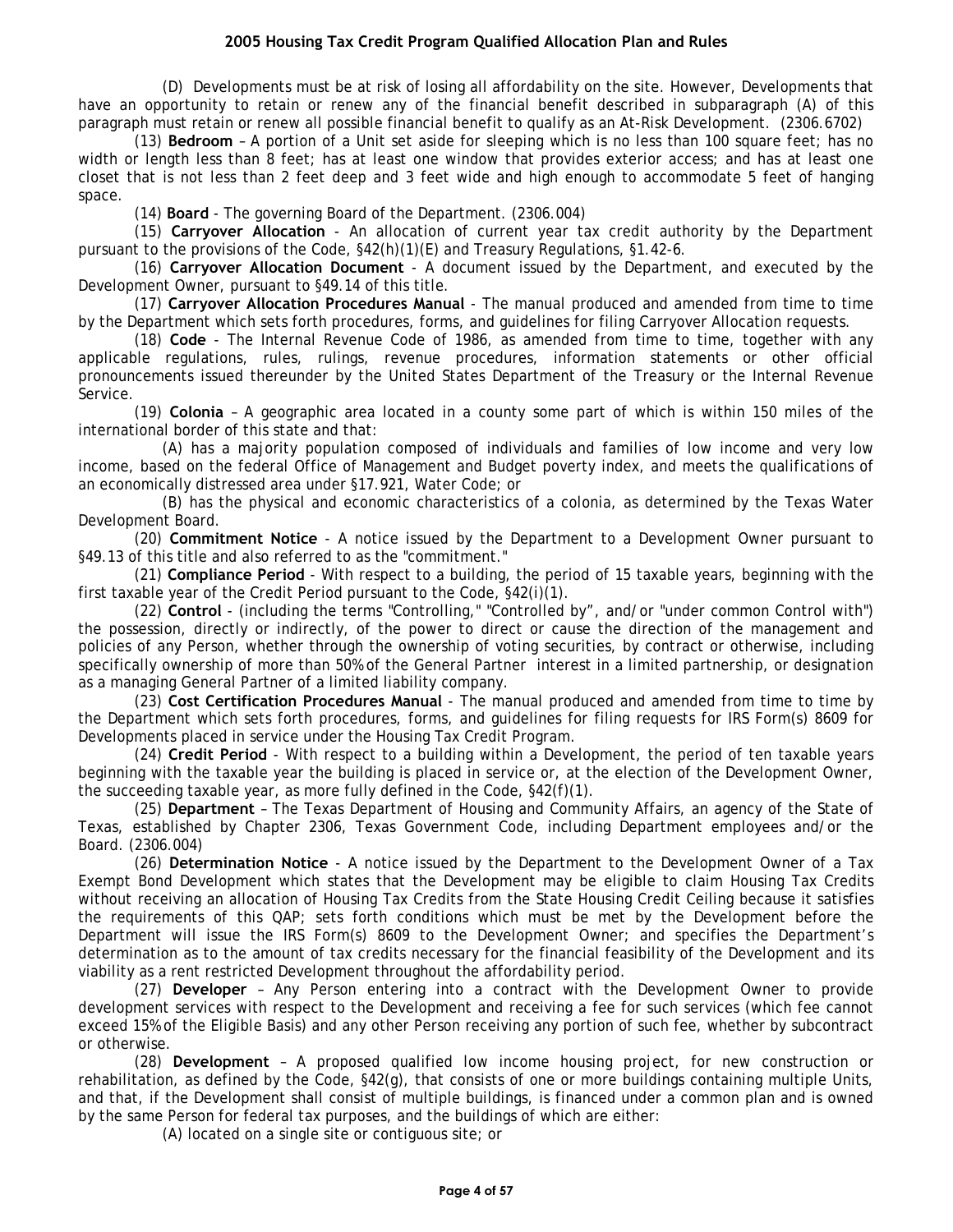(B) located on scattered sites and contain only rent-restricted units. (2306.6702)

(29) **Development Consultant** - Any Person (with or without ownership interest in the Development) who provides professional services relating to the filing of an Application, Carryover Allocation Document, and/or cost certification documents.

(30) **Development Owner** – Any Person, General Partner, or Affiliate of a Person who owns or proposes a Development or expects to acquire Control of a Development under a purchase contract approved by the Department. (2306.6702)

(31) **Development Team** - All Persons or Affiliates thereof that play a role in the development, construction, rehabilitation, management and/or continuing operation of the subject Property, which will include any Development Consultant and Guarantor.

(32) **Economically Distressed Area** – Consistent with §17.921 of Texas Water Code, an area in which:

(A) water supply or sewer services are inadequate to meet minimal needs of residential users as defined by Texas Water Development Board rules;

(B) financial resources are inadequate to provide water supply or sewer services that will satisfy those needs; and

(C) an established residential subdivision was located on June 1, 1989, as determined by the Texas Water Development Board.

(33) **Eligible Basis** - With respect to a building within a Development, the building's Eligible Basis as defined in the Code, §42(d).

(34) **Executive Award and Review Advisory Committee** ("The Committee") – A Departmental committee that will make funding and commitment recommendations to the Board based upon the evaluation of an Application in accordance with the housing priorities as set forth in Chapter 2306 of the Texas Government Code, and as set forth herein, and the ability of an Applicant to meet those priorities. (2306.6702)

(35) **Extended Housing Commitment** - An agreement between the Department, the Development Owner and all successors in interest to the Development Owner concerning the extended housing use of buildings within the Development throughout the extended use period as provided in the Code, §42(h)(6). The Extended Housing Commitment with respect to a Development is expressed in the LURA applicable to the Development.

(36) **General Contractor** - One who contracts for the construction or rehabilitation of an entire Development, rather than a portion of the work. The General Contractor hires subcontractors, such as plumbing contractors, electrical contractors, etc., coordinates all work, and is responsible for payment to the subcontractors. This party may also be referred to as the "contractor."

(37) **General Partner** – That partner, or collective of partners, identified as the general partner of the partnership that is the Development Owner and that has general liability for the partnership. In addition, unless the context shall clearly indicate the contrary, if the Development Owner in question is a limited liability company, the term "General Partner" shall also mean the managing member or other party with management responsibility for the limited liability company.

(38) **Governmental Entity** - Includes federal or state agencies, departments, boards, bureaus, commissions, authorities, and political subdivisions, special districts and other similar entities.

(39) Guarantor – Means any Person that provides, or is anticipated to provide, a guaranty for the equity or debt financing for the Development.

(40) **Historic Development** – A residential Development that has received a historic property designation by a federal, state or local government entity.

(41) **Historically Underutilized Businesses (HUB)** – Any entity defined as a historically underutilized business with its principal place of business in the State of Texas in accordance with Chapter 2161, Texas Government Code.

(42) **Housing Credit Agency** - A Governmental Entity charged with the responsibility of allocating Housing Tax Credits pursuant to the Code, §42. For the purposes of this title, the Department is the sole "Housing Credit Agency" of the State of Texas.

(43) **Housing Credit Allocation** - An allocation by the Department to a Development Owner of Housing Tax Credit in accordance with the provisions of this title.

(44) **Housing Credit Allocation Amount** - With respect to a Development or a building within a Development, that amount the Department determines to be necessary for the financial feasibility of the Development and its viability as a Development throughout the affordability period and which it allocates to the Development.

(45) **Housing Tax Credit** ("tax credits") – A tax credit allocated, or for which a Development may qualify, under the Housing Tax Credit Program, pursuant to the Code, §42. (2306.6702)

(46) **HUD** - The United States Department of Housing and Urban Development, or its successor.

(47) **Ineligible Building Types** - Those Developments which are ineligible, pursuant to this QAP, for funding under the Housing Tax Credit Program, as follows: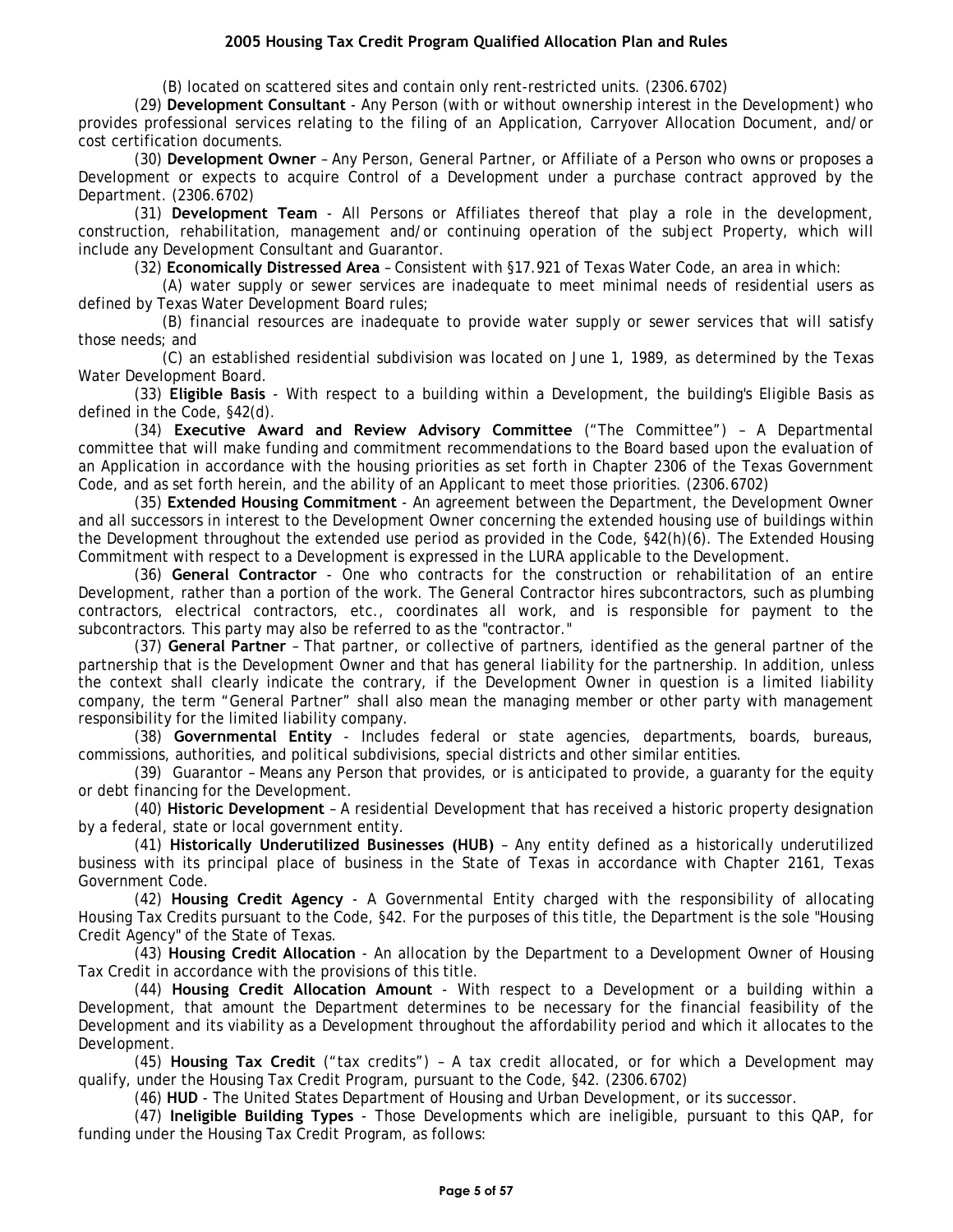(A) Hospitals, nursing homes, trailer parks, dormitories (or other buildings that will be predominantly occupied by students) or other facilities which are usually classified as transient housing (other than certain specific types of transitional housing for the homeless and single room occupancy units, as provided in the Code, §§42(i)(3)(B)(iii) and (iv)) are not eligible. However, structures formerly used as hospitals, nursing homes or dormitories are eligible for Housing Tax Credits if the Development involves the conversion of the building to a non-transient multifamily residential development.

(B) Any Qualified Elderly Development of two stories or more that does not include elevator service for any Units or living space above the first floor.

(C) Any Qualified Elderly Development with any Units having more than two bedrooms.

(D) Any Development with building(s) with four or more stories that does not include an elevator.

(E) Any Development proposing new construction, other than a Development (new construction or rehabilitation) composed entirely of single-family dwellings, having any Units with four or more bedrooms.

(F) Any Development that violates the Integrated Housing Policy of the Department.

(G) Any Development involving any new construction of additional Units (other than a Qualified Elderly Development, a single family development or a transitional housing development) in which any of the designs in clauses (i) through (iii) of this subparagraph are proposed. For purposes of this limitation, a den, study or other similar space that could reasonably function as a bedroom will be considered a bedroom. An Application may reflect a total of Units for a given bedroom size greater than the percentages stated below to the extent that the increase is only to reach the next highest number divisible by four.

(i) more than 60% of the total Units are one bedroom Units; or

(ii) more than 45% of the total Units are two bedroom Units; or

(iii) more than 35% of the total Units are three bedroom Units.

(48) **IRS** - The Internal Revenue Service, or its successor.

(49) **Land Use Restriction Agreement** (LURA) - An agreement between the Department and the Development Owner which is binding upon the Development Owner's successors in interest, that encumbers the Development with respect to the requirements of this chapter, Chapter 2306, Texas Government Code, and the requirements of the Code, §42. (2306.6702)

(50) **Material Non-Compliance** As defined in 10 TAC Section 60.1.

(51) **Minority Owned Business** - A business entity at least 51% of which is owned by members of a minority group or, in the case of a corporation, at least 51% of the shares of which are owned by members of a minority group, and that is managed and Controlled by members of a minority group in its daily operations. Minority group includes women, African Americans, American Indians, Asian Americans, and Mexican Americans and other Americans of Hispanic origin. (2306.6734)

(52) **ORCA** – Office of Rural Community Affairs, as established by Chapter 487 of Texas Government Code. (2306.6702)

(53) **Person** - Means, without limitation, any natural person, corporation, partnership, limited partnership, joint venture, limited liability company, trust, estate, association, cooperative, government, political subdivision, agency or instrumentality or other organization or entity of any nature whatsoever and shall include any group of Persons acting in concert toward a common goal, including the individual members of the group.

(54) **Persons with Disabilities** - A person who:

(A) has a physical, mental or emotional impairment that:

(i) is expected to be of a long, continued and indefinite duration,

(ii) substantially impedes his or her ability to live independently, and

(iii) is of such a nature that the disability could be improved by more suitable housing conditions,

(B) has a developmental disability, as defined in the Developmental Disabilities Assistance and Bill of Rights Act (42 U.S.C. Section 15002),or

(C) has a disability, as defined in 24 CFR §5.403.

(55) **Pre-Application** – A preliminary application, in a form prescribed by the Department, filed with the Department by an Applicant prior to submission of the Application, including any required exhibits or other supporting material, as more fully described in §§49.8 and 49.21 of this title.

(56) **Pre-Application Acceptance Period** - That period of time during which Pre-Applications for a Housing Credit Allocation from the State Housing Credit Ceiling may be submitted to the Department.

(57) **Principal** – the term Principal is defined as Persons that will exercise Control over a partnership, corporation, limited liability company, trust, or any other private entity. In the case of:

(A) partnerships, Principals include all General Partners and Special LP and Principals with at least 10% ownership interest;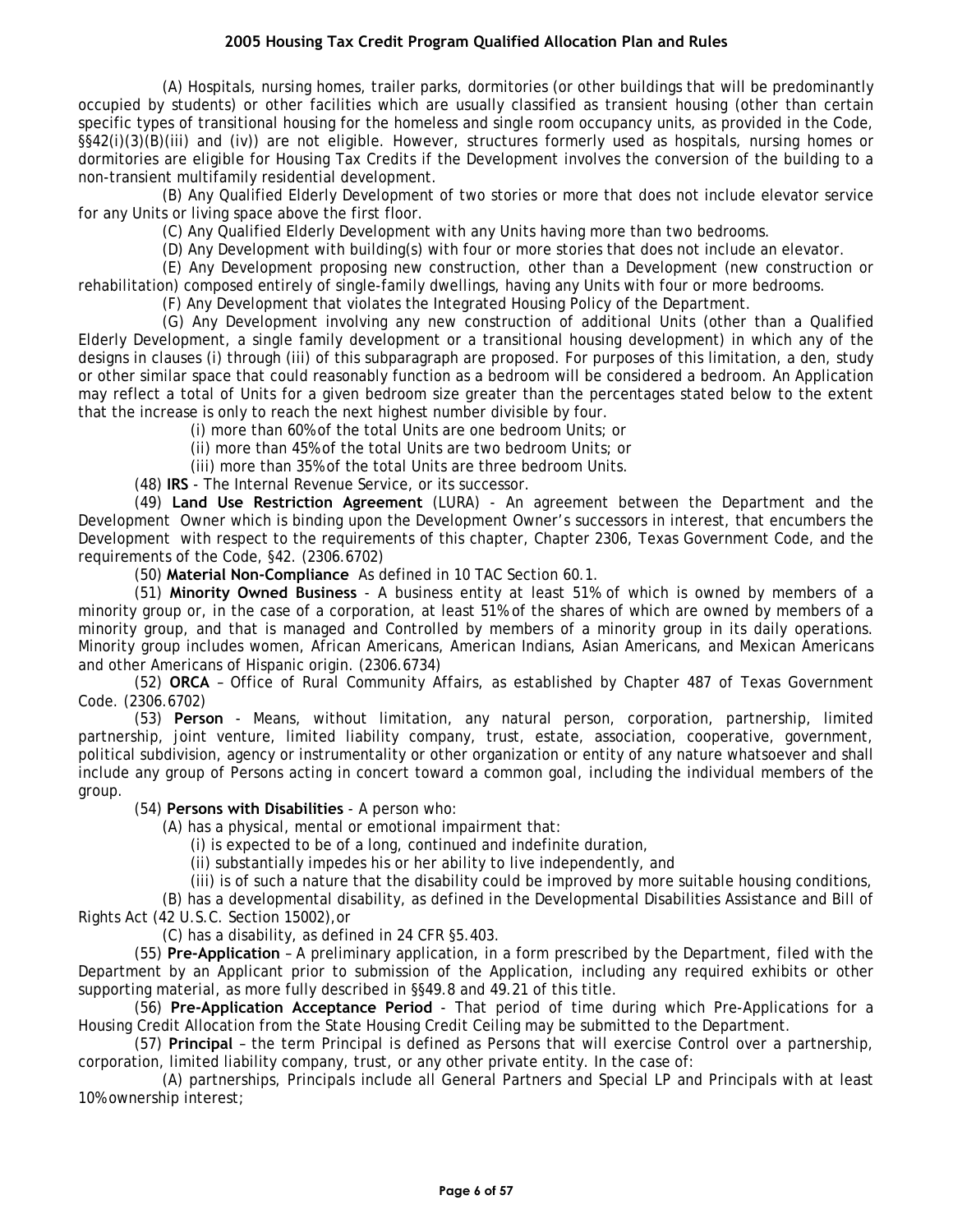(B) corporations, Principals include any officer authorized by the board of directors to act on behalf of the corporation, including the president, vice president, secretary, treasurer and all other executive officers, and each stock holder having a ten percent or more interest in the corporation; and

(C) limited liability companies, Principals include all managing members, members having a ten percent or more interest in the limited liability company or any officer authorized to act on behalf of the limited liability company.

(58) **Prison Community** – A city or town which is located outside of a Metropolitan Statistical Area (MSA) or Primary Metropolitan Statistical Area (PMSA) and was awarded a state prison within the past five years.

(59) **Property** - The real estate and all improvements thereon which are the subject of the Application (including all items of personal property affixed or related thereto), whether currently existing or proposed to be built thereon in connection with the Application.

#### (60) **Qualified Allocation Plan (QAP)** –

(A) As defined in §42(m)(1)(B): Any plan which sets forth selection criteria to be used to determine housing priorities of the housing credit agency which are appropriate to local conditions; which also gives preference in allocating housing credit dollar amounts among selected projects to projects serving the lowest income tenants, projects obligated to serve qualified tenants for the longest periods, and projects which are located in qualified census tracts and the development of which contributes to a concerted community revitalization plan; and which provides a procedure that the agency (or an agent or other private contractor of such agency) will follow in monitoring for noncompliance with the provisions of §42 and in notifying the Internal Revenue Service of such noncompliance which such agency becomes aware of and in monitoring for noncompliance with habitability standards through regular site visits.

(B) As defined in Section 2306.6702, Texas Government Code: A plan adopted by the board under this subchapter that provides the threshold, scoring, and underwriting criteria based on housing priorities of the department that are appropriate to local conditions; provides a procedure for the department, the department's agent, or another private contractor of the department to use in monitoring compliance with the qualified allocation plan and this subchapter; and consistent with Section 2306.6710(e), gives preference in housing tax credit allocations to developments that, as compared to the other developments:

(i) when practicable and feasible based on documented, committed, and available third-party funding sources, serve the lowest income tenants per housing tax credit; and

(ii) produce for the longest economically feasible period the greatest number of high quality units committed to remaining affordable to any tenants who are income-eligible under the low income housing tax credit program.

(61) **Qualified Basis** - With respect to a building within a Development, the building's Eligible Basis multiplied by the Applicable Fraction, within the meaning of the Code, §42(c)(1).

(62) **Qualified Census Tract** - Any census tract which is so designated by the Secretary of HUD in accordance with the Code, §42(d)(5)(C)(ii).

(63) **Qualified Elderly Development** – A Development which meets the requirements of the federal Fair Housing Act and:

(A) is intended for, and solely occupied by, individuals 62 years of age or older; or

(B) is intended and operated for occupancy by at least one individual 55 years of age or older per Unit, where at least 80% of the total housing Units are occupied by at least one individual who is 55 years of age or older; and where the Development Owner publishes and adheres to policies and procedures which demonstrate an intent by the owner and manager to provide housing for individuals 55 years of age or older. (See 42 U.S.C. Section 3607(b)).

(64) **Qualified Market Analyst** - A real estate appraiser certified or licensed by the Texas Appraiser or Licensing and Certification Board or a real estate consultant or other professional currently active in the subject property's market area who demonstrates competency, expertise, and the ability to render a high quality written report. The individual's performance, experience, and educational background will provide the general basis for determining competency as a Market Analyst. Competency will be determined by the Department, in its sole discretion. The Qualified Market Analyst must be a Third Party.

(65) **Qualified Nonprofit Organization** - An organization that is described in the Code, §501(c)(3) or (4), as these cited provisions may be amended from time to time, that is exempt from federal income taxation under the Code, §501(a), that is not affiliated with or Controlled by a for profit organization, and includes as one of its exempt purposes the fostering of low income housing within the meaning of the Code, §42(h)(5)(C). A Qualified Nonprofit Organization may select to compete in one or more of the Set-Asides, including, but not limited to, the nonprofit Set-Aside, the At-Risk Development Set-Aside and the TX-USDA-RHS Allocation.

(66) **Qualified Nonprofit Development** - A Development in which a Qualified Nonprofit Organization (directly or through a partnership or wholly-owned subsidiary) holds a controlling interest, materially participates (within the meaning of the Code, §469(h), as it may be amended from time to time) in its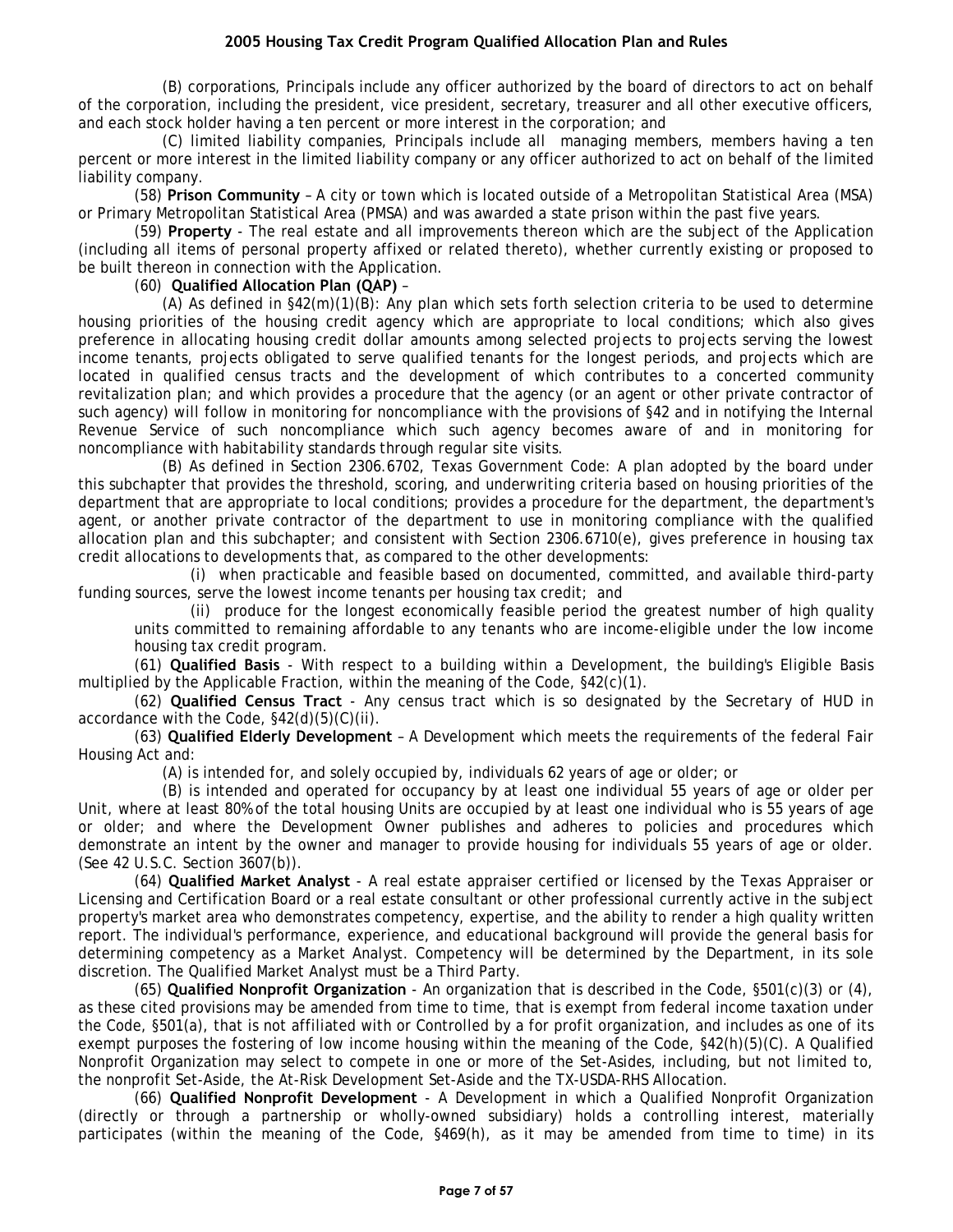development and operation throughout the Compliance Period, and otherwise meets the requirements of the Code, §42(h)(5). (2306.6729)

(67) **Reference Manual** - That certain manual, and any amendments thereto, produced by the Department which sets forth reference material pertaining to the Housing Tax Credit Program.

(68) **Related Party** – As defined,

can vote;

(A) The following individuals or entities:

(i) the brothers, sisters, spouse, ancestors, and descendants of a person within the third degree of consanguinity, as determined by Chapter 573, Texas Government Code;

(ii) a person and a corporation, if the person owns more than 50 percent of the outstanding stock of the corporation;

(iii) two or more corporations that are connected through stock ownership with a common parent possessing more than 50 percent of:

(I) the total combined voting power of all classes of stock of each of the corporations that

(II) the total value of shares of all classes of stock of each of the corporations; or

(III) the total value of shares of all classes of stock of at least one of the corporations, excluding, in computing that voting power or value, stock owned directly by the other corporation;

(iv) a grantor and fiduciary of any trust;

(v) a fiduciary of one trust and a fiduciary of another trust, if the same person is a grantor of both trusts;

(vi) a fiduciary of a trust and a beneficiary of the trust;

(vii) a fiduciary of a trust and a corporation if more than 50 percent of the outstanding stock of the corporation is owned by or for:

(I) the trust; or

(II) a person who is a grantor of the trust;

(viii) a person or organization and an organization that is tax-exempt under the Code, §501(a), and that is controlled by that person or the person's family members or by that organization;

(ix) a corporation and a partnership or joint venture if the same persons own more than:

(I) 50 percent of the outstanding stock of the corporation; and

(II) 50 percent of the capital interest or the profits' interest in the partnership or joint venture;

(x) an S corporation and another S corporation if the same persons own more than 50 percent of the outstanding stock of each corporation;

(xi) an S corporation and a C corporation if the same persons own more than 50 percent of the outstanding stock of each corporation;

(xii) a partnership and a person or organization owning more than 50 percent of the capital interest or the profits' interest in that partnership; or

(xiii) two partnerships, if the same person or organization owns more than 50 percent of the capital interests or profits' interests.

Nothing in this definition is intended to constitute the Department's determination as to what relationship might cause entities to be considered "related" for various purposes under the Code.

(69) **Rules** - The Department's Housing Tax Credit Qualified Allocation Plan and Rules as presented in this title.

(70) **Rural Area** – An area that is located:

(A) outside the boundaries of a primary metropolitan statistical area or a metropolitan statistical area;

(B) within the boundaries of a primary metropolitan statistical area or a metropolitan statistical area, if the statistical area has a population of 20,000 or less and does not share a boundary with an urban area; or

(C) in an area that is eligible for new construction or rehabilitation funding by TX-USDA-RHS. (2306.6702)

(71) **Rural Development** - A Development located within a Rural Area and for which the Applicant applies for tax credits under the Rural Regional Allocation.

(72) **Selection Criteria** - Criteria used to determine housing priorities of the State under the Housing Tax Credit Program as specifically defined in §49.9(g) of this title.

(73) **Set-Aside** – A reservation of a portion of the available Housing Tax Credits to provide financial support for specific types of Applications or Applicants as required by the Qualified Allocation Plan on a priority basis. (2306.6702)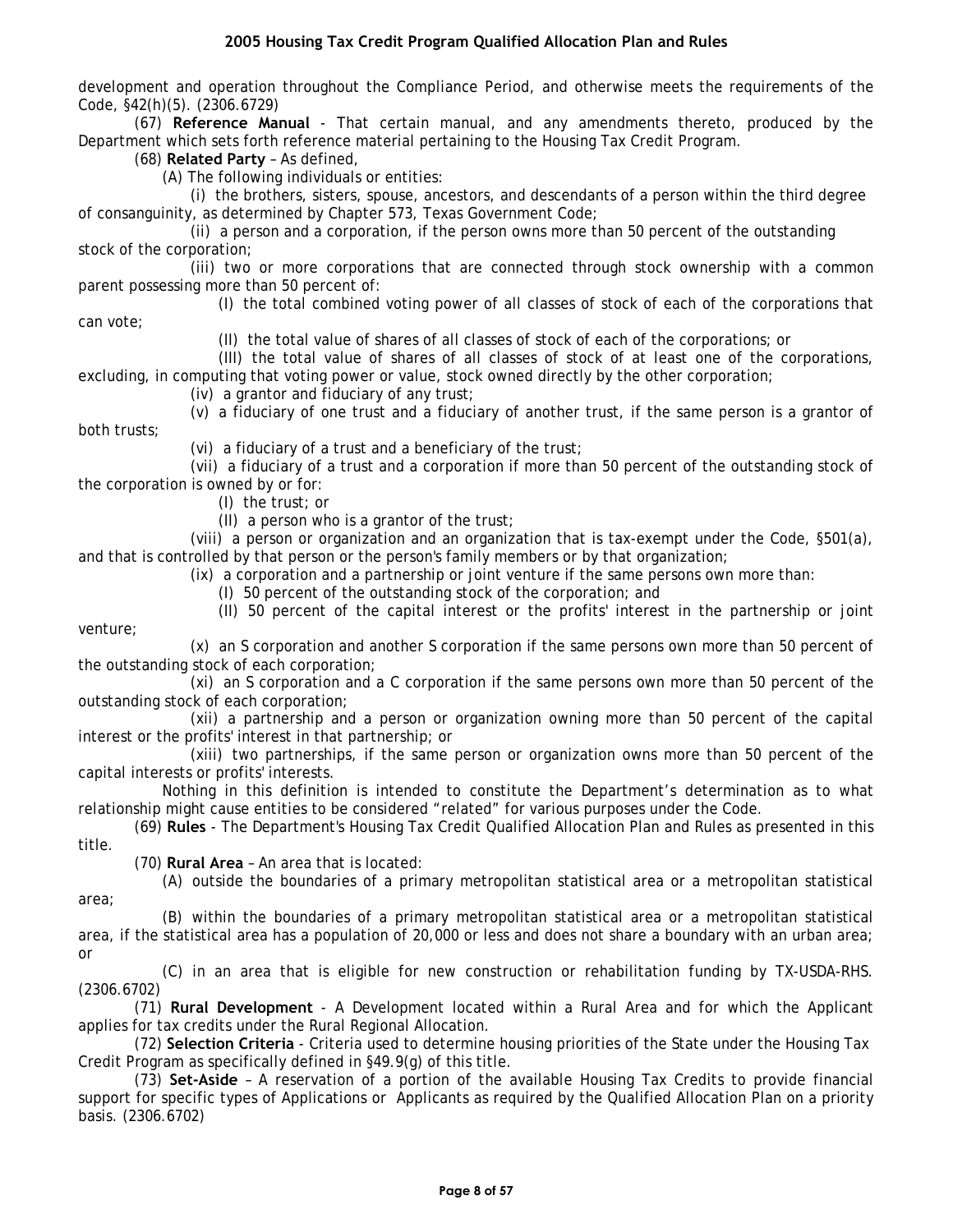<span id="page-8-0"></span> (74) **State Housing Credit Ceiling** - The limitation imposed by the Code, §42(h), on the aggregate amount of Housing Credit Allocations that may be made by the Department during any calendar year, as determined from time to time by the Department in accordance with the Code, §42(h)(3).

(75) **Student Eligibility** - Per the Code, §42(i)(3)(D), "A unit shall not fail to be treated as a low-income unit merely because it is occupied:

(A) by an individual who is:

(i) a student and receiving assistance under Title IV of the Social Security Act (42 U.S.C. §§ 601 et seq.), or

(ii) enrolled in a job training program receiving assistance under the Job Training Partnership Act (29 USCS §§ 1501 et seq., generally; for full classification, consult USCS Tables volumes) or under other similar Federal, State, or local laws, or

(B) entirely by full-time students if such students are:

(i) single parents and their children and such parents and children are not dependents (as defined in section 152) of another individual, or

(ii) married and file a joint return."

(76) **Tax Exempt Bond Development** - A Development which receives a portion of its financing from the proceeds of tax exempt bonds which are subject to the state volume cap as described in the Code, §42(h)(4), such that the Development does not receive an allocation of tax credit authority from the State Housing Credit Ceiling.

(77) **Third Party** – A Third Party is a Person who is not an:

(A) Applicant, General Partner, Developer, or General Contractor, or

(B) an Affiliate or a Related Party to the Applicant, General Partner, Developer or General Contractor, or

(C) Person(s) receiving any portion of the contractor fee or developer fee.

(78) **Threshold Criteria** - Criteria used to determine whether the Development satisfies the minimum level of acceptability for consideration as specifically defined in §49.9(f) of this title. (2306.6702)

(79) **Total Housing Development Cost** - The total of all costs incurred or to be incurred by the Development Owner in acquiring, constructing, rehabilitating and financing a Development, as determined by the Department based on the information contained in the Application. Such costs include reserves and any expenses attributable to commercial areas. Costs associated with the sale or use of Housing Tax Credits to raise equity capital shall also be included in the Total Housing Development Cost. Such costs include but are not limited to syndication and partnership organization costs and fees, filing fees, broker commissions, related attorney and accounting fees, appraisal, engineering, and the environmental site assessment.

(80) **TX-USDA-RHS** - The Rural Housing Services (RHS) of the United States Department of Agriculture (USDA) serving the State of Texas (formerly known as TxFmHA) or its successor.

(81) **Unit** - Any residential rental unit in a Development consisting of an accommodation including a single room used as an accommodation on a non-transient basis, that contains complete physical facilities and fixtures for living, sleeping, eating, cooking and sanitation. (2306.6702)

(82) **Urban/Exurban Area**- An incorporated place or census designated place with:

(A) a population greater than 20,000; or

(B) of any population size that shares a boundary with an incorporated place or census designated place with a population greater than 20,000 in an MSA; and

(C) that does not meet the qualifications for a Rural Area as defined in paragraph 70(C) of this section.

## **§49.4. State Housing Credit Ceiling.**

The Department shall determine the State Housing Credit Ceiling for each calendar year as provided in the Code, §42(h)(3)(C), using such information and guidance as may be made available by the Internal Revenue Service. The Department shall publish each such determination in the *Texas Register* within 30 days after the receipt of such information as is required for that purpose by the Internal Revenue Service. The aggregate amount of commitments of Housing Credit Allocations made by the Department during any calendar year shall not exceed the State Housing Credit Ceiling for such year as provided in the Code, §42. Housing Credit Allocations made to Tax Exempt Bond Developments are not included in the State Housing Credit Ceiling.

## **§49.5. Ineligibility, Disqualification and Debarment, Applicant Standards, Representation by Former Board Member or Other Person.**

(a) **Ineligibility.** An Application will be ineligible if: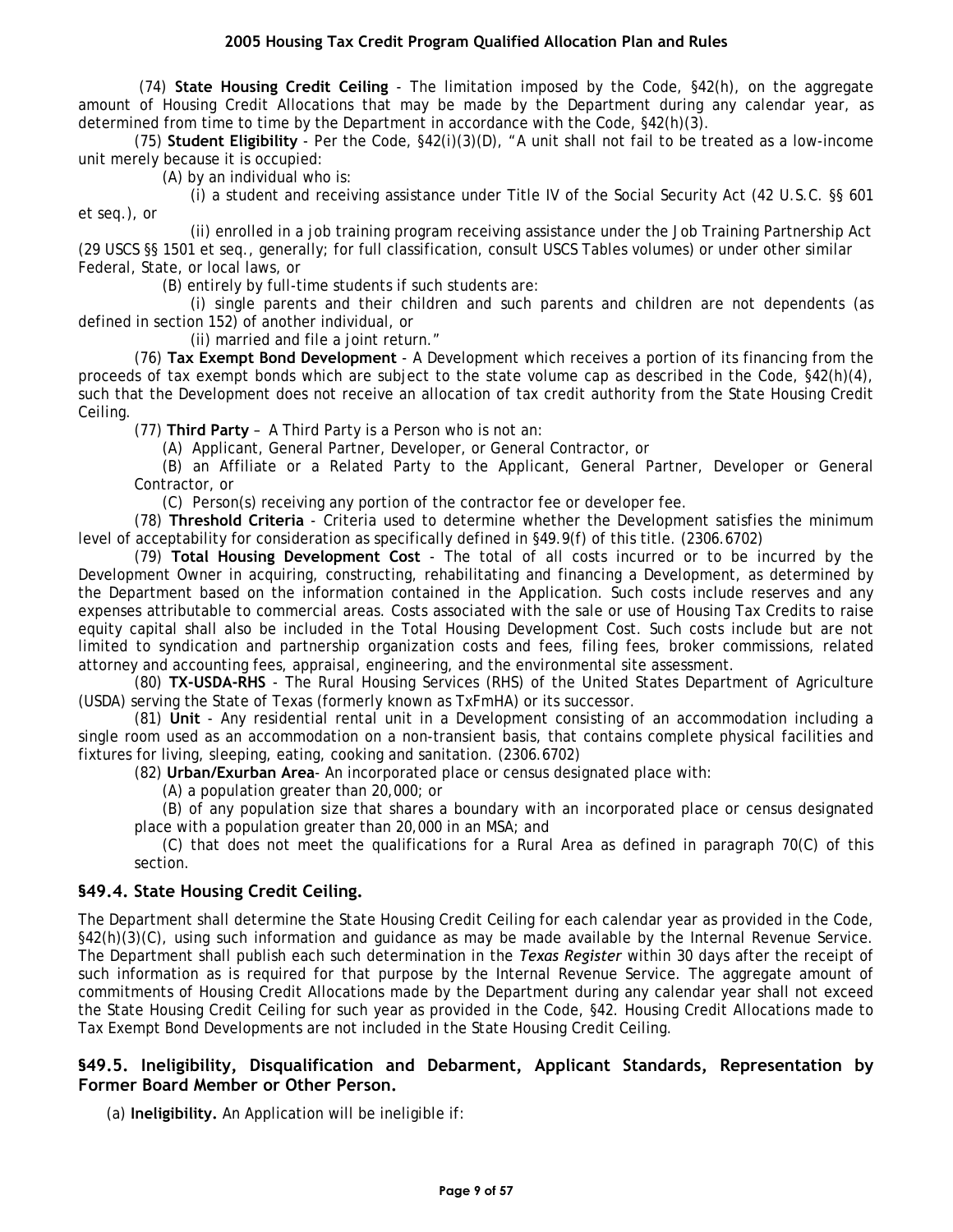(1) The Applicant, Development Owner, Developer or Guarantor has been or is barred, suspended, or terminated from procurement in a state or federal program or listed in the List of Parties Excluded from Federal Procurement or Non-Procurement Programs; or,

(2) The Applicant, Development Owner, Developer or Guarantor has been convicted of a state or federal crime involving fraud, bribery, theft, misrepresentation of material fact, misappropriation of funds, or other similar criminal offenses within fifteen years preceding the Application deadline; or,

(3) The Applicant, Development Owner, Developer or Guarantor at the time of Application is: subject to an enforcement or disciplinary action under state or federal securities law or by the NASD; is subject to a federal tax lien; or is the subject of an enforcement proceeding with any Governmental Entity; or

(4) The Applicant, Development Owner, Developer or Guarantor with any past due audits has not submitted those past due audits to the Department in a satisfactory format on or before the close of the Application Acceptance Period. A Person is not eligible to receive a commitment of Housing Tax Credits from the Department if any audit finding or questioned or disallowed cost is unresolved as of June 1 of each year, or for Tax Exempt Bond Developments is unresolved as of the date the Application is submitted; or

(5) (2306.6703) At the time of Application or at any time during the two-year period preceding the date the Application Round begins (or for Tax Exempt Bond Developments any time during the two-year period preceding the date the Application is submitted to the Department), the Applicant or a Related Party is or has been:

(A) a member of the Board; or

(B) the Executive Director, a Deputy Executive Director, the Director of Multifamily Finance Production, the Director of Portfolio Management and Compliance, the Director of Real Estate Analysis, or a manager over housing tax credits employed by the Department.

(6) (2306.6703) The Applicant proposes to replace in less than 15 years any private activity bond financing of the Development described by the Application, unless:

(A) the Applicant proposes to maintain for a period of 30 years or more 100 percent of the Development Units supported by Housing Tax Credits as rent-restricted and exclusively for occupancy by individuals and families earning not more than 50 percent of the Area Median Gross Income, adjusted for family size; and

(B) at least one-third of all the units in the Development are public housing units or Section 8 Development-based units; or,

(7) The Development is located in a municipality or, if located outside a municipality, a county, that has more than twice the state average of units per capita supported by Housing Tax Credits or private activity bonds at the time the Application Round begins (or for Tax Exempt Bond Developments at the time the reservation is made by the Texas Bond Review Board) unless the Applicant:

(A) has obtained prior approval of the Development from the governing body of the appropriate municipality or county containing the Development in the form of a resolution; and

(B) has included in the Application a written statement of support from that governing body referencing this rule and authorizing an allocation of housing tax credits for the Development;

(C) For purposes of this paragraph, evidence under subparagraphs (A) and (B) must be received by the Department no later than April 1, 2005 (or for Tax Exempt Bond Developments no later than 14 days before the Board meeting where the credits will be considered);or

(8) The Applicant proposes to construct a new Development that is located one linear mile (measured by a straight line on a map) or less from a Development that:

(A) serves the same type of household as the new Development, regardless of whether the Developments serve families, elderly individuals, or another type of household;

(B) has received an allocation of Housing Tax Credits (including Tax Exempt Bond Developments) for new construction at any time during the three-year period preceding the date the application round begins (or for Tax Exempt Bond Developments the three-year period preceding the date the Volume I is submitted); and

(C) has not been withdrawn or terminated from the Housing Tax Credit Program.

(D) An Application is not ineligible under this paragraph if:

(i) the Development is using federal HOPE VI funds received through the United States Department of Housing and Urban Development; locally approved funds received from a public improvement district or a tax increment financing district; funds provided to the state under the Cranston-Gonzalez National Affordable Housing Act (42 U.S.C. Section 12701 et seq.); or funds provided to the state and participating jurisdictions under the Housing and Community Development Act of 1974 (42 U.S.C. Section 5301 et seq.); or

(ii) the Development is located in a county with a population of less than one million; or

(iii) the Development is located outside of a metropolitan statistical area; or

(iv) the local government where the Development is to be located has by vote specifically allowed the construction of a new Development located within one linear mile or less from a Development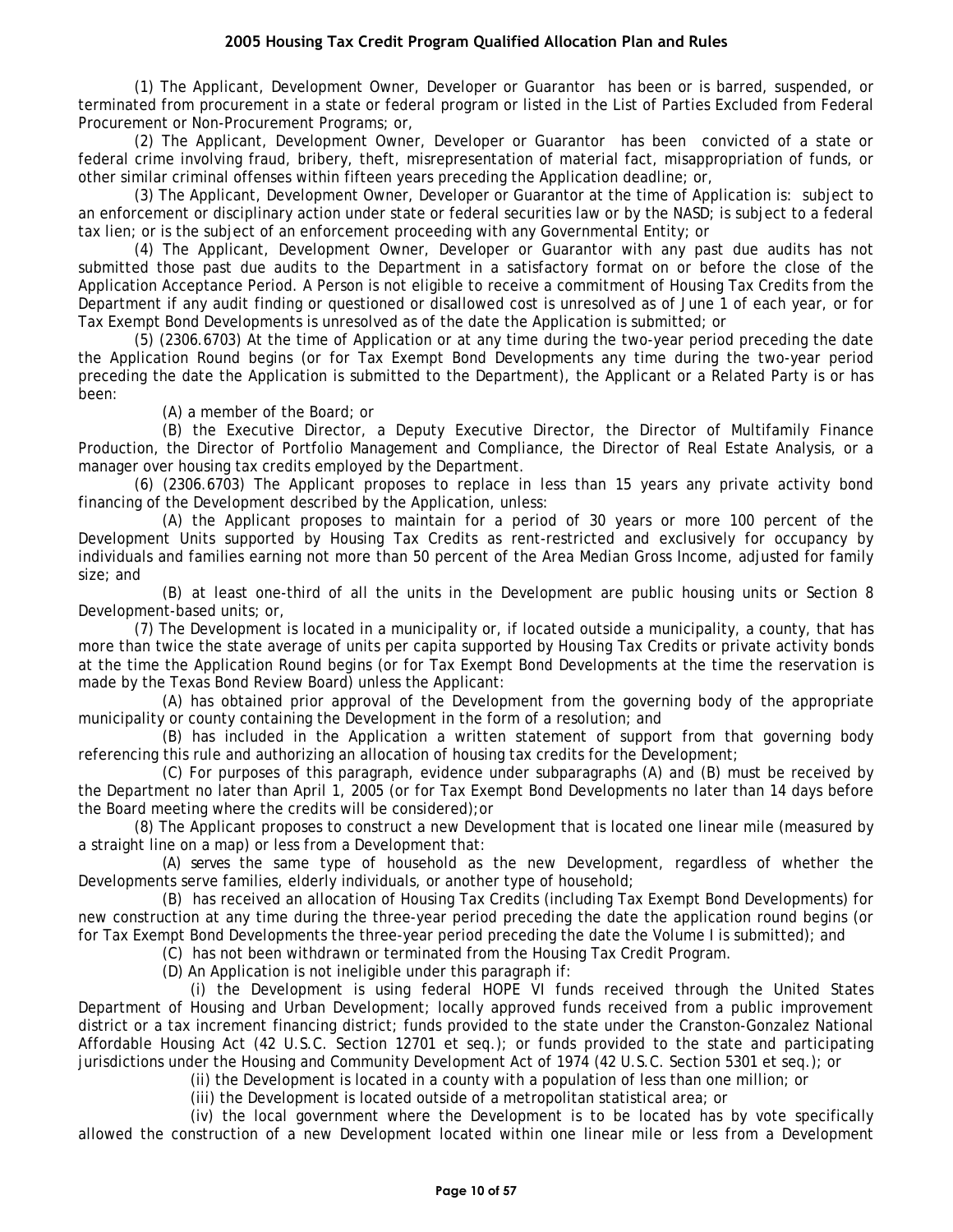described under subparagraphs (A) through (C) of this paragraph. For purposes of this clause, evidence of the local government vote must be received by the Department no later than April 1, 2005 (or for Tax Exempt Bond Developments no later than 14 days before the Board meeting where the credits will be committed). (2306.6703)

(E) In determining the age of an existing development as it relates to the application of the threeyear period, the development will be considered from the date the Board took action on approving the allocation of tax credits. In dealing with ties between two or more Developments as it relates to this rule, refer to §49.9(h).

(9) A submitted Application has an entire Volume of the application missing; has excessive omissions of documentation from the Threshold Criteria or Uniform Application documentation; or is so unclear, disjointed or incomplete that a thorough review can not reasonably be performed by the Department, as determined by the Department.

(b) **Disqualification and Debarment.** The Department will disqualify an Application, and/or debar a Person (see 2306.6721, Texas Government Code), if it is determined by the Department that any issues identified in the paragraphs of this subsection exist. The Department shall debar a Person for no shorter period than the longer of one year from the date of debarment, or until the violation causing the debarment has been remedied. If the Department determines the facts warrant it, a Person may be debarred for up to fifteen years. Causes for disqualification and debarment include: (2306.6721)

(1) The provision of fraudulent information, knowingly false documentation, or other intentional or negligent material misrepresentation in the Application or other information submitted to the Department at any stage of the evaluation or approval process; or,

(2) The Applicant, Development Owner, Developer or Guarantor or anyone that has 10% or more ownership interest in the Development Owner, Developer or Guarantor that is active in the ownership or Control of one or more other rent restricted rental housing properties in the state of Texas administered by the Department is in Material Non-Compliance with the LURA (or any other document containing an Extended Housing Commitment) or the program rules in effect for such property as further described in 10 TAC Section 60.1; or

(3) The Applicant, Development Owner, Developer or Guarantor or anyone that has 10% or more ownership interest in the Development Owner, Developer or Guarantor that is active in the ownership or Control of one or more other rent restricted rental housing properties outside of the state of Texas has an incidence of Material Non-Compliance with the LURA or the program rules in effect for such tax credit property as further described in 10 TAC Section 60.1; or

(4) The Applicant, Development Owner, Developer, or any Guarantor, or any Affiliate of such entity has been a Principal of any entity that failed to make all loan payments to the Department in accordance with the terms of the loan, as amended, or was otherwise in default with any provisions of any loans from the Department.

(5) The Applicant or the Development Owner that is active in the ownership or Control of one or more tax credit properties in the state of Texas has failed to pay in full any fees within 30 days of when they were billed by the Department, as further described in §49.20 of this title; or

(6) the Applicant or a Related Party and any Person who is active in the construction, rehabilitation, ownership, or Control of the proposed Development, including a General Partner or contractor, and a Principal or Affiliate of a General Partner or contractor, or an individual employed as a lobbyist by the Applicant or a Related Party, communicates with any Board member during the period of time beginning on the date an Application is filed and ending on the date the Board makes a final decision with respect to any approval of that Application, unless the communication takes place at any board meeting or public hearing held with respect to that Application. Communication with Department staff must be in accordance with §49.9(b) of this title; violation of the communication restrictions of §49.9(b) is also a basis for disqualification and/or debarment. (2306.1113)

(7) It is determined by the Department's General Counsel that there is evidence that establishes probable cause to believe that an Applicant, Development Owner, Developer, or any of their employees or agents has violated a state revolving door or other standard of conduct or conflict of interest statute, including Section 2306.6733, Texas Government Code, or a section of Chapter 572, Texas Government Code, in making, advancing, or supporting the Application.

(8) Applicants may be ineligible as further described in §49.17(c)(8) of this title.

(c) **Certain Applicant and Development Standards.** Notwithstanding any other provision of this section, the Department may not allocate tax credits to a Development proposed by an Applicant if the Department determines that: (2306.223)

(1) the Development is not necessary to provide needed decent, safe, and sanitary housing at rental prices that individuals or families of low and very low income or families of moderate income can afford;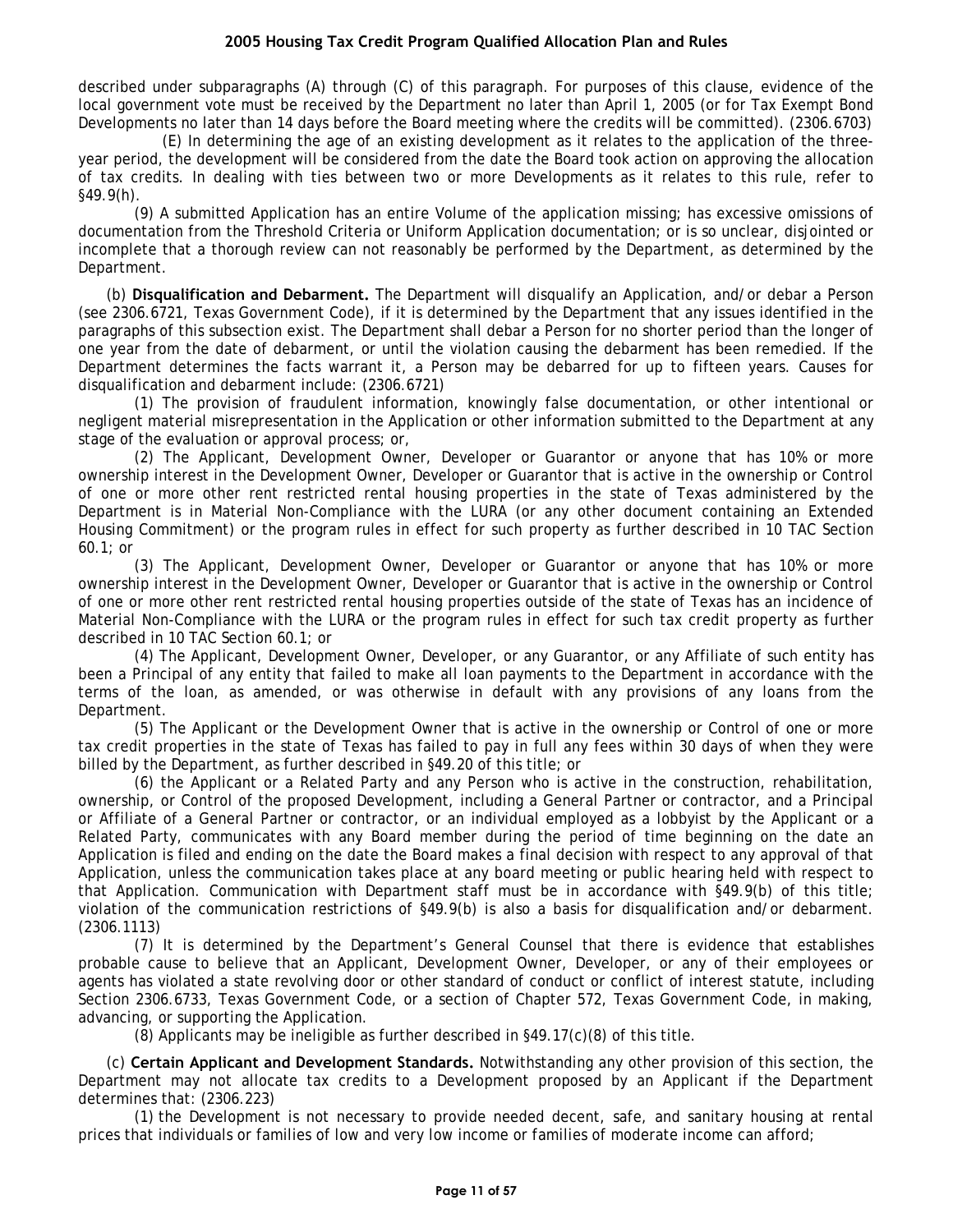<span id="page-11-0"></span>(2) the Development Owner undertaking the proposed Development will not supply well-planned and well-designed housing for individuals or families of low and very low income or families of moderate income;

(3) the Development Owner is not financially responsible;

(4) the Development Owner has contracted, or will contract for the proposed Development with, a Developer that:

(A) is on the Department's debarred list, including any parts of that list that are derived from the debarred list of the United States Department of Housing and Urban Development;

(B) has breached a contract with a public agency and failed to cure that breach; or

(C) misrepresented to a subcontractor the extent to which the Developer has benefited from contracts or financial assistance that has been awarded by a public agency, including the scope of the Developer's participation in contracts with the agency and the amount of financial assistance awarded to the Developer by the agency;

(5) the financing of the housing Development is not a public purpose and will not provide a public benefit; and

(6) the Development will be undertaken outside the authority granted by this chapter to the Department and the Development Owner. (See 2306.223, Texas Government Code).

#### (d) **Representation by Former Board Member or Other Person.** (2306.6733)

(1) A former Board member or a former executive director, deputy executive director, director of multifamily finance production, director of portfolio management and compliance, director of real estate analysis or manager over housing tax credits previously employed by the Department may not:

(A) for compensation, represent an Applicant or one of its Related Parties for an allocation of tax credits before the second anniversary of the date that the Board member's, director's, or manager's service in office or employment with the Department ceased;

(B) represent any Applicant or a Related Party of an Applicant or receive compensation for services rendered on behalf of any Applicant or Related Party regarding the consideration of an Application in which the former board member, director, or manager participated during the period of service in office or employment with the Department, either through personal involvement or because the matter was within the scope of the board member's, director's, or manager's official responsibility; or for compensation, communicate directly with a member of the legislative branch to influence legislation on behalf of an Applicant or Related Party before the second anniversary of the date that the board member's, director's, or manager's service in office or employment with the Department ceased.

(2) A Person commits an offense if the Person violates this section. An offense under this section is a Class A misdemeanor. (See 2306.6733, Texas Government Code).

(e) **Due Diligence; Sworn Affidavit.** In exercising due diligence in considering information of possible ineligibility, possible grounds for disqualification and debarment, Applicant and Development standards, possible improper representation or compensation, or similar matters, the Department may request a sworn affidavit or affidavits from the Applicant, Development Owner, Developer, Guarantor, or other persons addressing the matter. If an affidavit determined to be sufficient by the Department is not received by the Department within seven business days of the date of the request by the Department, the Department may terminate the Application.

 (f) **Appeals and Administrative Deficiencies for Ineligibility, Disqualification and Debarment.** An Applicant or Person found ineligible, disqualified, debarred or otherwise terminated under subsections (a) through (e) of this section will be notified in accordance with the Administrative Deficiency process described in §49.9(d)(4) of this title. They may also utilize the appeals process described in §49.17(b) of this title.

## **§49.6. Site and Development Restrictions: Floodplain, Ineligible Building Types, Scattered Site Limitations, Credit Amount, Limitations on the Size of Developments, Rehabilitation Costs.**

(a) **Floodplain.** Any Development proposing new construction located within the 100 year floodplain as identified by the Federal Emergency Management Agency (FEMA) Flood Insurance Rate Maps must develop the site so that all finished ground floor elevations are at least one foot above the flood plain and parking and drive areas are no lower than six inches below the floodplain, subject to more stringent local requirements. If no FEMA Flood Insurance Rate Maps are available for the proposed Development, flood zone documentation must be provided from the local government with jurisdiction identifying the 100 year floodplain. No buildings or roads that are part of a Development proposing rehabilitation, with the exception of developments with federal funding assistance from HUD or TX USDA-RHS, will be permitted in the 100 year floodplain unless they already meet the requirements established in this subsection for new construction.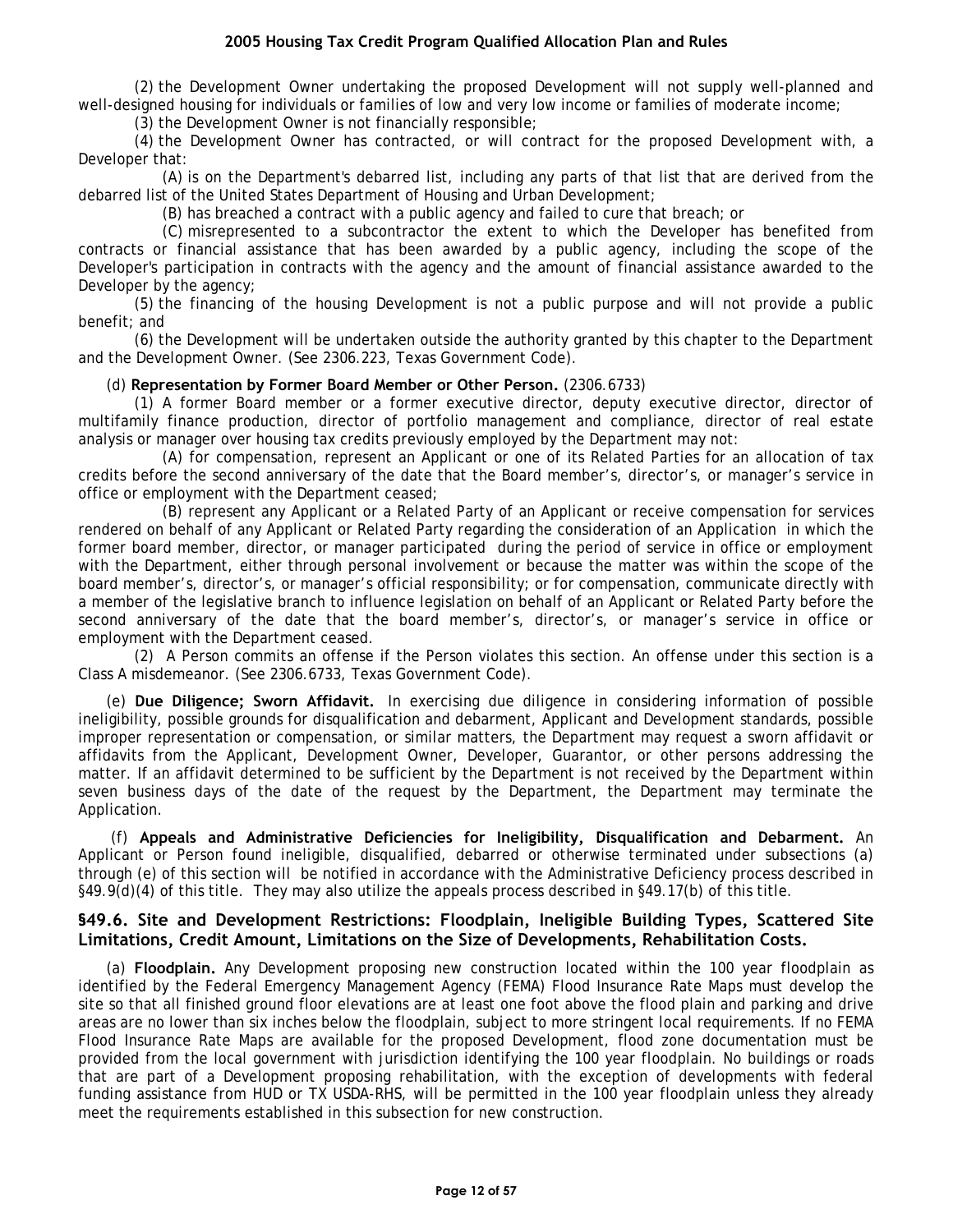(b) **Ineligible Building Types**. Applications involving Ineligible Building Types as defined in §49.3(47) of this title will not be considered for allocation of tax credits.

(c) **Scattered Site Limitations.** Consistent with §49.3(28) of this title, a Development must be financed under a common plan, be owned by the same Person for federal tax purposes, and the buildings may be either located on a single site or contiguous site, or be located on scattered sites and contain only rent-restricted units.

(d) **Credit Amount.** The Department shall issue tax credits only in the amount needed for the financial feasibility and viability of a Development throughout the affordability period. The issuance of tax credits or the determination of any allocation amount in no way represents or purports to warrant the feasibility or viability of the Development by the Department, or that the Development will qualify for and be able to claim Housing Tax Credits. The Department will limit the allocation of tax credits to no more than \$1.2 million per Development. The Department shall not allocate more than \$2 million of tax credits in any given Application Round to any Applicant, Developer, Related Party or Guarantor; Housing Tax Credits approved by the Board during the 2005 calendar year, including commitments from the 2005 Credit Ceiling and forward commitments from the 2006 Credit Ceiling, are applied to the credit cap limitation for the 2005 Application Round. In order to encourage the capacity enhancement of developers in rural areas, the Department will prorate the credit amount allocated in situations where an Application is submitted in the Rural Regional Allocation and the Development has 76 Units or less. To be considered for this provision, a copy of a Joint Venture Agreement and narrative on how this builds the capacity of the inexperienced developers is required. Tax Exempt Bond Development Applications are not subject to these Housing Tax Credit limitations, and Tax Exempt Bond Developments will not count towards the total limit on tax credits per Applicant. The limitation does not apply (2306.6711(b)):

(1) to an entity which raises or provides equity for one or more Developments, solely with respect to its actions in raising or providing equity for such Developments (including syndication related activities as agent on behalf of investors);

(2) to the provision by an entity of "qualified commercial financing" within the meaning of the Code (without regard to the 80% limitation thereof);

(3) to a Qualified Nonprofit Organization or other not-for-profit entity, to the extent that the participation in a Development by such organization consists only of the provision of loan funds, grants or social services; and

(4) to a Development Consultant with respect to the provision of consulting services, provided the Development Consultant fee received for such services does not exceed 10% of the fee to be paid to the Developer (or 20% for Qualified Nonprofit Developments), or \$150,000, whichever is greater.

#### (e) **Limitations on the Size of Developments.**

(1) The minimum Development size will be 16 Units if the Development involves Housing Tax Credits; the minimum Development size will be 4 Units if the funding source only involves the Housing Trust Fund or HOME Program.

(2) Rural Developments involving new construction will be limited to 76 Units. Rural Developments involving only rehabilitation do not have a size limitation.

(3) Developments involving new construction, that are not Tax Exempt Bond Developments, will be limited to 252 Total Units, wherein the maximum Department administered Units will be limited to 200 Units. Tax Exempt Bond Developments will be limited to 252 Total Units. These maximum Unit limitations also apply to those Developments which involve a combination of rehabilitation and new construction. Developments that consist solely of acquisition/rehabilitation or rehabilitation only may exceed the maximum Unit restrictions. For those Developments which are a second phase or are otherwise adjacent to an existing tax credit Development unless such proposed Development is being constructed to provide replacement of previously existing affordable multifamily units on its site (in a number not to exceed the original units being replaced) or that were originally located within a one mile radius from the proposed Development, the combined Unit total for the Developments may not exceed the maximum allowable Development size, unless the first phase has been completed and has attained Sustaining Occupancy (as defined in §1.31 of this title) for at least six months.

**(f) Limitations on the Location of Developments.** Staff will only recommend, and the Board may only allocate, housing tax credits from the Credit Ceiling to more than one Development in the same calendar year if the Developments are, or will be, located more than one linear mile apart as determined by the Department. If the Board forward commits credits from the following year's allocation of credits, the Development is considered to be in the calendar year in which the Board votes, not in the year of the Credit Ceiling. This limitation applies only to communities contained within counties with populations exceeding one million (which for calendar year 2005 are Harris, Dallas, Tarrant and Bexar Counties). For purposes of this rule, any two sites not more than one linear mile apart are deemed to be "in a single community." (2306.6711) This restriction does not apply to the allocation of housing tax credits to Developments financed through the Tax Exempt Bond program, including the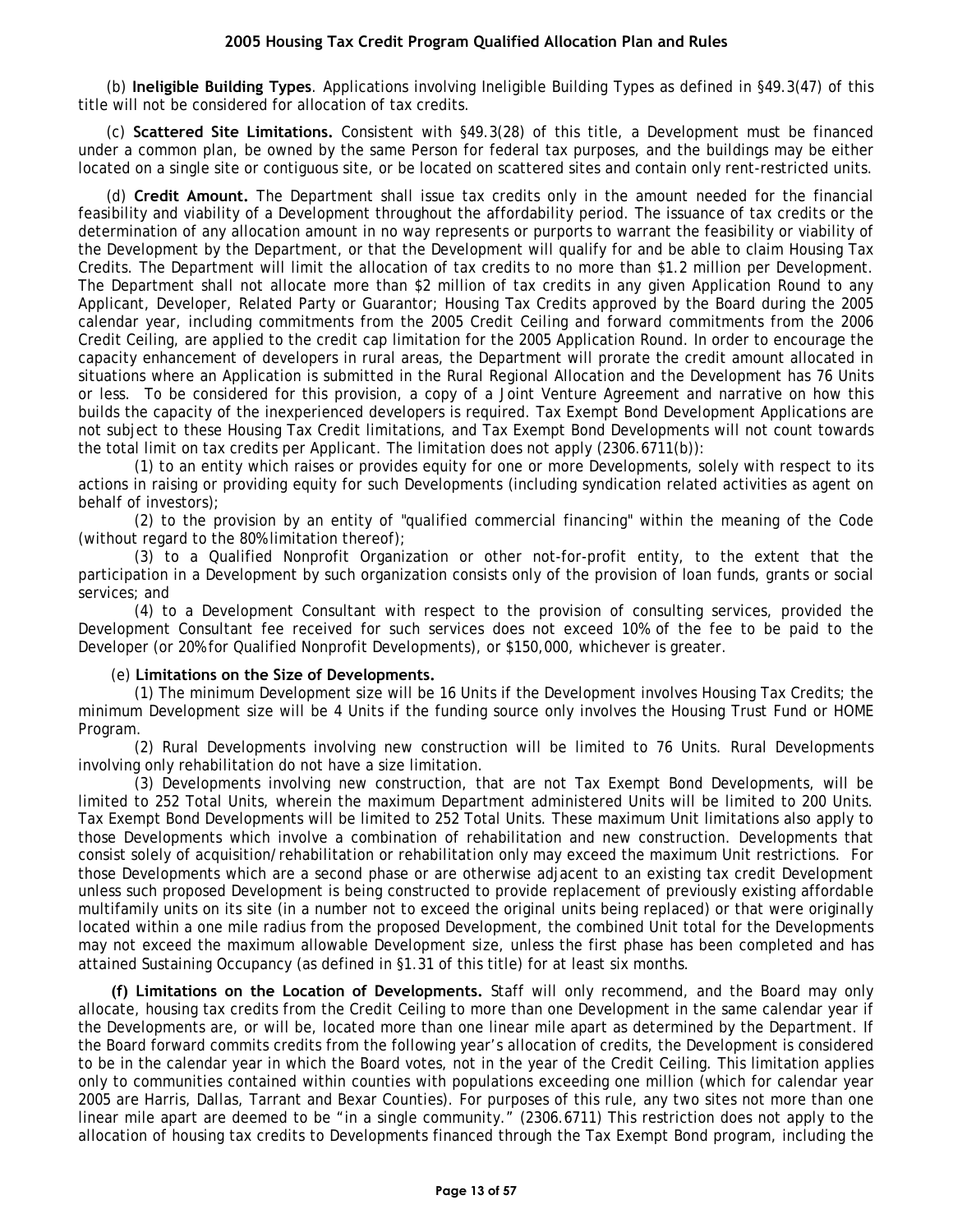<span id="page-13-0"></span>Tax Exempt Bond Developments under review and existing Tax Exempt Bond Developments in the Department's portfolio. (2306.67021)

(g) **Rehabilitation Costs.** Rehabilitation Developments must establish that the rehabilitation will substantially improve the condition of the housing and will involve at least \$6,000 per Unit in direct hard costs.

(h) **Unacceptable Sites**. Developments will be ineligible if the Development is located on a site that is determined to be unacceptable by the Department.

#### **§49.7. Regional Allocation Formula, Set-Asides, Redistribution of Credits.**

(a) **Regional Allocation Formula.** (2306.111) As required by 2306.111, Texas Government Code, the Department uses a regional distribution formula developed by the Department to distribute credits from the State Housing Credit Ceiling to all urban/exurban areas and rural areas. The formula is based on the need for housing assistance, and the availability of housing resources in those urban/exurban areas and rural areas, and the Department uses the information contained in the Department's annual state low income housing plan and other appropriate data to develop the formula. This formula establishes separate targeted tax credit amounts for rural areas and urban/exurban areas within each of the Uniform State Service Regions. Each Uniform State Service Region's targeted tax credit amount will be published on the Department's web site. The regional allocation for rural areas is referred to as the Rural Regional Allocation and the regional allocation for urban/exurban areas is referred to as the Urban/Exurban Regional Allocation. Developments qualifying for the Rural Regional Allocation must meet the Rural Development definition or be located in a Prison Community. Approximately 5% of each region's allocation for each calendar year shall be allocated to Developments which are financed through TX-USDA-RHS and that meet the definition of a Rural Development and do not exceed 76 Units if new construction. These Developments will be attributed to the Rural Regional Allocation in each region where they are located. Developments financed through TX-USDA-RHS's 538 Guaranteed Rural Rental Housing Program will not be considered under this set-aside. Commitments of 2005 Housing Tax Credits issued by the Board in 2004 will be applied to each Set-Aside, Rural Regional Allocation, Urban/Exurban Regional Allocation and TX-USDA-RHS Allocation for the 2005 Application Round as appropriate.

(b) **Set-Asides.** An Applicant may elect to compete in as many of the following Set-Asides for which the proposed Development qualifies: ( 2306.111(d))

(1) At least 10% of the State Housing Credit Ceiling for each calendar year shall be allocated to Qualified Nonprofit Developments which meet the requirements of the Code, §42(h)(5). Qualified Nonprofit Organizations must have the Controlling interest in the Qualified Nonprofit Development applying for this Set-Aside. If the organization's Application is filed on behalf of a limited partnership, the Qualified Nonprofit Organization must be the controlling managing General Partner. If the organization's Application is filed on behalf of a limited liability company, the Qualified Nonprofit Organization must be the controlling Managing Member. Additionally, a Qualified Nonprofit Development submitting an Application in the nonprofit set-aside must have the nonprofit entity or its nonprofit affiliate or subsidiary be the Developer or a co-Developer as evidenced in the development agreement. (2306.6729 and 2306.6706(b))

(2) At least 15% of the allocation to each Uniform State Service Region will be set aside for allocation under the At-Risk Development Set-Aside. Through this Set-Aside, the Department, to the extent possible, shall allocate credits to Applications involving the preservation of developments designated as At-Risk Developments as defined in §49.3(12) of this title. (2306.6714). To qualify as an At-Risk Development, the Applicant must provide evidence that it either is not eligible to renew, retain or preserve any portion of the financial benefit described in §49.3(12)(A) of this title, or provide evidence that it will renew, retain or preserve the financial benefit described in §49.3(12)(A) of this title.

(c) **Redistribution of Credits.** (2306.111(d)) If any amount of housing tax credits remain after the initial commitment of housing tax credits among the Rural Regional Allocation and Urban/Exurban Regional Allocation within each Uniform State Service Region and among the Set-Asides, the Department may redistribute the credits amongst the different regions and Set-Asides depending on the quality of Applications submitted as evaluated under the factors described in §49.9(d) of this title and the level of demand exhibited in the Uniform State Service Regions during the Allocation Round. However as described in subsection (b)(1) of this section, no more than 90% of the State's Housing Credit Ceiling for the calendar year may go to Developments which are not Qualified Nonprofit Developments. If credits will be transferred from a Uniform State Service Region which does not have enough qualified Applications to meet its regional credit distribution amount, then those credits will be apportioned to the other Uniform State Service Regions.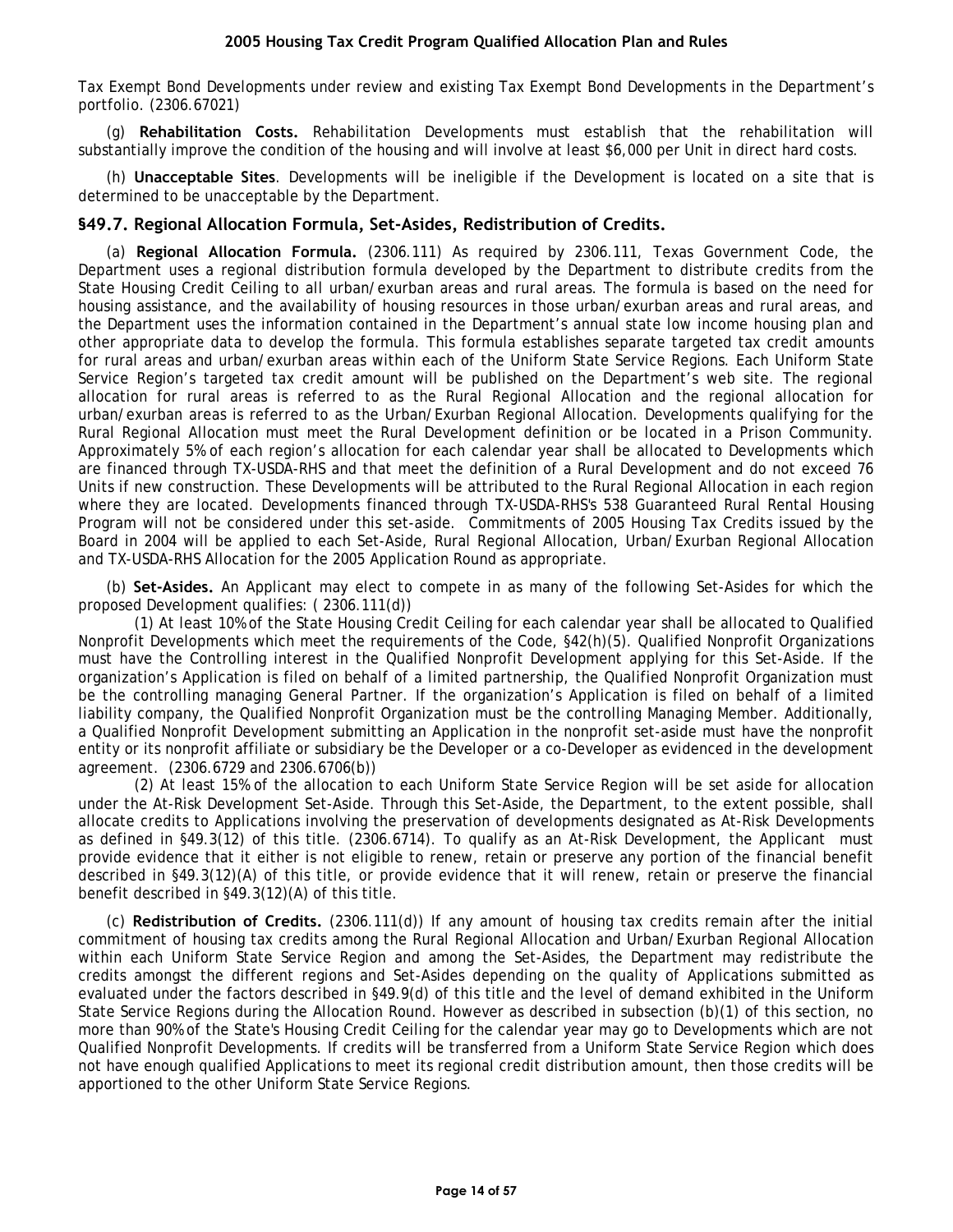#### <span id="page-14-0"></span>**§49.8. Pre-Application: Submission, Evaluation Process, Threshold Criteria and Review, Results.** (2306.6704)

(a) **Pre-Application Submission**. Any Applicant requesting a Housing Credit Allocation may submit a Pre-Application to the Department during the Pre-Application Acceptance Period along with the required Pre-Application Fee as described in §49.20 of this title. Only one Pre-Application may be submitted by an Applicant for each site under the State Housing Credit Ceiling. The Pre-Application submission is a voluntary process. While the Pre-Application Acceptance Period is open, Applicants may withdraw their Pre-Application and subsequently file a new Pre-Application utilizing the original Pre-Application Fee that was paid as long as no evaluation was performed by the Department. The Department is authorized to request the Applicant to provide additional information it deems relevant to clarify information contained in the Pre-Application or to submit documentation for items it considers to be Administrative Deficiencies. The rejection of a Pre-Application shall not preclude an Applicant from submitting an Application with respect to a particular Development or site at the appropriate time.

(b) **Communication with the Department.** Applicants that submit a Pre-Application are restricted from communication with Department staff as provided in §49.9(b) of this title. (2306.1113)

(c) **Pre-Application Evaluation Process.** Eligible Pre-Applications will be evaluated for Pre-Application Threshold Criteria. Any Application from a TX-USDA-RHS 515 Development (only for rehabilitation) is exempted from the Pre-Application Evaluation Process and will automatically receive the Pre-Application points further outlined in Section 49.9(g) of this title. Applications involving New Construction that are associated with a TX-USDA-RHS Development are not exempt from Pre-Application and are eligible to compete for the Pre-Application points further outlined in §49.9(g) of this title. An Application that has not received confirmation from the state office of RHS of its financing from TX-USDA-RHS may qualify for Pre-Application points, but such points shall be withdrawn upon the Development's receipt of TX-USDA-RHS financing. Pre-Applications that are found to have Administrative Deficiencies will be handled in accordance with §49.9(d)(4) of this title. Department review at this stage is limited and not all issues of eligibility and threshold are reviewed at Pre-Application. Acceptance by staff of a Pre-Application does not ensure that an Applicant satisfies all Application eligibility, Threshold or documentation requirements. The Department is not responsible for notifying an Applicant of potential areas of ineligibility or threshold deficiencies at the time of Pre-Application.

(d) **Pre-Application Threshold Criteria and Review**. Applicants submitting a Pre-Application will be required to submit information demonstrating their satisfaction of the Pre-Application Threshold Criteria. The Pre-Applications not meeting the Pre-Application Threshold Criteria will be terminated and the Applicant will receive a written notice to the effect that the Pre-Application Threshold Criteria have not been met. The Department shall not be responsible for the Applicant's failure to meet the Pre-Application Threshold Criteria and any failure of the Department's staff to notify the Applicant of such inability to satisfy the Pre-Application Threshold Criteria shall not confer upon the Applicant any rights to which it would not otherwise be entitled. The Pre-Application Threshold Criteria include:

(1) Submission of a "Pre-Application Submission Form" and "Certification of Pre-Application Total Self-Score" and

(2) Evidence of site control through March 1, 2005 as evidenced by the documentation required under §49.9(f)(7)(A) of this title.

(3)Evidence that all of the notifications required under this paragraph have been made. Notifications under clause (B)(i) must be made by the deadlines described in that clause; notifications under clauses (B)(ii) through (ix) must be made prior to the close of the Pre-Application Acceptance Period. (2306.6704) Evidence of notification must meet the requirements identified in subparagraph (A) of this paragraph to all of the individuals and entities identified in subparagraph (B) of this paragraph. Evidence of such notifications shall include a copy of the exact letter and other materials that were sent to the individual or entity, a sworn certified affidavit stating that they made the notifications prior to the deadlines and a copy of the entire mailing list (which includes the names and addresses) of all of the recipients. (2306.6705) (2306.6704)

(A) Each such notice must include, at a minimum, all of the following:

(i) The Applicant's name, address, individual contact name and phone number;

(ii) The Development name, address, city and county;

(iii) A statement informing the entity or individual being notified that the Applicant is submitting a request for Housing Tax Credits with the Texas Department of Housing and Community Affairs;

(iv) Statement of whether the Development proposes new construction or rehabilitation;

(v) The type of Development being proposed (single family homes, duplex, apartments, townhomes, highrise etc.) and population being served (family, transitional, elderly);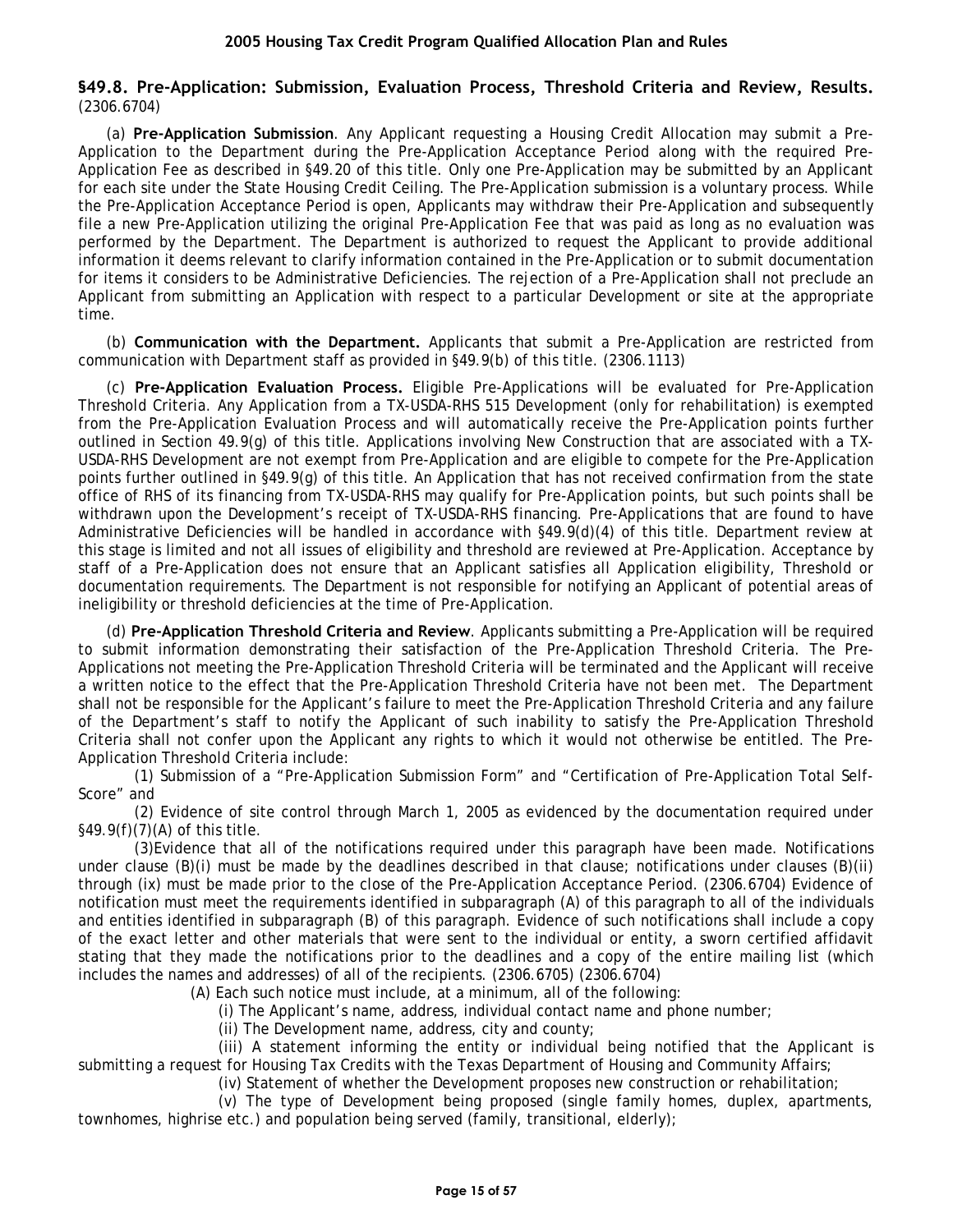Units;

(vi) The approximate total number of Units and approximate total number of low income

(vii) The approximate percentage of Units serving each level of AMGI (e.g. 20% at 50% of AMGI, etc.) and the percentage of Units that are market rate;

(viii) The number of Units and proposed rents (less utility allowances) for the low income Units and the number of Units and the proposed rents for any market rate Units. Rents to be provided are those that are effective at the time of the Pre-Application, which are subject to change as annual changes in the area median income occur; and

(ix) The expected completion date if credits are awarded.

(B) Notification must be sent to all of the following individuals and entities. Officials to be notified are those officials in office at the time the Application is submitted.

(i) Notification to Local Elected Officials for Neighborhood Organization Input. Evidence must be provided that a letter requesting information on neighborhood organizations on record with the state or county in which the Development is to be located and whose boundaries contain the proposed Development site and meeting the requirements of "Local Elected Official Notification" as outlined in the Application was sent no later than December 20, 2004 to the local elected official for the city or if located outside of a city, then the county where the Development is proposed to be located. If the Development is located in a jurisdiction that has district based local elected officials, or both at-large and district based local elected officials, the notification must be made to the city council member or county commissioner representing that district; if the Development is located in a jurisdiction that has only at-large local elected officials, the notification must be made to the mayor or county judge for the jurisdiction. A copy of the reply letter or other official third-party documentation from the local elected official must be provided. For urban/exurban areas, entities identified in the letter from the local elected official whose boundaries include the proposed Development whose listed address has the same zip code as the zip code for the Development must be provided with written notification, and evidence of that notification must be provided. If any other zip codes exist within a half mile of the Development site, then all entities identified in the letters with those adjacent zip codes must also be provided with written notification, and evidence of that notification must be provided. For rural areas, all entities identified in the letters whose listed address is within a half mile of the Development site must be provided with written notification, and evidence of that notification must be provided. If the Applicant can provide evidence that the proposed Development is not located within the boundaries of an entity on a list from the local elected officials, then such evidence in lieu of notification may be acceptable. If no reply letter is received from the local elected officials by January 1, 2005, (or For Tax Exempt Bond Developments or Applications not applying for Tax Credits, but applying only for other Multifamily Programs such as HOME, Housing Trust Fund, etc., by 7 days prior to the submission of the Application) then the Applicant must submit a statement attesting to that fact. If an Applicant has knowledge of any neighborhood organizations on record with the state or county in which the Development is to be located and whose boundaries contain the proposed Development site, the Applicant must notify those organizations. The Applicant must also certify that any organizations in a response letter that are not notified do not contain the proposed Development site within their boundaries. In the event that local elected officials refer the Applicant to another source, the Applicant must also notify that source and request the same information. If the Applicant has no knowledge of neighborhood organizations within whose boundaries the Development is proposed to be located, the Applicant must attest to that fact in the format provided by the Department as part of the Application.

(ii) Superintendent of the school district containing the Development;

(iii) Presiding officer of the board of trustees of the school district containing the Development;

(iv) Mayor of any municipality containing the Development;

(v) All elected members of the governing body of any municipality containing the

Development;

(vi) Presiding officer of the governing body of the county containing the Development;

(vii) All elected members of the governing body of the county containing the Development;

(viii) State senator of the district containing the Development; and

(ix) State representative of the district containing the Development.

(e) **Pre-Application Results**. Only Pre-Applications which have satisfied all of the Pre-Application Threshold Criteria requirements set forth in subsection (d) of this section and §49.9(g)(10) of this title, will be eligible for Pre-Application points. The order and scores of those Developments released on the Pre-Application Submission Log do not represent a commitment on the part of the Department or the Board to allocate tax credits to any Development and the Department bears no liability for decisions made by Applicants based on the results of the Pre-Application Submission Log. Inclusion of a Development on the Pre-Application Submission Log does not ensure that an Applicant will receive points for a Pre-Application.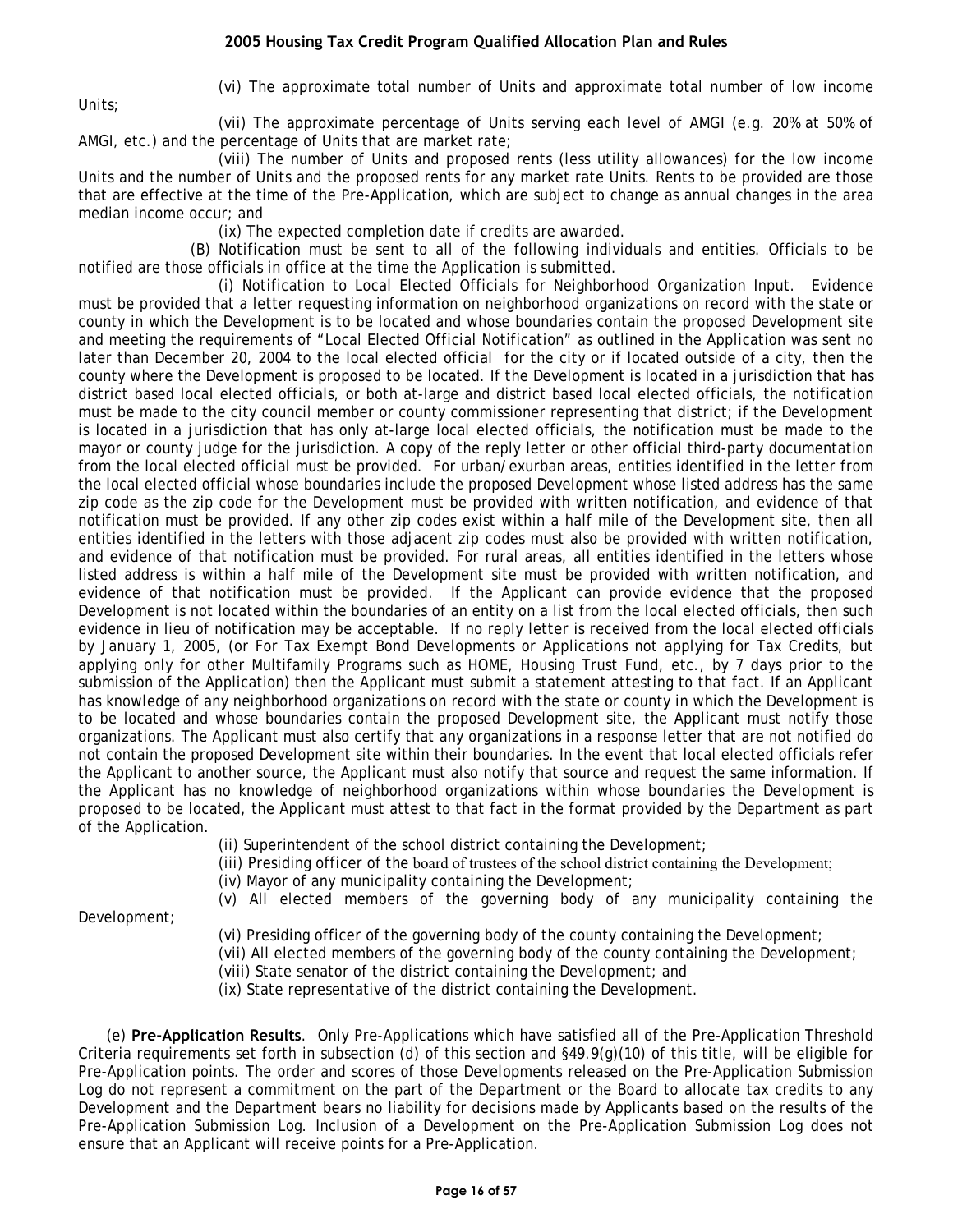# <span id="page-16-0"></span>**§49.9. Application: Submission, Adherence to Obligations, Evaluation Process, Required Pre-Certification and Acknowledgement, Threshold Criteria, Selection Criteria, Evaluation Factors, Staff Recommendations.**

(a) **Application Submission.** Any Applicant requesting a Housing Credit Allocation or a Determination Notice must submit an Application, and the required Application fee as described in §49.20 of this title, to the Department during the Application Acceptance Period. Only complete Applications will be accepted. All required volumes must be appropriately bound as required by the Application Submission Procedures Manual and fully complete for submission and received by the Department not later than 5:00 p.m. on the date the Application is due. Only one Application may be submitted for a site in an Application Round. While the Application Acceptance Period is open, Applicants may withdraw their Application and subsequently file a new Application utilizing the original Pre-Application Fee that was paid as long as no evaluation was performed by the Department. The Department is authorized, but not required, to request the Applicant to provide additional information it deems relevant to clarify information contained in the Application or to submit documentation for items it considers to be an Administrative Deficiency, including both threshold and selection criteria documentation. (2306.6708) An Applicant may not change or supplement an Application in any manner after the filing deadline, and may not add any set-asides, increase their credit amount, or revise their unit mix (both income levels and bedroom mixes), except in response to a direct request from the Department to remedy an Administrative Deficiency as further described in §49.3(1) of this title or by amendment of an Application after a commitment or allocation of tax credits as further described in §49.17 of this title.

(b) **Communication with Department Employees.** Communication with Department staff by Applicants that submit a Pre-Application or Application must follow the following requirements. During the period beginning on the date a Development Pre-Application or Application is filed and ending on the date the Board makes a final decision with respect to any approval of that Application, the Applicant or a Related Party, and any Person that is active in the construction, rehabilitation, ownership or Control of the proposed Development including a General Partner or contractor and a Principal or Affiliate of a General Partner or contractor, or individual employed as a lobbyist by the Applicant or a Related Party, may communicate with an employee of the Department about the Application orally or in written form, which includes electronic communications through the Internet, so long as that communication satisfies the conditions established under paragraphs (1) through (3) of this subsection. §49.5(b)(7) of this title applies to all communication with Board members. Communications with Department employees is unrestricted during any board meeting or public hearing held with respect to that Application.

(1) The communication must be restricted to technical or administrative matters directly affecting the Application;

(2) The communication must occur or be received on the premises of the Department during established business hours;

(3) a record of the communication must be maintained by the Department and included with the Application for purposes of board review and must contain the date, time, and means of communication; the names and position titles of the persons involved in the communication and, if applicable, the person's relationship to the Applicant; the subject matter of the communication; and a summary of any action taken as a result of the communication. (2306.1113)

 (c) **Adherence to Obligations.** (2306.6720) All representations, undertakings and commitments made by an Applicant in the application process for a Development, whether with respect to Threshold Criteria, Selection Criteria or otherwise, shall be deemed to be a condition to any Commitment Notice, Determination Notice, or Carryover Allocation for such Development, the violation of which shall be cause for cancellation of such Commitment Notice, Determination Notice, or Carryover Allocation by the Department, and if concerning the ongoing features or operation of the Development, shall be enforceable even if not reflected in the LURA. All such representations are enforceable by the Department and the tenants of the Development, including enforcement by administrative penalties for failure to perform, in accordance with the LURA. To protect the integrity of the Department's processes and decisions, evidence of false statements or misrepresentations from applicant representatives, neighborhood representatives, or other persons will be considered for appropriate action, including terminating the Application, rejecting neighborhood organization letters for scoring, and possible referral to local district and county attorneys.

(d) **Evaluation Process.** Applications will be reviewed according to the process outlined in this subsection. An Application, during any of these stages of review, may be determined to be ineligible as further described in §49.5(b)(2); Applicants will be promptly notified in these instances.

(1) Eligibility and Selection Criteria Review. All Applications will first be reviewed as described in this paragraph. Applications will be confirmed for eligibility under §§49.5 and 49.6 of this chapter and Set-Aside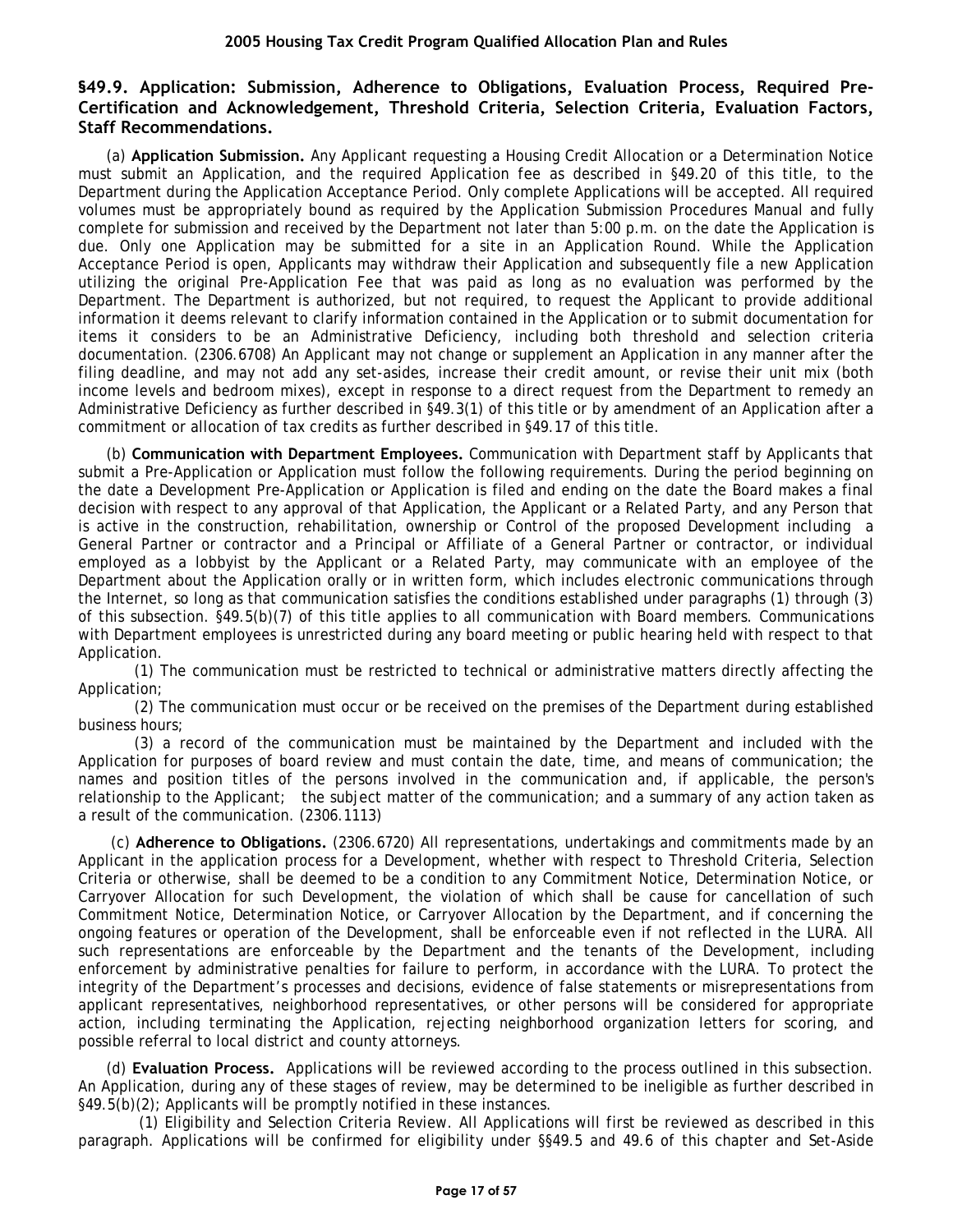eligibility will be confirmed. Then, each Application will be preliminarily scored according to the Selection Criteria listed in subsection (g) of this section. When a particular scoring criterion involves multiple points, the Department will award points to the proportionate degree, in its determination, to which a proposed Development complied with that criterion. As necessary to complete this process only, Administrative Deficiencies may be issued to the Applicant. This process will generate a preliminary Department score for every application.

(2) Priority Review Assessment. Each Application will be assessed based on either the Applicant's selfscore or the Department's preliminary score, region, and any Set-Asides that the Application indicates it is eligible for, consistent with paragraph (5) of this subsection. Those Applications that appear to be most competitive will be designated as "priority" Applications. Applications that do not appear to be competitive may not be reviewed in detail for Threshold Criteria during the Application Round.

(3) Threshold Criteria Review. Applications that are designated as "priority" from the Priority Review Assessment will be evaluated in detail against the Threshold Criteria. Applications not meeting Threshold Criteria will be terminated, unless the Department determines that the failure to meet the Threshold Criteria is the result of Administrative Deficiencies, in which event the Applicant may be given an opportunity to correct such deficiencies. Applications not meeting Threshold Criteria will be terminated and the Applicant will be provided a written notice to that effect. The Department shall not be responsible for the Applicant's failure to meet the Threshold Criteria, and any failure of the Department's staff to notify the Applicant of such inability to satisfy the Threshold Criteria shall not confer upon the Applicant any rights to which it would not otherwise be entitled. Not all Applications will be reviewed in detail for Threshold Criteria. To the extent that the review of Threshold Criteria documentation, or submission of Administrative Deficiency documentation, alters the score assigned to the Application, Applicants will be notified of their final score. As Applications are evaluated under this Review process, a final score by the Department may remove the Application from "priority" status at which point other Applications may be designated as "priority" and reviewed under this paragraph.

(4) Administrative Deficiencies. If an Application contains deficiencies which, in the determination of the Department staff, require clarification or correction of information submitted at the time of the Application, the Department staff may request clarification or correction of such Administrative Deficiencies. Because the review for Eligibility and Selection, and Threshold Criteria may occur separately, Administrative Deficiency requests may be made several times. The Department staff may request clarification or correction in a deficiency notice in the form of a facsimile and a telephone call to the Applicant advising that such a request has been transmitted. If Administrative Deficiencies are not clarified or corrected to the satisfaction of the Department within eight business days of the deficiency notice date, then five points shall be deducted from the Selection Criteria score for each additional day the deficiency remains unresolved. If deficiencies are not clarified or corrected within ten business days from the deficiency notice date, then the Application shall be terminated. The time period for responding to a deficiency notice begins at the start of the business day following the deficiency notice date. Deficiency notices may be sent to an Applicant prior to or after the end of the Application Acceptance Period.

(5) Subsequent Evaluation of Prioritized Applications. The Department will assign, as herein described, Developments for review for financial feasibility by the Department's Real Estate Analysis Division – in general these will be those applications identified as "priority". This prioritization order will also be used in making recommendations to the Board. Assignments will be determined by first selecting the Applications with the highest scores in the At-Risk Set-Aside and TX-USDA-RHS Allocation within each Uniform State Service Region. Remaining funds within each Uniform State Service Region will then be selected based on the highest scoring Developments, regardless of Set-Aside, in accordance with the requirements under §49.7(a) of this title for a Rural Regional Allocation and Urban/Exurban Regional Allocation. After this priority review has occurred, staff will review priority applications to ensure that at least 10% of the priority applications are qualified Nonprofits to satisfy the Nonprofit Set-Aside. If 10% is not met, then the Department will add the highest Qualified Nonprofits statewide until the 10% Nonprofit Set-Aside is met. Selection for each of the Set-Asides will take precedence over selection for the Rural Regional Allocation and Urban/Exurban Regional Allocation. Funds for the Rural Regional Allocation or Urban/Exurban Regional Allocation within a region, for which there are no eligible feasible applications, will be redistributed as provided in §49.7(c) Redistribution of Credits. If the Department determines that an allocation recommendation would cause a violation of the \$2 million limit described in §49.6(d) of this title, the Department will make its recommendation by selecting the Development(s) that most effectively satisfies(y) the Department's goals in meeting set-aside and regional allocation goals. Based on Application rankings, the Department shall continue to underwrite Applications until the Department has processed enough Applications satisfying the Department's underwriting criteria to enable the allocation of all available housing tax credits according to regional allocation goals and Set-Aside categories. To enable the Board to establish a Waiting List, the Department shall underwrite as many additional Applications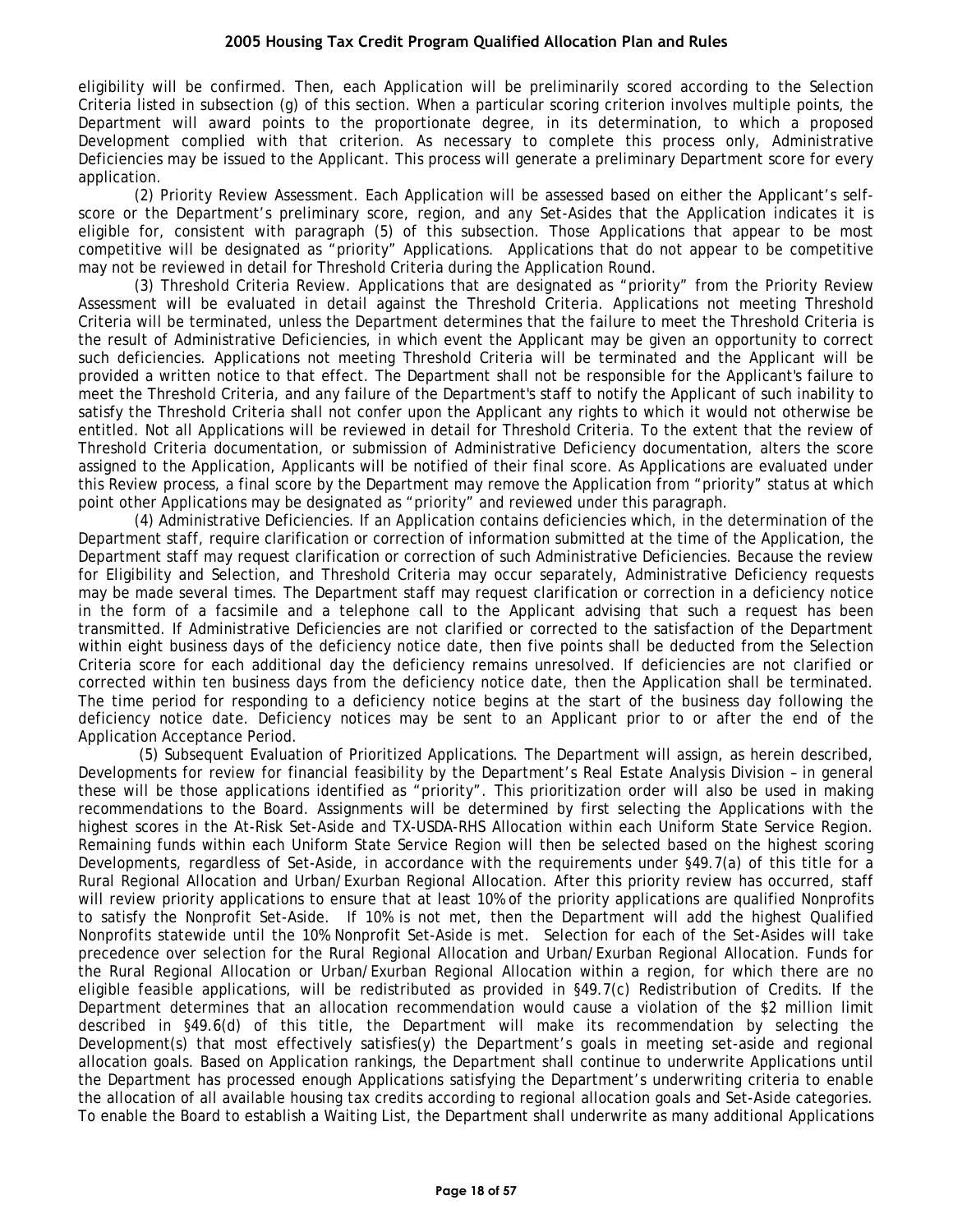as necessary to ensure that all available housing tax credits are allocated within the period required by law. (2306.6710(a), (b) and (d); 2306.111)

(6) Underwriting Evaluation and Criteria. The Department shall underwrite an Application to determine the financial feasibility of the Development and an appropriate level of housing tax credits. In determining an appropriate level of housing tax credits, the Department shall, at a minimum, evaluate the cost of the Development based on acceptable cost parameters as adjusted for inflation and as established by historical final cost certifications of all previous housing tax credit allocations for the county in which the Development is to be located; if certifications are unavailable for the county, then the metropolitan statistical area in which the Development is to be located; or if certifications are unavailable under the county or the metropolitan statistical area, then the Uniform State Service Region in which the Development is to be located. Underwriting of a Development will include a determination by the Department, pursuant to the Code, §42, that the amount of credits recommended for commitment to a Development is necessary for the financial feasibility of the Development and its long-term viability as a qualified rent restricted housing property. In making this determination, the Department will use the Underwriting Rules and Guidelines, §1.32 of this title. Receipt of feasibility points under §49.9(g)(1) of this title does not ensure that an Application will be considered feasible during the feasibility evaluation by the Real Estate Analysis Division and conversely, a Development may be found feasible during the feasibility evaluation by the Real Estate Analysis Division even if it did not receive points under §49.9(g)(1) of this title. (2306.6711(b); 2306.6710(d))

(A) The Department may have an external party perform the underwriting evaluation to the extent it determines appropriate. The expense of any external underwriting evaluation shall be paid by the Applicant prior to the commencement of the aforementioned evaluation.

(B) The Department will reduce the Applicant's estimate of Developer's and/or Contractor fees in instances where these exceed the fee limits determined by the Department. In the instance where the Contractor is an Affiliate of the Development Owner and both parties are claiming fees, Contractor's overhead, profit, and general requirements, the Department shall be authorized to reduce the total fees estimated to a level that it determines to be reasonable under the circumstances. Further, the Department shall deny or reduce the amount of Housing Tax Credits allocated with respect to any portion of costs which it deems excessive or unreasonable. Excessive or unreasonable costs may include developer fee attributable to Related Party acquisition costs. The Department also may require bids or Third Party estimates in support of the costs proposed by any Applicant.

(7) Compliance Evaluation. After the Department has determined which Developments will be reviewed for financial feasibility, those same Developments will be reviewed for evaluation of the compliance status by the Department's Portfolio Management and Compliance Division, in accordance with Chapter 60 of this title.

(8) Site Evaluation. Site conditions shall be evaluated through a physical site inspection by the Department or its assigns. Such inspection will evaluate the site based upon the criteria set forth in the Site Evaluation form provided in the Application and the inspector shall provide a written report of such site evaluation. The evaluations shall be based on the condition of the surrounding neighborhood, including appropriate environmental and aesthetic conditions and proximity to retail, medical, recreational, and educational facilities, and employment centers. The site's appearance to prospective tenants and its accessibility via the existing transportation infrastructure and public transportation systems shall be considered. "Unacceptable" sites include, without limitation, those containing a non-mitigable environmental factor that may adversely affect the health and safety of the residents. For Developments applying under the TX-USDA-RHS Set-Aside, the Department may rely on the physical site inspection performed by TX-USDA-RHS.

(e) **Pre-Certification and Acknowledgement Procedures**. No later than 14 days prior to the close of the Application Acceptance Period, an Applicant must submit the documents required in this subsection to obtain the required pre-certification and acknowledgement. For Applications submitted for Tax Exempt Bond Developments or Applications not applying for Tax Credits, but applying only under other Multifamily Programs (HOME, Housing Trust Fund, etc.) all documents in this section must be submitted with the Application.

(1) Experience Certificate. Upon receipt of the evidence required under this paragraph, a certification from the Department will be provided to the Applicant for inclusion in their Application(s). Evidence must show that one of the Development Owner's General Partners, the Developer or their Principals have a record of successfully constructing or developing residential units (single family or multifamily) in the capacity of owner, General Partner or Developer. If a Public Housing Authority organized an entity for the purpose of developing residential units the Public Housing Authority shall be considered a principal for the purpose of this requirement. If the individual requesting the certification was not the Development Owner, General Partner or Developer, but was the individual within one of those entities doing the work associated with the development of the units, the individual must show that the units were successfully developed as required below, and also provide written confirmation from the entity involved stating that the individual was the person responsible for the development. If rehabilitation experience is being claimed to qualify for an Application involving new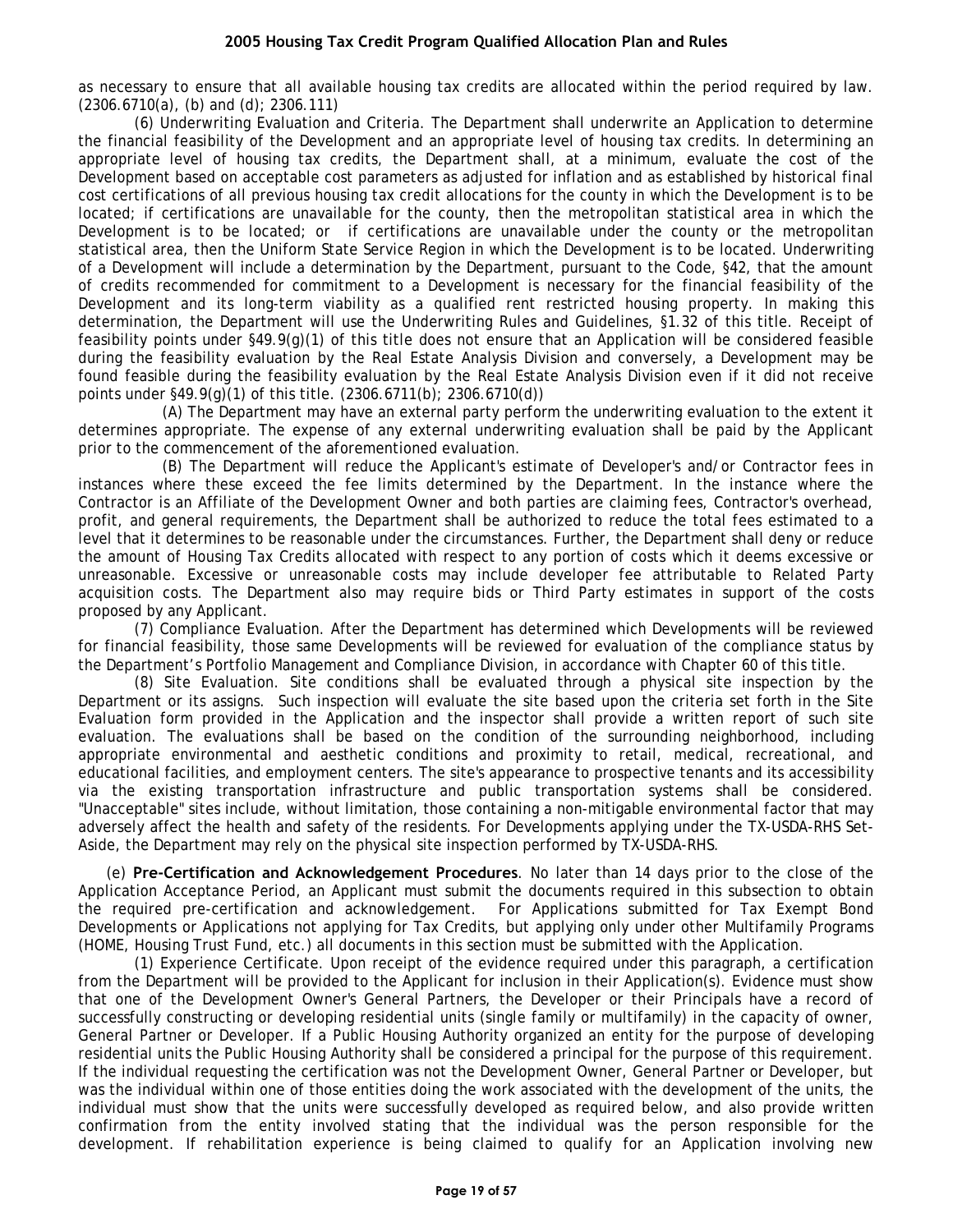construction, then the rehabilitation must have been substantial and involved at least \$6,000 of direct hard cost per unit.

(A) The term "successfully" is defined as acting in a capacity as the owner, General Partner, or Developer of:

(i) at least 100 residential units; or

(ii) at least 36 residential units if the Development applying for credits is a Rural Development;

or

(iii) at least 25 residential units if the Development applying for credits has 36 or fewer total

Units.

(B) One of the following documents must be submitted: American Institute of Architects (AIA) Document A111 - Standard Form of Agreement Between Owner & Contractor, AIA Document G704 - Certificate of Substantial Completion, IRS Form 8609, HUD Form 9822, development agreements, partnership agreements, or other documentation satisfactory to the Department verifying that the Development Owner's General Partner, partner (or if Applicant is to be a limited liability company, the managing member), Developer or their Principals have the required experience. If submitting the IRS Form 8609, only one form per Development is required. The evidence must clearly indicate:

(i) that the Development has been completed (i.e. Development Agreements, Partnership Agreements, etc. must be accompanied by certificates of completion.);

(ii) that the names on the forms and agreements tie back to the Development Owner's General Partner, partner (or if Applicant is to be a limited liability company, the managing member), Developer or their Principals as listed in the Application; and

(iii) the number of units completed or substantially completed.

(2) Financial Statement and Authorization to Release Credit Information. At the option of the Applicant, financial statements may be pre-submitted and a Department acknowledgement of receipt substituted for the financials in the subsequent Application. The acknowledgement will not constitute acceptance by the Department that financial statements provided are acceptable in any manner but only acknowledge their receipt. Applicants that do not opt to pre-submit financial statements and authorization to release credit information must provide a full submission in accordance with this paragraph at the time of application. The financial statements and authorization to release credit information must be unbound and clearly labeled. A "Financial Statement and Authorization to Release Credit Information" must be completed and signed for any General Partner, Developer or Guarantor and any Person that has 10% or more ownership interest in the Development Owner, General Partner, Developer, or Guarantor. Nonprofit entities, public housing authorities and publicly traded corporations are only required to submit documentation for the entities involved; documentation for individual board members and executive directors is not required for this exhibit.

(A) Financial statements for an individual must not be older than 90 days from the date of Application submission.

(B) Financial statements for partnerships or corporations should be for the most recent fiscal year ended 90 days prior to the date of Application submission. An audited financial statement should be provided, if available, and all partnership or corporate financials must be certified. Financial statements are required for an entity even if the entity is wholly-owned by a Person who has submitted this document as an individual.

(C) Entities that have not yet been formed and entities that have been formed recently but have no assets, liabilities, or net worth are not required to submit this documentation, but must submit a statement with their Application that this is the case.

(3) Previous Participation. Upon receipt of the evidence required under this paragraph, an acknowledgement from the Portfolio Management and Compliance Division will be provided to the Applicant for inclusion in their Application(s). A completed and executed "Previous Participation and Background Certification Form" as provided in the Application must be provided for the Applicant, Development Owner, Developer and Guarantor and each entity shown on an organizational chart as described in subsection (f)(9)(A) of this section that has 10% or more ownership interest in the Development Owner, Developer or Guarantor. Nonprofit entities, public housing authorities and publicly traded corporations are only required to submit documentation for the entities involved; documentation for individual board members and executive directors is not required for this exhibit. Any Person receiving more than 10% of the Developer fee will also be required to submit documents for this exhibit. The 2005 versions of these forms, as required in the Uniform Application, must be submitted. Units of local government are also required to submit this document. The form must include a list of all developments that are, or were, previously under ownership or Control of the Person. All participation in any TDHCA funded or monitored activity, including non-housing activities, must be disclosed.

(4) National Previous Participation. Upon receipt of the evidence required under this paragraph, an acknowledgement from the Portfolio Management and Compliance Division will be provided to the Applicant for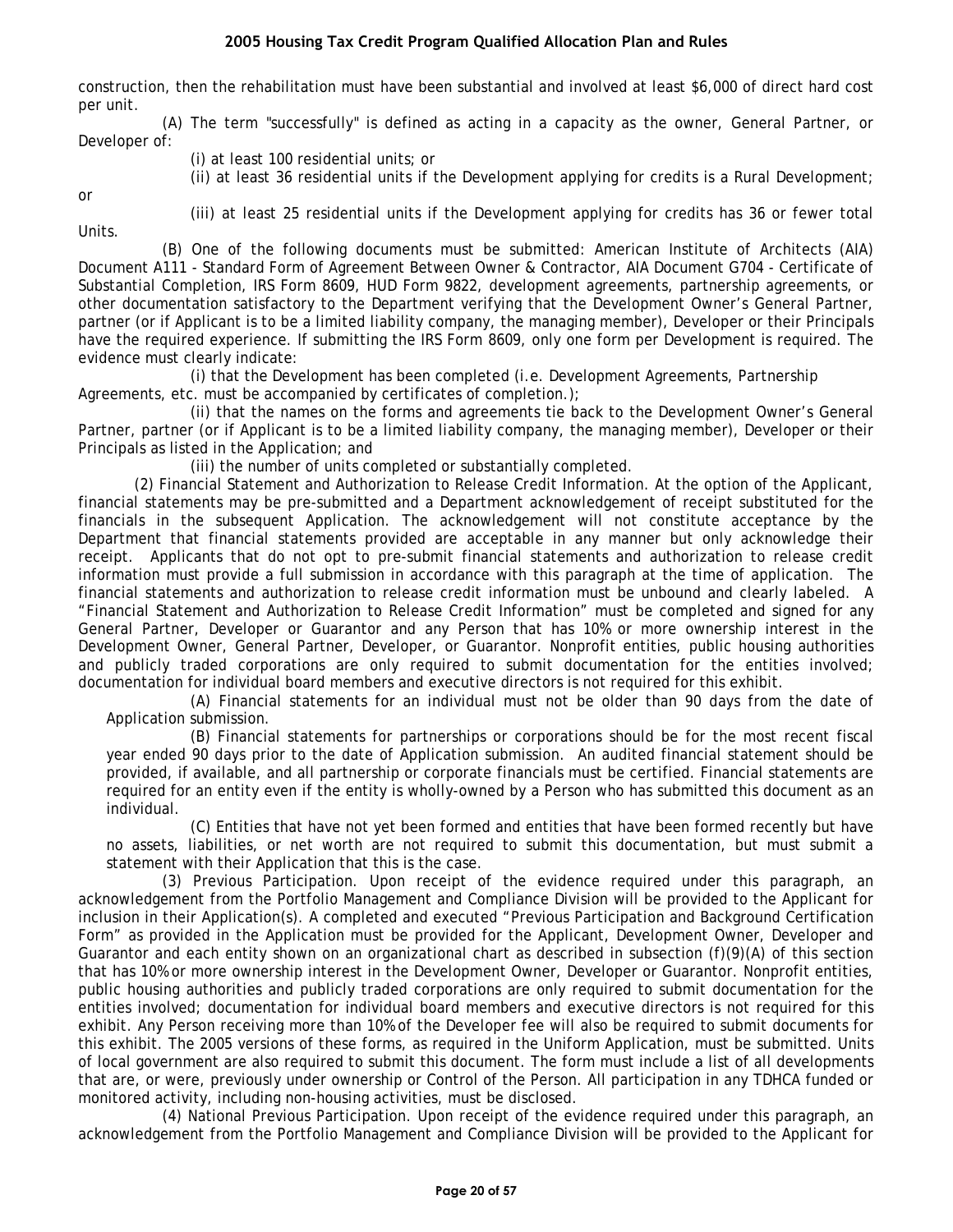inclusion in their Application(s). If the Applicant, Development Owner or any of its Affiliates, Developer and Guarantor or any entity shown on the organizational chart described in subsection (f)(9)(A) of this section that have 10% or more ownership interest in the Development Owner have, or have had, ownership or Control of affordable housing, being housing that receives any form of financing and/or assistance from any Governmental Entity for the purpose of enhancing affordability to persons of low or moderate income, outside the state of Texas, then evidence must be submitted that such Persons have sent the "National Previous Participation and Background Certification Form" to the appropriate Housing Credit Agency for each state in which they have developed or operated affordable housing. Nonprofit entities and public housing authorities are only required to submit documentation for the entity itself; documentation for board members and executive directors is not required for this exhibit. Any Person receiving more than 10% of the Developer fee will also be required to submit documents for this exhibit. This form is only necessary when the Developments involved are outside the state of Texas. An original form is not required. Evidence of such notification shall be a copy of the form sent to the agency and proof of delivery in the form of a certified mail receipt, overnight mail receipt, or confirmation letter from the agency.

(f) **Threshold Criteria.** The following Threshold Criteria listed in this subsection are mandatory requirements at the time of Application submission unless specifically indicated otherwise:

(1) Completion and submission of the Application, which includes the entire Uniform Application and any other supplemental forms which may be required by the Department. (2306.1111)

(2) Completion and submission of the Site Packet as provided in the Application.

(3) Set-Aside Eligibility. Documentation must be provided that confirms eligibility for all Set-Asides under which the Application is seeking funding as required in the Application.

(4) Certifications. The "Certification Form" provided in the Application confirming the following items:

(A) A certification of the basic amenities selected for the Development. All Developments, must meet at least the minimum threshold of points. These points are not associated with the selection criteria points in this title. The amenities selected must be made available for the benefit of all tenants. If fees in addition to rent are charged for amenities reserved for an individual tenant's use, then the amenity may not be included among those provided to complete this exhibit. Developments must provide a minimum number of common amenities in relation to the Development size being proposed. The amenities selected must be selected from clause (ii) of this subparagraph and made available for the benefit of all tenants. Developments proposing rehabilitation or proposing Single Room Occupancy will receive double points for each item. Applications for scattered site housing, including new construction, rehabilitation, and single-family design, will have the threshold test applied based on the number of Units per individual site. Any future changes in these amenities, or substitution of these amenities, must be approved by the Department in accordance with §49.17(c) of this title and may result in a decrease in awarded credits if the substitution or change includes a decrease in cost, or in the cancellation of a Commitment Notice or Carryover Allocation if all of the Common Amenities claimed are no longer met.

(i) Applications must meet a minimum threshold of points (based on the total number of Units in the Development) as follows:

(I) Total Units are less than 13, 0 points are required to meet Threshold for rehabilitation and 1 point is required for new construction;

(II) Total Units are between 13 and 24, 1 point is required to meet Threshold;

(III) Total Units are between 25 and 40, 3 points are required to meet Threshold;

(IV) Total Units are between 40 and 76, 6 points are required to meet Threshold;

(V) Total Units are between 77 and 99, 9 points are required to meet Threshold;

(VI) Total Units are between 100 and 149, 12 points are required to meet Threshold;

(VII) Total Units are between 150 and 199, 15 points are required to meet Threshold;

(VIII) Total Units are 200 or more, 18 points are required to meet Threshold.

(ii) Amenities for selection include those items listed in subclauses (I) through (XXIV) of this clause. Both Developments designed for families and Qualified Elderly Developments can earn points for providing each identified amenity unless the item is specifically restricted to one type of Development. All amenities must meet accessibility standards as further described in §49.9(f)(4)(D) of this title. An Application can only count an amenity once, therefore combined functions (a library which is part of a community room) only count under one category. Spaces for activities must be sized appropriately to serve the anticipated population.

(I) Full perimeter fencing with controlled gate access (3 points);

(II) Full perimeter fencing without controlled gate access (2 points);

(III) Gazebo w/sitting area (1 point);

(IV) Accessible walking path (1 point);

(V) Community gardens (1 point);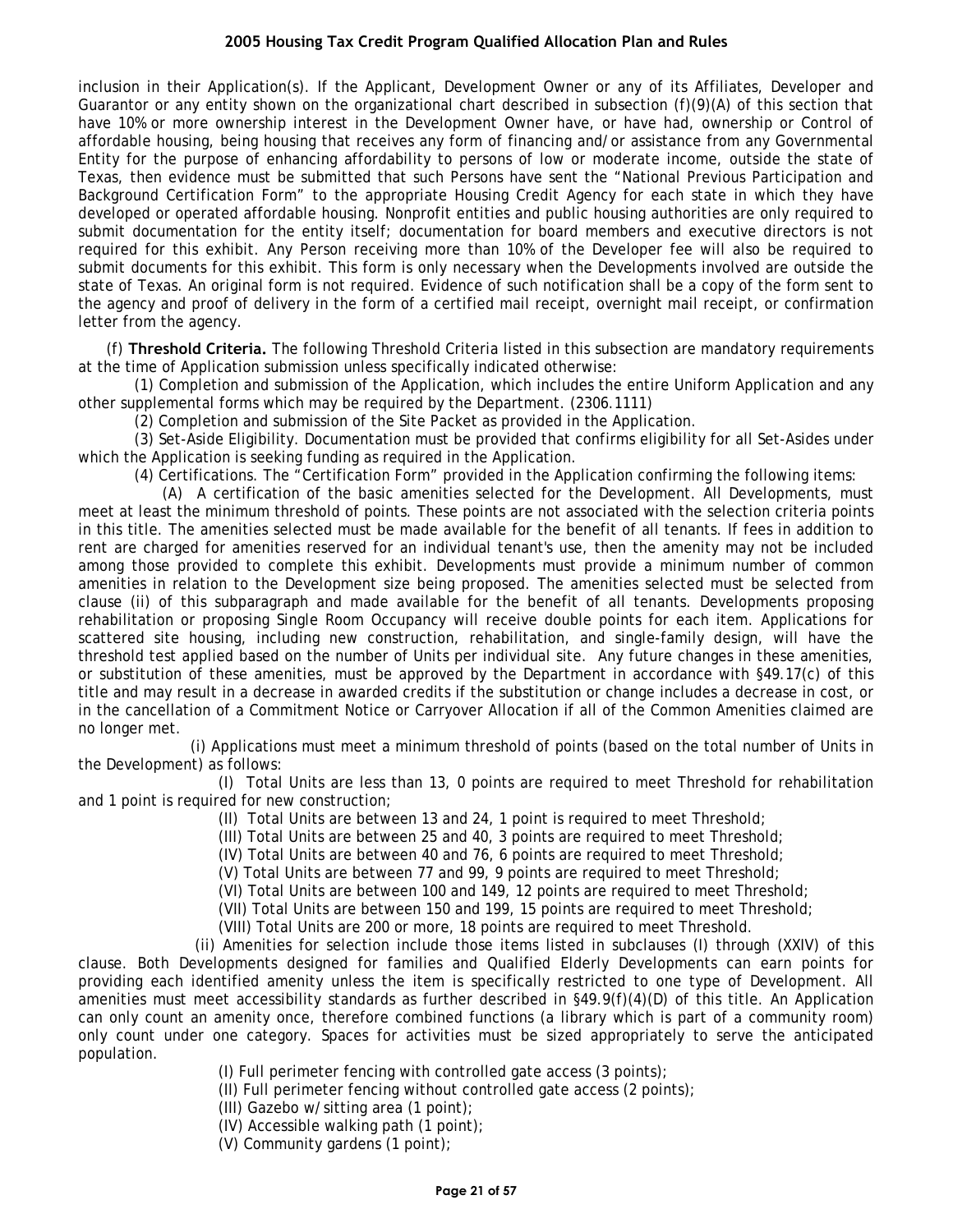(VI) Community laundry room (1 point); (VII) Public telephone(s) available to tenants 24 hours a day (2 points); (VIII) Barbecue grills and picnic tables – at least one for every 50 Units (1 point); (IX) Covered pavilion that includes barbecue grills and tables (2 points); (X) Swimming pool (3 points); (XI) Furnished fitness center (2 points); (XII) Equipped Business Center (computer and fax machine) or Equipped Computer Learning Center (2 points); (XIII) Furnished Community room (1 point); (XIV) Library (separate from the community room) (1 point); (XV) Enclosed sun porch or covered community porch/patio (2 points); (XVI) Service coordinator office in addition to leasing offices (1 point); (XVII) Senior Activity Room (Arts and Crafts, etc.) – Only Qualified Elderly Developments Eligible (2 points); (XVIII) Health Screening Room (1 point); (XIX) Secured Entry (elevator buildings only) - (1 point); (XX) Horseshoe, Putting Green or Shuffleboard Court – Only Qualified Elderly Developments

Eligible (1 point);

(XXI) Community Dining Room w/full or warming kitchen - Only Qualified Elderly Developments Eligible (3 points);

(XXII) Two Children's Playgrounds Equipped for 5 to 12 year olds, two Tot Lots, or one of each - Only Family Developments Eligible (2 points) or one point for one playground or one tot lot;

(XXIII) Sport Court (Tennis, Basketball or Volleyball) - Only Family Developments Eligible (2 points); or

(3 points).

(XXIV) Furnished and staffed Children's Activity Center - Only Family Developments Eligible

(B) A certification that the Development will have all of the following Unit Amenities (not required for Single Room Occupancy Developments). If fees in addition to rent are charged for amenities, then the amenity may not be included among those provided to complete this exhibit. Any future changes in these amenities, or substitution of these amenities, may result in a decrease in awarded credits if the substitution or change includes a decrease in cost or in a cancellation of a Commitment Notice or Carryover Allocation if the Threshold Criteria are no longer met.

(i) All New Construction Units must be built with three networks: One network installed for phone using CAT5e or better wiring; a second network for data installed using CAT5e or better wiring; and a third network for TV services using COAX cable;

(ii) Mini blinds or window coverings for all windows;

(iii) Dishwasher and Disposal (not required for TX-USDA-RHS Developments);

(iv) Refrigerator;

(v) Oven/Range;

(vi) Exhaust/vent fans in bathrooms; and

(vii) Ceiling fans in living areas and bedrooms.

(C) A certification that the Development will adhere to the Texas Property Code relating to security devices and other applicable requirements for residential tenancies, and will adhere to local building codes or if no local building codes are in place then to the most recent version of the International Building Code.

(D) A certification that the Applicant is in compliance with state and federal laws, including but not limited to, fair housing laws, including Chapter 301, Property Code, Title VIII of the Civil Rights Act of 1968 (42 U.S.C. Section 3601 et seq.), and the Fair Housing Amendments Act of 1988 (42 U.S.C. Section 3601 et seq.); the Civil Rights Act of 1964 (42 U.S.C. Section 2000a et seq.); the Americans with Disabilities Act of 1990 (42 U.S.C. Section 12101 et seq.); the Rehabilitation Act of 1973 (29 U.S.C. Section 701 et seq.); Fair Housing Accessibility; the Texas Fair Housing Act; and that the Development is designed consistent with the Fair Housing Act Design Manual produced by HUD, the Code Requirements for Housing Accessibility 2000 (or as amended from time to time) produced by the International Code Council and the Texas Accessibility Standards. (2306.257; 2306.6705(a)(7))

(E) A certification that the Applicant will attempt to ensure that at least 30% of the construction and management businesses with which the Applicant contracts in connection with the Development are Minority Owned Businesses, and that the Applicant will submit a report at least once in each 90-day period following the date of the Commitment Notice until the Cost Certification is submitted, in a format prescribed by the Department and provided at the time a Commitment Notice is received, on the percentage of businesses with which the Applicant has contracted that qualify as Minority Owned Businesses. (2306.6734)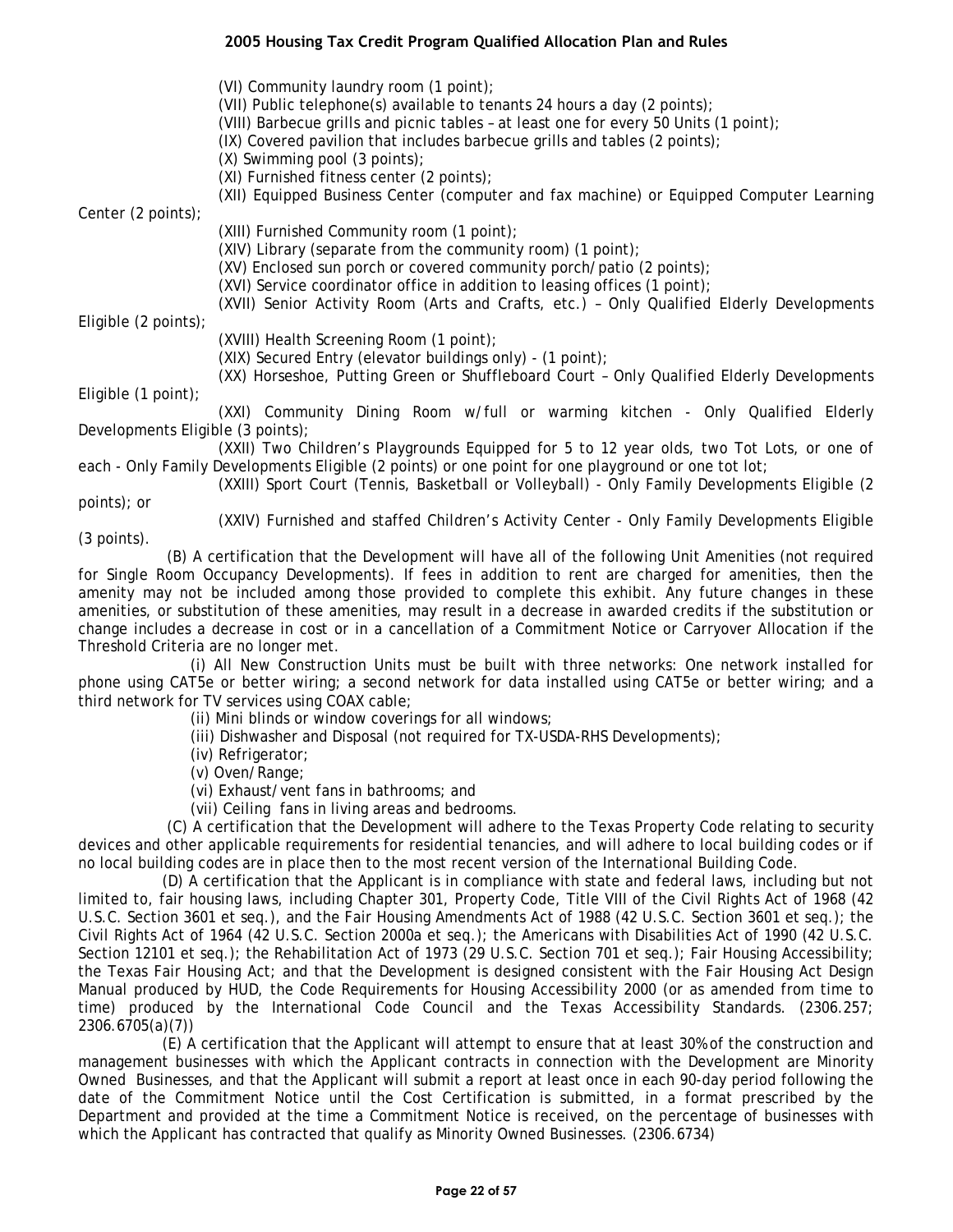(F) Pursuant to §2306.6722, any Development supported with a housing tax credit allocation shall comply with the accessibility standards that are required under Section 504, Rehabilitation Act of 1973 (29 U.S.C. Section 794), and specified under 24 C.F.R. Part 8, Subpart C. The Applicant must provide a certification from an accredited architect or Department-approved third party accessibility specialist, that the Development will comply with the accessibility standards that are required under Section 504, Rehabilitation Act of 1973 (29 U.S.C. Section 794), and specified under 24 C.F.R. Part 8, Subpart C and this subparagraph. This includes that for all new construction Developments, a minimum of five percent of the total dwelling Units or at least one Unit, whichever is greater, shall be made accessible for individuals with mobility impairments. A Unit that is on an accessible route and is adaptable and otherwise compliant with sections 3–8 of the Uniform Federal Accessibility Standards (UFAS), shall be deemed to meet this requirement. An additional two percent of the total dwelling Units, or at least one Unit, whichever is greater, shall be accessible for individuals with hearing or vision impairments. Additionally, in Developments involving new construction where some Units are two-stories and are normally exempt from Fair Housing accessibility requirements, a minimum of 20% of each Unit type (i.e. one bedroom, two bedroom, three bedroom) must provide an accessible entry level in compliance with the Fair Housing Guidelines, and include a minimum of one bedroom and one bathroom or powder room at the entry level. A similar certification will also be required after the Development is completed. Any Developments designed as single family structures must also satisfy the requirements of 2306.514, Texas Government Code. (2306.6722 and 2306.6730)

(G) A certification that the Development will be equipped with energy saving devices that meet the 2000 International Energy Conservation Code (IECC), which is the standard statewide energy code adopted by the state energy conservation office, unless historic preservation codes permit otherwise for a Development involving historic preservation. All Units must be air-conditioned or utilize evaporative coolers. The measures must be certified by the Development architect as being included in the design of each tax credit Unit at the time the 10% Test Documentation is submitted and in actual construction upon Cost Certification. (2306.6725(b))

(H) A certification that the Development will be built by a General Contractor that satisfies the requirements of the General Appropriation Act, Article VII, Rider 7(c) applicable to the Department which requires that the General Contractor hired by the Development Owner or the Applicant, if the Applicant serves as General Contractor, must demonstrate a history of constructing similar types of housing without the use of federal tax credits.

(I) A certification that the Development Owner agrees to establish a reserve account consistent with 2306.186 Texas Government Code and as further described in Section 1.37 of this title. (Section 2306.186)

(5) Design Items. This exhibit will provide:

(A) All of the architectural drawings identified in clauses (i) through (iii) of this subparagraph. While full size design or construction documents are not required, the drawings must have an accurate and legible scale and show the dimensions. All Developments involving new construction, or conversion of existing buildings not configured in the Unit pattern proposed in the Application, must provide all of the items identified in clauses (i) through (iii) of this subparagraph. For Developments involving rehabilitation for which the Unit configurations are not being altered, only the items identified in clauses (i) and (ii) of this subparagraph are required:

(i) a site plan which:

survey;

(I) is consistent with the number of Units and Unit mix specified in the "Rent Schedule" provided in the Application;

(II) identifies all residential and common buildings and amenities; and

(III) clearly delineates the flood plain boundary lines and all easements shown in the site

(ii) floor plans and elevations for each type of residential building and each common area building clearly depicting the height of each floor and a percentage estimate of the exterior composition; and

(iii) Unit floor plans for each type of Unit showing special accessibility and energy features. The net rentable areas these Unit floor plans represent should be consistent with those shown in the "Rent Schedule" provided in the application. For purposes of completing the Rent Schedule for loft or studio type Units (which still must meet the definition of Bedroom), a Unit with 650 square feet or less is considered not more than a one-bedroom Unit, a Unit with 651 to 900 square feet is considered not more than a two-bedroom Unit and a Unit with greater than 900 square feet is considered not more than a three-bedroom Unit; and

(B) A boundary survey of the proposed Development site and of the property to be purchased. In cases where more property is purchased than the proposed site of the Development, the survey or plat must show the survey calls for both the larger site and the subject site. The survey does not have to be recent; but it must show the property purchased and the property proposed for development. In cases where the site of the Development is only a part of the site being purchased, the depiction or drawing of the Development portion may be professionally compiled and drawn by an architect, engineer or surveyor.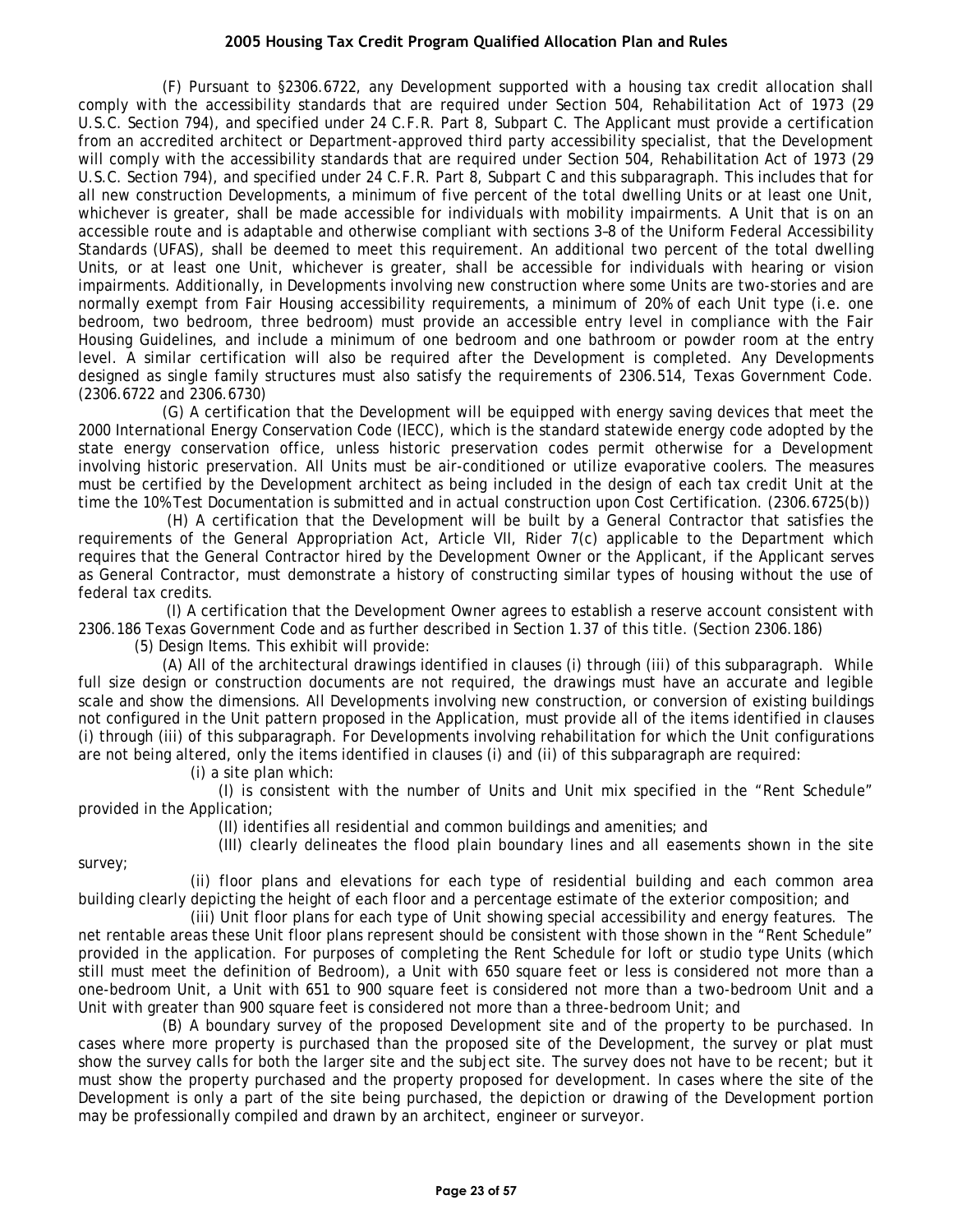(6) Evidence of the Development's development costs and corresponding credit request and syndication information as described in subparagraphs (A) through (G) of this paragraph.

(A) A written narrative describing the financing plan for the Development, including any nontraditional financing arrangements; the use of funds with respect to the Development; the funding sources for the Development including construction, permanent and bridge loans, rents, operating subsidies, and replacement reserves; and the commitment status of the funding sources for the Development. This information must be consistent with the information provided throughout the Application. (2306.6705(a)(1))

(B) All Developments must submit the "Development Cost Schedule" provided in the Application. This exhibit must have been prepared and executed not more than 6 months prior to the close of the Application Acceptance Period.

(C) Provide a letter of commitment from a syndicator that, at a minimum, provides an estimate of the amount of equity dollars expected to be raised for the Development in conjunction with the amount of housing tax credits requested for allocation to the Development Owner, including pay-in schedules, syndicator consulting fees and other syndication costs. No syndication costs should be included in the Eligible Basis. (2306.6705(a)(2) and (3))

(D) For Developments located in a Qualified Census Tract (QCT) as determined by the Secretary of HUD and qualifying for a 30% increase in Eligible Basis, pursuant to the Code, §42(d)(5)(C), Applicants must submit a copy of the census map clearly showing that the proposed Development is located within a QCT. Census tract numbers must be clearly marked on the map, and must be identical to the QCT number stated in the Department's Reference Manual.

(E) Rehabilitation Developments must submit a Property Condition Assessment performed in accordance with §1.36 of this title, Property Condition Assessment Guidelines. For Developments receiving financing from TX-USDA-RHS, a copy of the checklist prepared by TX-USDA-RHS may be submitted in lieu of the Property Condition Assessment. The Property Condition Assessment may be submitted as a Supplemental Threshold Report consistent with the timelines and submission documentation requirements identified in paragraph (14)(D) of this subsection.

(F) If offsite costs are included in the budget as a line item, or embedded in the site acquisition contract, or referenced in the utility provider letters, then the supplemental form "Off Site Cost Breakdown" must be provided.

(G) If projected site work costs include unusual or extraordinary items or exceed \$7,500 per Unit, then the Applicant must provide a detailed cost breakdown prepared by a Third Party engineer or architect, and a letter from a certified public accountant allocating which portions of those site costs should be included in Eligible Basis and which ones may be ineligible.

(7) Evidence of readiness to proceed as evidenced by at least one of the items under each of subparagraphs (A) through (D) of this paragraph:

(A) Evidence of site control in the name of Development Owner. If the evidence is not in the name of the Development Owner, then the documentation should reflect an expressed ability to transfer the rights to the Development Owner. All individual Persons who are members of the ownership entity of the seller of the proposed site must be identified at the time of Application (not required at Pre-Application). One of the following items described in clauses (i) through (iii) of this subparagraph must be provided:

(i) a recorded warranty deed; or

(ii) a contract for sale or lease (the minimum term of the lease must be at least 45 years) which is valid for the entire period the Development is under consideration for tax credits; or

(iii) an exclusive option to purchase or earnest money contract (which must show that the earnest money has been deposited) which is valid for the entire period the Development is under consideration for tax credits.

(iv) As described in clauses (ii) and (iii), site control must be continuous. Closing on the property is acceptable, as long as evidence is provided that there was no period in which control was not retained.

(B) Evidence from the appropriate local municipal authority that satisfies one of clauses (i) through (iii) of this subparagraph. Documentation may be from more than one department of the municipal authority and must have been prepared and executed not more than 6 months prior to the close of the Application Acceptance Period. (2306.6705(a)(5))

(i) a letter from the chief executive officer of the political subdivision or another local official with appropriate jurisdiction stating that the Development is located within the boundaries of a political subdivision which does not have a zoning ordinance; the letter must also state that the Development fulfills a need for additional affordable rental housing as evidenced in a local consolidated plan, comprehensive plan, or other local planning document; or if no such planning document exists, then the letter from the local municipal authority must state that there is a need for affordable housing.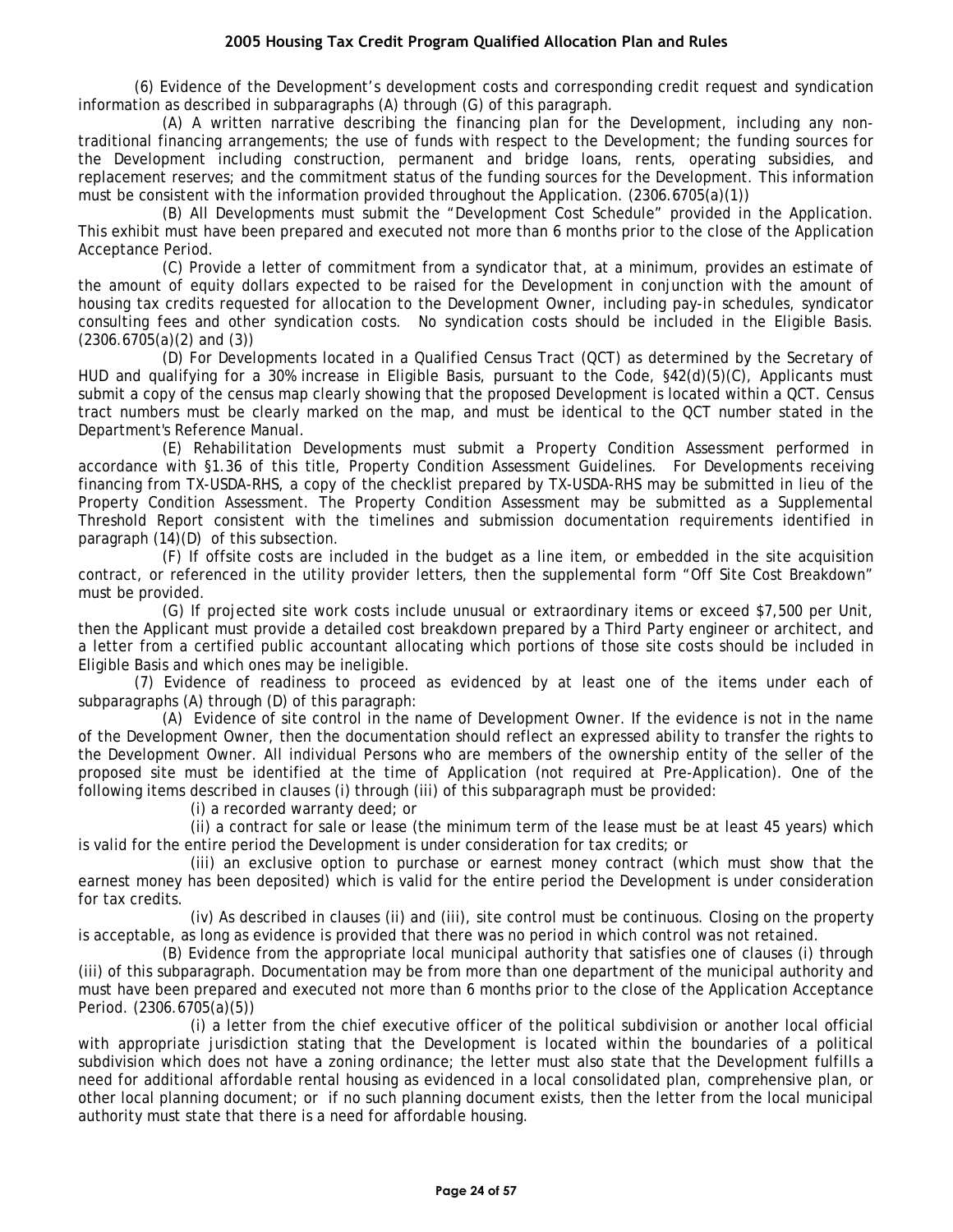(ii) a letter from the chief executive officer of the political subdivision or another local official with appropriate jurisdiction stating that:

(I) the Development is permitted under the provisions of the zoning ordinance that applies to the location of the Development or that there is not a zoning requirement; or

(II) the Applicant is in the process of seeking the appropriate zoning and has signed and provided to the political subdivision a release agreeing to hold the political subdivision and all other parties harmless in the event that the appropriate zoning is denied, and a time schedule for completion of appropriate zoning. The Applicant must also provide at the time of Application a copy of the application for appropriate zoning filed with the local entity responsible for zoning approval and proof of delivery of that application in the form of a signed certified mail receipt, signed overnight mail receipt, or confirmation letter from said official. Final approval of appropriate zoning must be achieved and documentation of acceptable zoning for the Development, as proposed in the Application, must be provided to the Department at the time the Commitment Fee, or Determination Notice Fee, is paid. If this evidence is not provided with the Commitment Fee, any commitment of credits will be rescinded. No extensions may be requested for the deadline for submitting evidence of final approval of appropriate zoning.

(iii) In the case of a rehabilitation Development, if the property is currently a non-conforming use as presently zoned, a letter which discusses the items in subclauses (I) through (IV) of this clause:

(I) a detailed narrative of the nature of non-conformance;

- (II) the applicable destruction threshold;
- (III) owner's rights to reconstruct in the event of damage; and
- (IV) penalties for noncompliance.

(C) Evidence of interim and permanent financing sufficient to fund the proposed Total Housing Development Cost less any other funds requested from the Department and any other sources documented in the Application. Such evidence must be consistent with the sources and uses of funds represented in the Application and shall be provided in one or more of the following forms described in clauses (i) through (iv) of this subparagraph:

(i) bona fide financing in place as evidenced by a valid and binding loan agreement and a deed(s) of trust in the name of the Development Owner and/or expressly allows the transfer to the Development Owner; or,

(ii) bona fide commitment or term sheet for the interim and permanent loans issued by a lending institution or mortgage company that is actively and regularly engaged in the business of lending money which is addressed to the Development Owner and which has been executed by the lender (the term of the loan must be for a minimum of 15 years with at least a 30 year amortization). The commitment must state an expiration date and all the terms and conditions applicable to the financing including the mechanism for determining the interest rate, if applicable, and the anticipated interest rate and any required Guarantors. Such a commitment may be conditional upon the completion of specified due diligence by the lender and upon the award of tax credits; or,

(iii) any Federal, State or local gap financing, whether of soft or hard debt, must be identified at the time of Application. At a minimum, evidence from the lending agency that an application for funding has been made and a term sheet which clearly describes the amount and terms of the funding, and the date by which the funding determination will be made and any commitment issued, must be submitted. Evidence of application for funding from another Department program is not required except as indicated on the Uniform Application, as long as the Department funding is on a concurrent funding period with the Application submitted and the Applicant clearly indicates that such an application has been filed as required by the Application Submission Procedures Manual. If the commitment from the other funding source has not been received by the date the Department's Commitment Notice is to be submitted, the Application will be reevaluated for financial feasibility. If the Application is infeasible without the other funding source, the Commitment Notice will be rescinded; or

(iv) if the Development will be financed through Development Owner contributions, provide a letter from an Third Party CPA verifying the capacity of the Development Owner to provide the proposed financing with funds that are not otherwise committed together with a letter from the Development Owner's bank or banks confirming that sufficient funds are available to the Development Owner. Documentation must have been prepared and executed not more than 6 months prior to the close of the Application Acceptance Period.

(D) Provide the documents in clause (i) of this subparagraph and either of the documents described in clauses (ii) and (iii) of this subparagraph, and satisfying the requirements of clause (iv) of this subparagraph, if applicable:

(i) a copy of the full legal description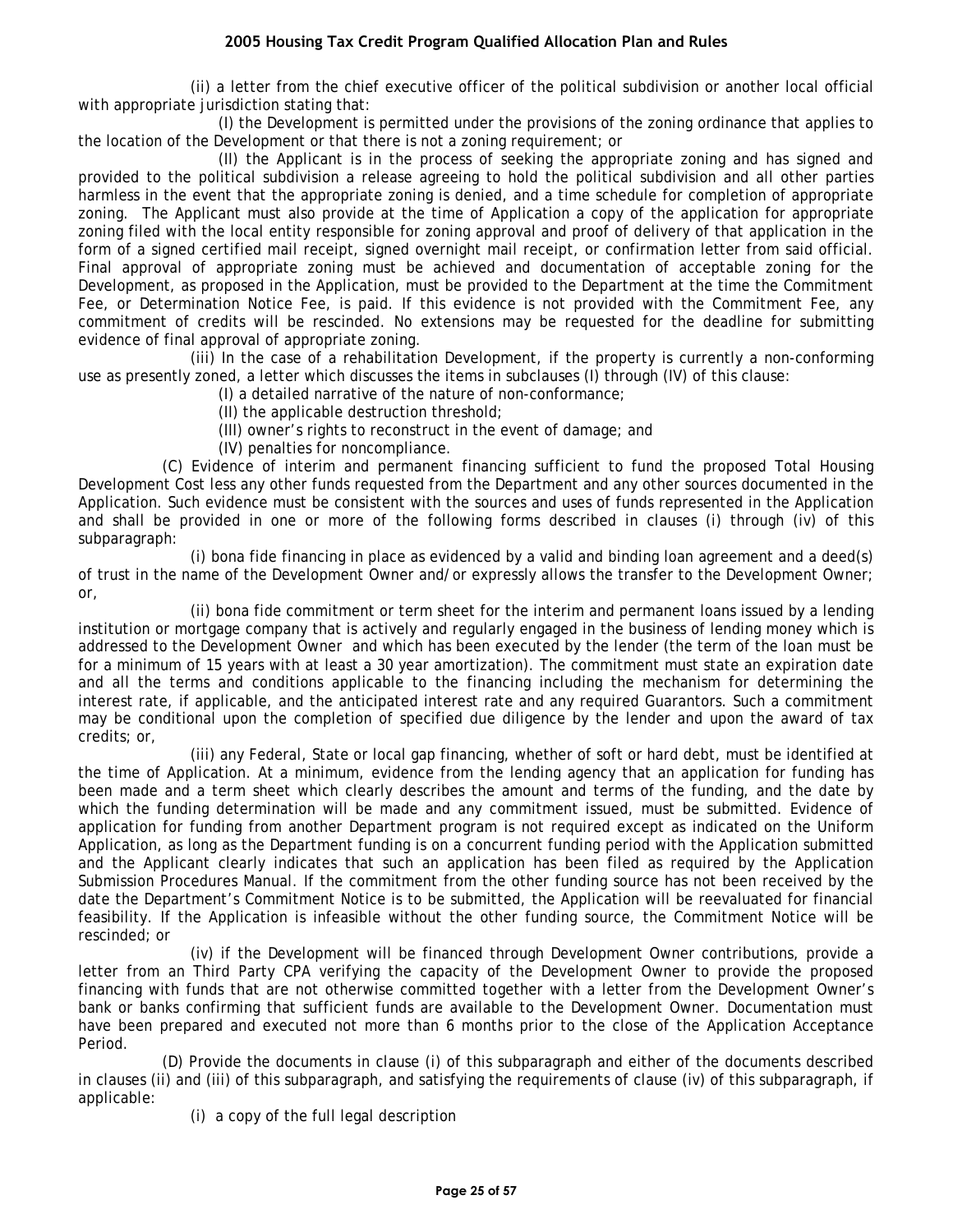(ii) a copy of the current title policy which shows that the ownership (or leasehold) of the land/Development is vested in the exact name of the Development Owner; or

(iii) a copy of a current title commitment with the proposed insured matching exactly the name of the Development Owner and the title of the land/Development vested in the exact name of the seller or lessor as indicated on the sales contract or lease.

(iv) if the title policy or title commitment is more than six months old as of the day the Application Acceptance Period closes, then a letter from the title company indicating that nothing further has transpired on the policy or commitment.

(8) Evidence of all of the notifications described in the subparagraphs of this paragraph. Such notices must be prepared in accordance with the "Public Notifications" statement provided in the Application.

(A) Evidence of notification meeting the requirements identified in clause (i) of this subparagraph to all of the individuals and entities identified in clause (ii) of this subparagraph. Evidence of such notifications shall include a copy of the exact letter and other materials that were sent to the individual or entity, a sworn affidavit stating that they made all required notifications prior to the deadlines and a copy of the entire mailing list (which includes the names and addresses) of all of the recipients. Proof of notification must not be older than three months from the first day of the Application Acceptance Period.(2306.6704) If evidence of these notifications was submitted with the Pre-Application Threshold for the same Application and satisfied the Department's review of Pre-Application Threshold, then no additional notification is required at Application, except that re-notification is required by tax credit Applicants who have submitted a change in the Application, whether from Pre-Application to Application or as a result of a deficiency that reflects a total Unit increase of greater than 10%, an increase of greater than 10% for any given level of AMGI, or a change to the population being served (elderly, family or transitional). For Applications submitted for Tax Exempt Bond Developments or Applications not applying for Tax Credits, but applying only under other Multifamily Programs (HOME, Housing Trust Fund, etc.), notification and proof thereof must not be older than 30 days prior to the date the Application is submitted.

(i) Each such notice must include, at a minimum, all of the following:

(I) The Applicant's name, address, individual contact name and phone number;

(II) The Development name, address, city and county;

(III) A statement informing the entity or individual being notified that the Applicant is submitting a request for Housing Tax Credits with the Texas Department of Housing and Community Affairs;

(IV) Statement of whether the Development proposes new construction or rehabilitation;

(V) The type of Development being proposed (single family homes, duplex, apartments, townhomes, highrise etc.) and population being served (family, transitional, elderly) ;

(VI) The approximate total number of Units and approximate total number of low income Units;

(VII) The approximate percentage of Units serving each level of AMGI (e.g. 20% at 50% of AMGI, etc.) and the percentage of Units that are market rate;

(VIII) The number of Units and proposed rents (less utility allowances) for the low income Units and the number of Units and the proposed rents for any market rate Units. Rents to be provided are those that are effective at the time of the Pre-Application, which are subject to change as annual changes in the area median income occur; and

(IX) The expected completion date if credits are awarded.

(ii) Notification must be sent to all of the following individuals and entities. Officials to be notified are those officials in office at the time the Application is submitted.

(I) Notification to Local Elected Officials for Neighborhood Organization Input. Evidence must be provided that a letter requesting information on neighborhood organizations on record with the state or county in which the Development is to be located and whose boundaries contain the proposed Development site and meeting the requirements of "Local Elected Official Notification" as outlined in the Application was sent no later than January 15, 2005 to the local elected official for the city or if located outside of a city, then the county where the Development is proposed to be located. If the Development is located in a jurisdiction that has district based local elected officials, or both at-large and district based local elected officials, the notification must be made to the city council member or county commissioner representing that district; if the Development is located in a jurisdiction that has only at-large local elected officials, the notification must be made to the mayor or county judge for the jurisdiction. A copy of the reply letter or other official third-party documentation from the local elected official must be provided. For urban/exurban areas, entities identified in the letters from the local elected official whose boundaries include the proposed Development whose listed address has the same zip code as the zip code for the Development must be provided with written notification, and evidence of that notification must be provided. If any other zip codes exist within a half mile of the Development site, then all entities identified in the letters with those adjacent zip codes must also be provided with written notification,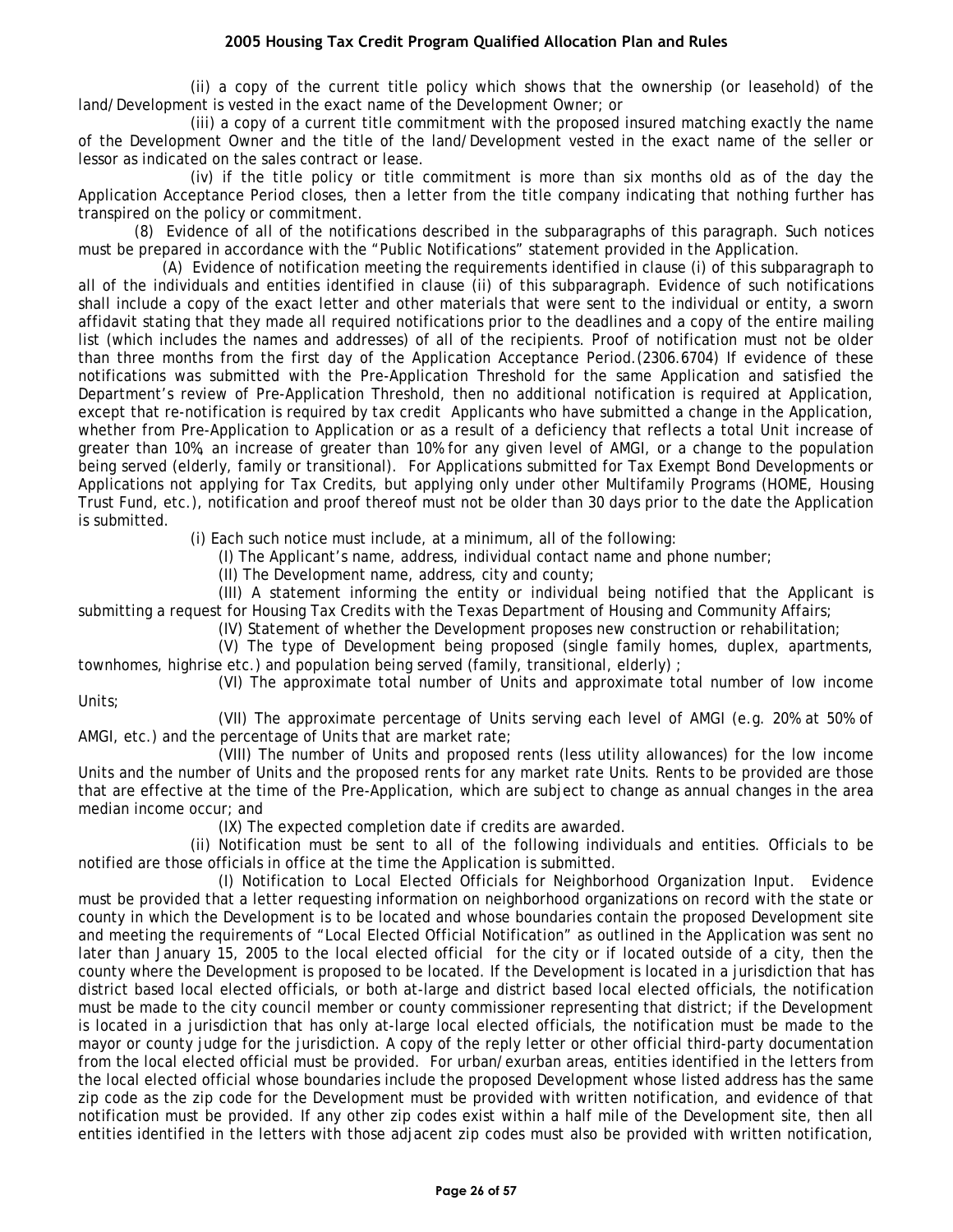and evidence of that notification must be provided. For rural areas, all entities identified in the letters whose listed address is within a half mile of the Development site must be provided with written notification, and evidence of that notification must be provided. If the Applicant can provide evidence that the proposed Development is not located within the boundaries of an entity on a list from the local elected officials, then such evidence in lieu of notification may be acceptable. If no reply letter is received from the local elected officials by February 25, 2005, (or For Tax Exempt Bond Developments or Applications not applying for Tax Credits, but applying only for other Multifamily Programs such as HOME, Housing Trust Fund, etc., by 7 days prior to the submission of the Application) then the Applicant must submit a statement attesting to that fact. If an Applicant has knowledge of any neighborhood organizations on record with the state or county in which the Development is to be located and whose boundaries contain the proposed Development site, the Applicant must notify those organizations. The Applicant must also certify that any organizations in a response letter that are not notified do not contain the proposed Development site within their boundaries. In the event that local elected officials refer the Applicant to another source, the Applicant must also notify that source and request the same information. If the Applicant has no knowledge of neighborhood organizations within whose boundaries the Development is proposed to be located, the Applicant must attest to that fact in the format provided by the Department as part of the Application.

(II) Superintendent of the school district containing the Development;

(III) Presiding officer of the board of trustees of the school district containing the

(V) All elected members of the governing body of any municipality containing the

Development;

(IV) Mayor of the governing body of any municipality containing the Development;

Development;

- (VI) Presiding officer of the governing body of the county containing the Development;
- (VII) All elected members of the governing body of the county containing the Development;
- (VIII) State senator of the district containing the Development; and
- (IX) State representative of the district containing the Development.

(B) Signage on Property or Alternative. A Public Notification Sign shall be installed on the Development site prior to the date the Application is submitted. For Tax Exempt Bond Developments the sign must be installed no later than 30 days after the Department's receipt of Volumes I and II. Evidence submitted with the Application must include photographs of the site with the installed sign and invoice receipt confirming installation from the entity that installed the sign. The sign must be at least 4 feet by 8 feet in size and located within twenty feet of, and facing, the main road adjacent to the site. The sign shall be continuously maintained on the site until the day that the Board takes final action on the Application for the development. The information and lettering on the sign must meet the requirements identified in the Application. For Tax Exempt Bond Developments for which the Department is not the issuer of the bonds, the Applicant must ensure that the date, time and location of the TEFRA hearing are indicated on the sign as soon as the hearing has been scheduled. As an alternative to installing a Public Notification Sign and at the same required time, the Applicant may instead, at the Applicant's option, mail written notification to those addresses described in either clause (i) or (ii) of this subparagraph. This written notification must include the information otherwise required for the sign as provided in the Application. If the Applicant chooses to provide this mailed notice in lieu of signage, the final Application must include a map of the proposed Development site and mark the distance required by clause (i) or (ii) of this subparagraph, up to 1,000 feet, showing street names and addresses; a list of all addresses the notice was mailed to; an exact copy of the notice that was mailed; and a certification that the notice was mailed through the U.S. Postal Service and stating the date of mailing. If the option in clause (i) of this subparagraph is used, then evidence must be provided affirming the local zoning notification requirements.

(i) all addresses required for notification by local zoning notification requirements. For example, if the local zoning notification requirement is notification to all those addresses within 200 feet, then that would be the distance used for this purpose; or

(ii) for Developments located in communities that do not have zoning, communities that do not require a zoning notification, or those located outside of a municipality, all addresses located within 1,000 feet of any part of the proposed Development site.

(C) If any of the Units in the Development are occupied at the time of Application, then the Applicant must certify that they have notified each tenant at the Development and let the tenants know of the Department's public hearing schedule for comment on submitted Applications.

(9) Evidence of the Development's proposed ownership structure and the Applicant's previous experience as described in subparagraphs (A) through (E) of this paragraph.

(A) Chart which clearly illustrates the complete organizational structure of the final proposed Development Owner and of any Developer or Guarantor, providing the names and ownership percentages of all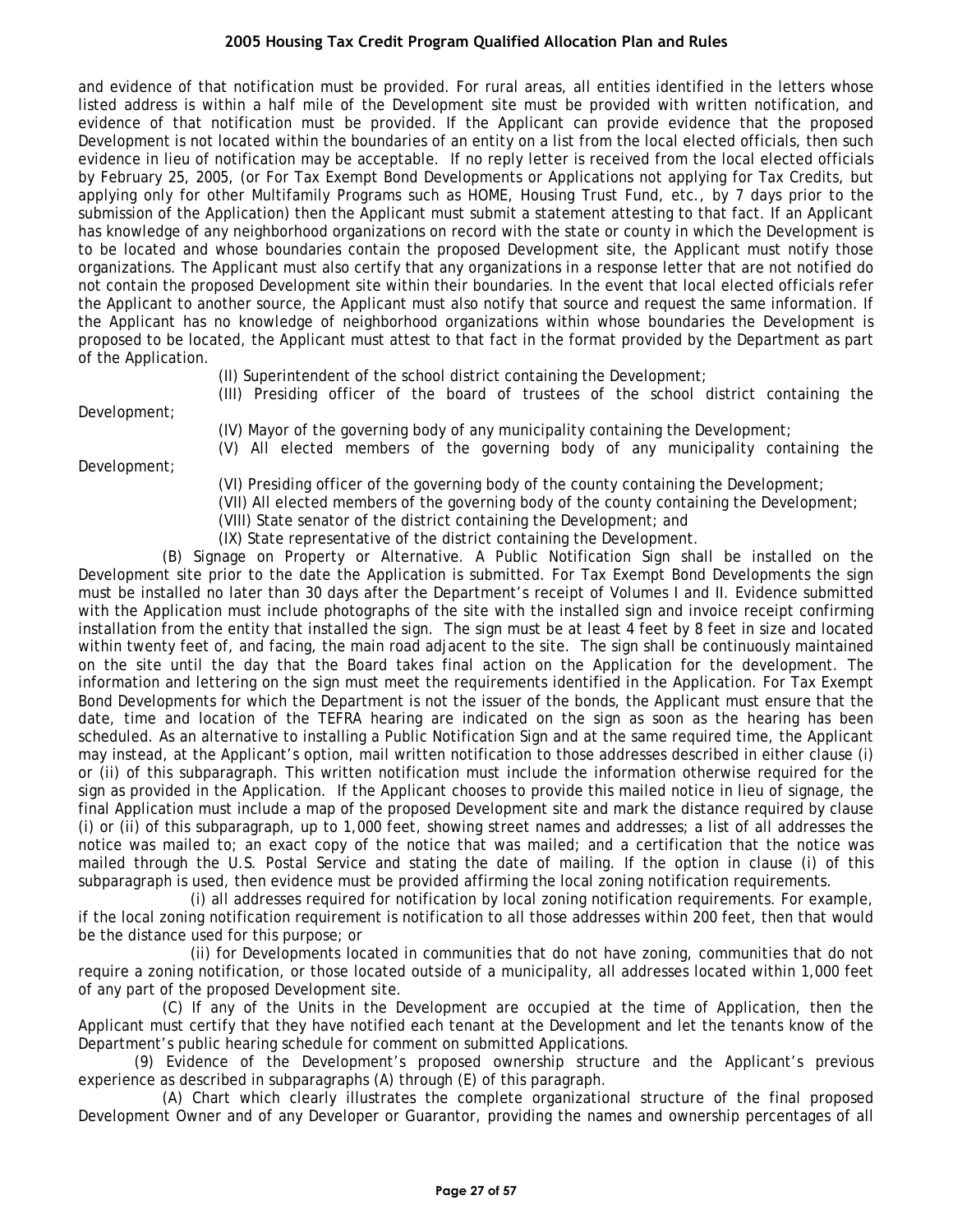Persons having an ownership interest in the Development Owner or the Developer or Guarantor, as applicable, whether directly or through one or more subsidiaries.

(B) Each Applicant, Development Owner, Developer or Guarantor, or any entity shown on an organizational chart as described in subparagraph (A) of this paragraph that has 10% or more ownership interest in the Development Owner, Developer or Guarantor, shall provide the following documentation, as applicable:

(i) For entities that are not yet formed but are to be formed either in or outside of the state of Texas, a certificate of reservation of the entity name from the Texas Secretary of State; or

(ii) For existing entities whether formed in or outside of the state of Texas, evidence that the entity has the authority to do business in Texas or has applied for such authority.

(C) Evidence that each entity shown on an the organizational chart described in subparagraph (A) of this paragraph that has 10% or more ownership interest in the Development Owner, Developer or Guarantor, has provided a copy of the completed and executed Previous Participation and Background Certification Form to the Department. Evidence must be a certification from the Department for each of those Persons required to submit these documents as further described under §49.9(e)(3) of this title. Applicants must request this certification at least fourteen days prior to the close of the Application Acceptance Period. Applicants must ensure that the Person whose name is on the certification is the appropriate Person appearing in the organizational chart provided in subparagraph (A) of this paragraph.

(D) Evidence that, if the Development Owner or any of its Affiliates shown on the organizational chart described in subparagraph (A) of this paragraph that have 10% or more ownership interest in the Development Owner have, or have had, ownership or Control of affordable housing, being housing that receives any form of financing and/or assistance from any Governmental Entity for the purpose of enhancing affordability to persons of low or moderate income, outside the state of Texas, that such Persons have submitted the appropriate "National Previous Participation and Background Certification Form" to the Department. Evidence must be a certification from the Department for each of those Persons required to submit these documents as further described under §49.9(e)(4) of this title. Applicants must request this certification at least fourteen days prior to the close of the Application Acceptance Period. Applicants must ensure that the Person whose name is on the certification is the appropriate Person appearing in the organizational chart provided in subparagraph (A) of this paragraph.

(E) Evidence, in the form of a certification, that one of the Development Owner's General Partners, the Developer or their Principals have a record of successfully constructing or developing residential units in the capacity of owner, General Partner or Developer. Evidence must be a certification from the Department that the Person with the experience satisfies this exhibit, as further described under subsection (e)(1) of this section. Applicants must request this certification at least fourteen days prior to the close of the Application Acceptance Period. Applicants must ensure that the Person whose name is on the certification appears in the organizational chart provided in subparagraph (A) of this paragraph.

(10) Evidence of the Development's projected income and operating expenses as described in subparagraphs (A) through (D) of this paragraph:

(A) All Developments must provide a 30-year proforma estimate of operating expenses and supporting documentation used to generate projections (operating statements from comparable properties).

(B) If rental assistance, an operating subsidy, an annuity, or an interest rate reduction payment is proposed to exist or continue for the Development, any related contract or other agreement securing those funds must be provided, which at a minimum identifies the source and annual amount of the funds, the number of Units receiving the funds, and the term and expiration date of the contract or other agreement.  $(2306.6705(a)(4))$ 

(C) Applicant must provide documentation from the source of the "Utility Allowance" estimate used in completing the Rent Schedule provided in the Application. This exhibit must clearly indicate which utility costs are included in the estimate. If there is more than one entity (Section 8 administrator, public housing authority) responsible for setting the utility allowance(s) in the area of the Development location, then the Utility Allowance selected must be the one which most closely reflects the actual utility costs in that Development area. In this case, documentation from the local utility provider supporting the selection must be provided.

(D) Occupied Developments undergoing rehabilitation must also submit the items described in clauses (i) through (iv) of this subparagraph.

(i) The items in subclauses (I) and (II) of this clause are required unless the current property owner is unwilling to provide the required documentation. In that case, submit a signed statement as to its inability to provide all documentation as described.

(I) Submit at least one of the following: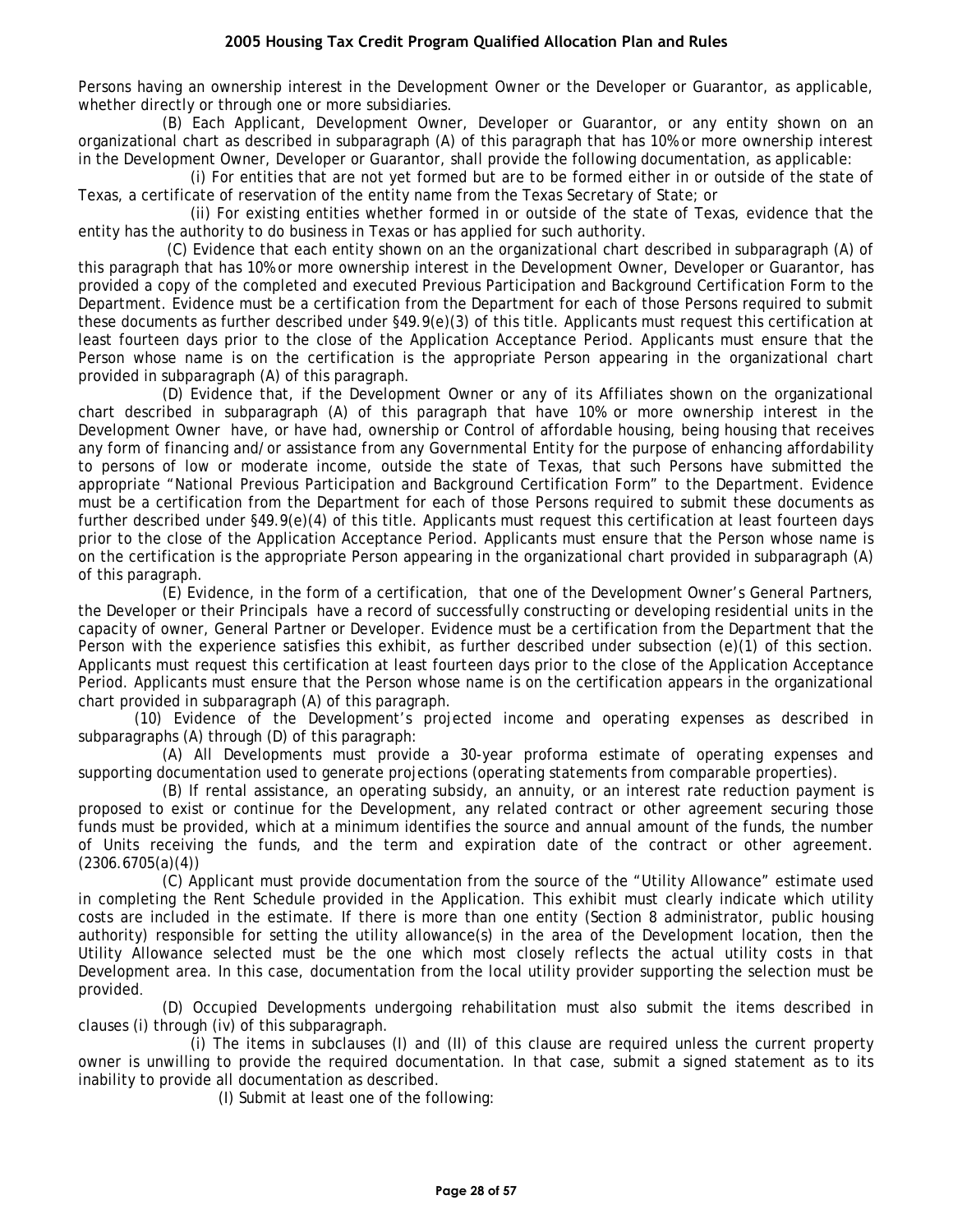(-a-) historical monthly operating statements of the subject Development for 12 consecutive months ending not more than 3 months from the first day of the Application Acceptance Period;

(-b-) The two most recent consecutive annual operating statement summaries;

(-c-) the most recent consecutive six months of operating statements and the most recent available annual operating summary;

(-d-) all monthly or annual operating summaries available and a written statement from the seller refusing to supply any other summaries or expressing the inability to supply any other summaries, and any other supporting documentation used to generate projections may be provided; and

(II) a rent roll not more than 6 months old as of the first day the Application Acceptance Period, that discloses the terms and rate of the lease, rental rates offered at the date of the rent roll, Unit mix, tenant names or vacancy, and dates of first occupancy and expiration of lease.

(ii) a written explanation of the process used to notify and consult with the tenants in preparing the Application; (2306.6705(a)(6))

(iii) a relocation plan outlining relocation requirements and a budget with an identified funding source; and (2306.6705(a)(6))

(iv) if applicable, evidence that the relocation plan has been submitted to the appropriate legal agency. (2306.6705(a)(6))

(11) Applications involving Nonprofit General Partners and Qualified Nonprofit Developments.

(A) All Applications involving a nonprofit General Partner, regardless of the Set-Aside applied under, must submit all of the documents described in clauses (i) and (ii) of this subparagraph: (2306.6706)

(i) an IRS determination letter which states that the nonprofit organization is a 501(c)(3) or (4) entity; and

(ii) the "Nonprofit Participation Exhibit."

(B) Additionally, all Applications applying under the Nonprofit Set-Aside, established under §49.7(b)(1) of this title, must also provide the following information with respect to the Qualified Nonprofit Organization as described in clauses (i) through (vi) of this subparagraph.

(i) copy of the page from the articles of incorporation or bylaws indicating that one of the exempt purposes of the nonprofit organization is to provide low income housing;

(ii) copy of the page from the articles of incorporation or bylaws indicating that the nonprofit organization prohibits a member of its board of directors, other than a chief staff member serving concurrently as a member of the board, from receiving material compensation for service on the board;

(iii) a Third Party legal opinion stating:

(I) that the nonprofit organization is not affiliated with or Controlled by a for-profit organization and the basis for that opinion, and

(II) that the nonprofit organization is eligible, as further described, for a Housing Credit Allocation from the Nonprofit Set-Aside and the basis for that opinion. Eligibility is contingent upon the nonprofit organization Controlling the Development, or if the organization's Application is filed on behalf of a limited partnership, or limited liability company, the Qualified Nonprofit Organization must be the controlling Managing Member; and otherwise meet the requirements of the Code, §42(h)(5);

(iv) a copy of the nonprofit organization's most recent audited financial statement; and

(v) a certification that the Qualified Nonprofit Development will have the nonprofit entity or its nonprofit affiliate or subsidiary be the Developer or co-Developer as evidenced in the development agreement.

(vi) evidence, in the form of a certification, that a majority of the members of the nonprofit organization's board of directors principally reside:

(I) in this state, if the Development is located in a rural area; or

(II) not more than 90 miles from the Development, if the Development is not located in a

rural area.

(12) Applicants applying for acquisition credits, or Applicants and Development Team members affiliated with the seller that are asking for the land value to be an amount greater than the acquisition cost indicated in the original purchase contract, will be evaluated in accordance with §1.32 of this title and must provide all of the documentation described in subparagraphs (A) through (C) of this paragraph. Applicants applying for acquisition credits must also provide the items described in subparagraph (D) of this paragraph and as provided in the Application.

(A) an appraisal, not more than 6 months old as of the first day of the Application Acceptance Period, which complies with the Uniform Standards of Professional Appraisal Practice and §1.34 of this title. For Developments which require an appraisal from TX-USDA-RHS, the appraisal may be more than 6 months old, as long as TX-USDA-RHS has confirmed in writing that the existing appraisal is still acceptable. The appraisal may be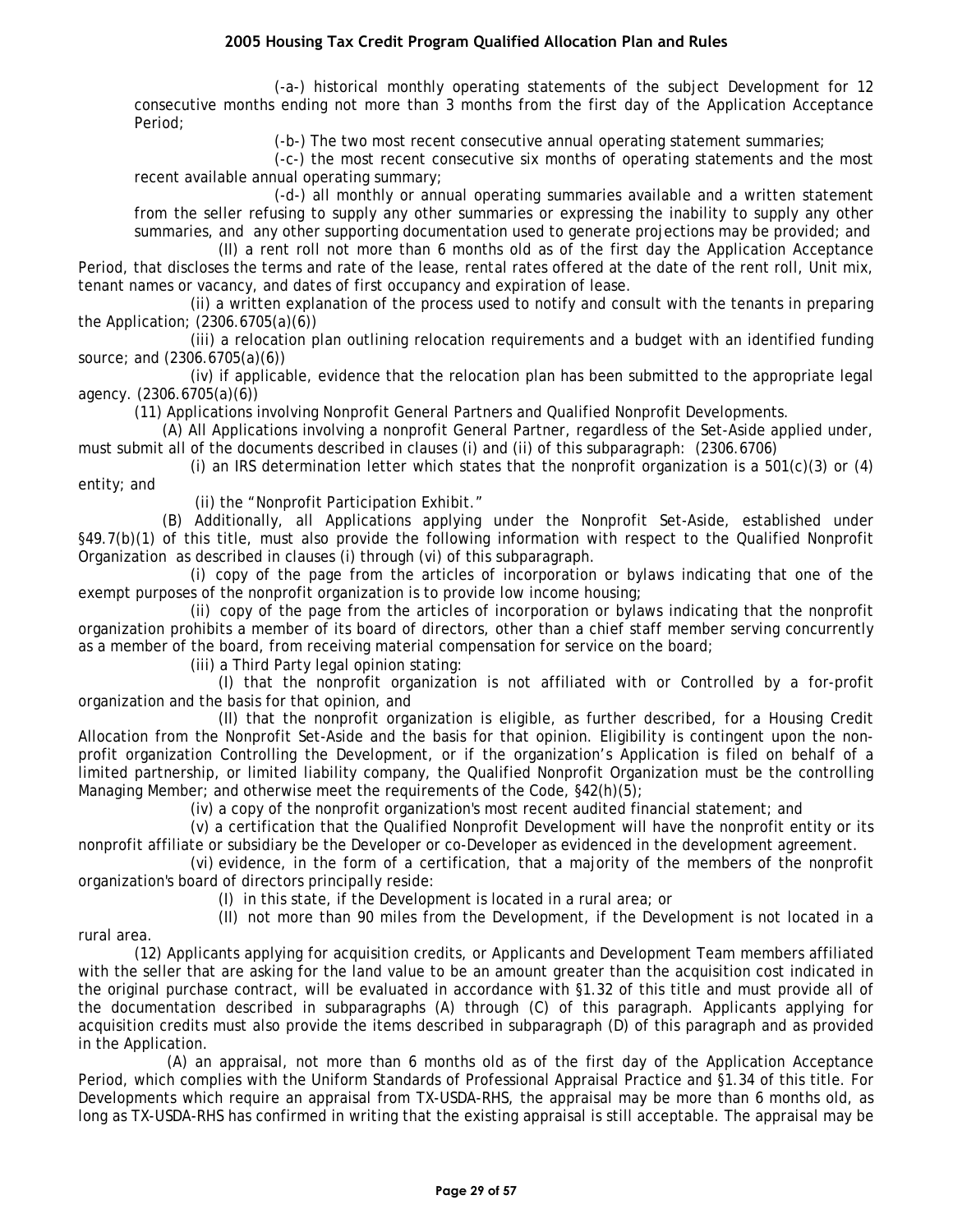submitted as a Supplemental Threshold Report consistent with the timelines and submission documentation requirements identified in paragraph (14)(D) of this subsection.

(B) a current valuation report from the county tax appraisal district;

(C) clear identification of the selling Persons, and any owner of the property within the last 36 months prior to the first day of the Application Acceptance Period, and details of any relationship between said selling Persons and owners and the Applicant, Developer, Property Manager, General Contractor, Qualified Market Analyst, or any other professional or other consultant performing services with respect to the Development. Only in the event that such relationship exists, the following documents must be provided:

(i) documentation of the original acquisition cost, such as a settlement statement;

(ii) any other verifiable costs of owning, holding, or improving the property that when added to the value from clause (i) of this subparagraph justifies the Applicant's proposed acquisition amount:

(I) for land-only transactions, documentation of owning, holding or improving costs since the original acquisition date may include property taxes, interest expense, a calculated return on equity at a rate consistent with the historical returns of similar risks, the cost of any physical improvements made to the property, the cost of rezoning, replatting or developing the property, or any costs to provide or improve access to the property;

(II) for transactions which include existing buildings that will be rehabilitated or otherwise maintained as part of the Development, documentation of owning, holding, or improving costs since the original acquisition date may include capitalized costs of improvements to the property, a calculated return on equity at a rate consistent with the historical returns of similar risks, and allow the cost of exit taxes not to exceed an amount necessary to allow the sellers to be made whole in the original and subsequent investment in the property and avoid foreclosure; and

(D) "Acquisition of Existing Buildings Form."

(13) Evidence of an "Acknowledgement of Receipt of Financial Statement and Authorization to Release Credit Information" must be provided for any Person that has 10% or more ownership interest in the Development Owner or General Partner, the Developer, or Guarantor, as required under §49.9(e)(2) of this title. Entities that have not yet been formed and entities that have been formed recently but have no assets, liabilities, or net worth are not required to submit this documentation, but must submit a statement with their Application that this is the case in lieu of submitting the Acknowledgement.

(14) Supplemental Threshold Reports. Documents under subparagraph (A) and (B) of this paragraph must be submitted as further stated in subparagraph (C) and (D) of this paragraph and in accordance with the Market Analysis Rules and Guidelines and Environmental Site Assessment Rules and Guidelines, §§1.33 and 1.35 of this title.

(A) A Phase I Environmental Site Assessment (ESA) on the subject Property, dated not more than 12 months prior to the first day of the Application Acceptance Period. In the event that a Phase I Environmental Site Assessment on the Development is more than 12 months old prior to the first day of the Application Acceptance Period, the Applicant must supply the Department with an updated letter or updated report dated no older than three months prior to the first day of the Application Acceptance Period from the Person or organization which prepared the initial assessment confirming that the site has been re-inspected and reaffirming the conclusions of the initial report or identifying the changes since the initial report; The ESA must be prepared in accordance with the Department Environmental Site Assessment Rules and Guidelines. Developments whose funds have been obligated by TX-USDA-RHS will not be required to supply this information; however, the Applicants of such Developments are hereby notified that it is their responsibility to ensure that the Development is maintained in compliance with all state and federal environmental hazard requirements.

(B) A comprehensive Market Analysis prepared at the Applicant's expense by a disinterested Qualified Market Analyst approved by the Department in accordance with the approval process outlined in the Market Analysis Rules and Guidelines, §1.33 of this title. In addition to the document submitted in paper form, an electronic version must also be submitted. The Market Analysis must be prepared in accordance with the methodology prescribed in the Market Analysis Rules and Guidelines, §1.33 of this title. In the event that a Market Analysis on the Development is older than 6 months as of the first day of the Application Acceptance Period, the Applicant must supply the Department with an updated Market Analysis from the Person or organization which prepared the initial report; however the Department will not accept any Market Analysis which is more than 12 months old as of the first day of the Application Acceptance Period. The Market Analysis should be prepared for and addressed to the Department. For Applications in the TX-USDA-RHS Set-Aside, the appraisal, required under paragraph (12)(A) of this subsection, will satisfy the requirement for a Market Analysis; no additional Market Analysis is required; however the Department may request additional information as needed. (2306.67055 as added Section 21 of 2306) (§42(m)(1))

(i) The Department may determine from time to time that information not required in the Department Market Analysis and Appraisal Rules and Guidelines will be relevant to the Department's evaluation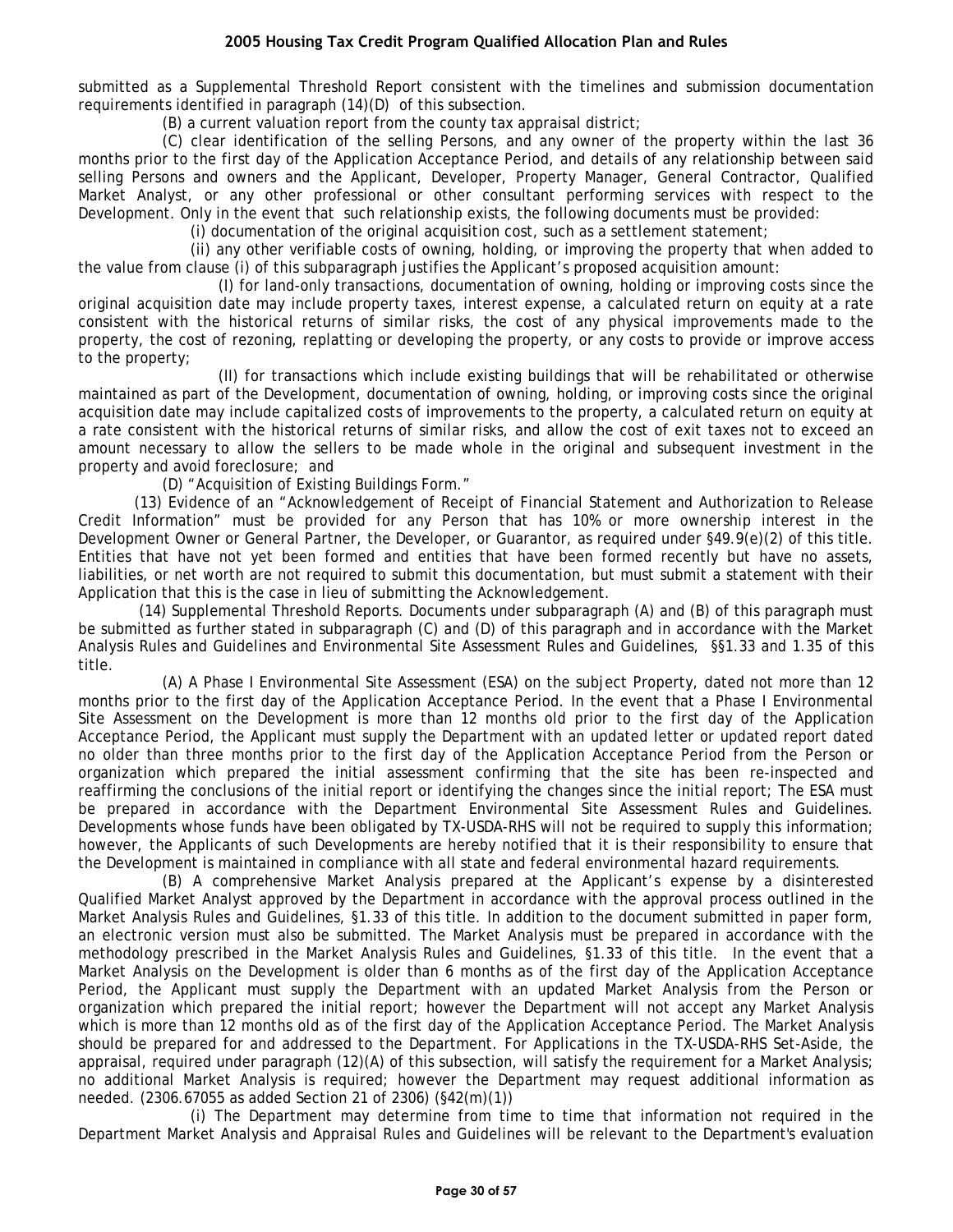of the need for the Development and the allocation of the requested Housing Credit Allocation Amount. The Department may request additional information from the Qualified Market Analyst to meet this need.

(ii) All Applicants acknowledge by virtue of filing an Application that the Department is not bound by any opinion expressed in the Market Analysis and may substitute its own analysis and underwriting conclusions for those submitted by the Qualified Market Analyst.

(C) Inserted at the front of each of these reports must be a transmittal letter from the individual preparing the report that states that the Department is granted full authority to rely on the findings and conclusions of the report.

(D) The requirements for each of the reports identified in subparagraphs (A) and (B) of this paragraph can be satisfied in either of the methods identified in clauses (i) or (ii) of this subparagraph.

(i) Upon Application submission, the documentation for each of these exhibits may be submitted in its entirety as described in subparagraphs (A) and (B) of this paragraph; or

(ii) Upon Application submission, the Applicant may provide evidence in the form of an executed engagement letter with the party performing each of the individual reports that the required exhibit has been commissioned to be performed and that the delivery date will be no later than April 1, 2005. In addition to the submission of the engagement letter with the Application, a map must be provided that reflects the Qualified Market Analyst's intended market area. Subsequently, the entire exhibit must be submitted on or before 5:00 p.m. CST, April 1, 2005. If the entire exhibit is not received by that time, the Application will be terminated and will be removed from consideration.

(15) Self-Scoring. Applicant's self-score must be completed on the "Application Self-Scoring Form."

(g) **Selection Criteria.** All Applications will be scored and ranked using the point system identified in this subsection. Maximum Total Points: 209.

(1) **Financial Feasibility of the Development.** Financial Feasibility of the Development based on the supporting financial data required in the Application that will include a Development underwriting pro forma from the permanent or construction lender. (2306.6710(b)(1)) Applications may qualify to receive 28 points for this item. Evidence will include the documentation required for this exhibit in addition to the commitment letter required under subsection  $(f)(7)(C)$  of this section. The supporting financial data shall include a thirty year pro forma prepared by the permanent or construction lender specifically identifying each of the first ten years and every fifth year thereafter. The pro forma must indicate that the development pro forma maintains a 1.10 debt coverage ratio throughout the initial thirty years proposed for all third party lenders that require scheduled repayment. In addition, the commitment letter must state that the lender's assessment finds that the Development will be feasible for thirty years. Points will be awarded if these criteria are met. No partial points will be awarded. For Developments receiving financing from TX-USDA-RHS, the form entitled "Sources and Uses Comprehensive Evaluation for Multi-Family Housing Loans" or other form deemed acceptable by the Department shall meet the requirements of this section.

(2) **Quantifiable Community Participation from Neighborhood Organizations on Record with the State or County and Whose Boundaries Contain the Proposed Development Site.** Points will be awarded based on written statements of support or opposition from neighborhood organizations on record with the state or county in which the Development is to be located and whose boundaries contain the proposed Development site.  $(S2306.6710(b)(1); S2306.6725(a)(2))$ . It is possible for points to be awarded or deducted based on written statements from organizations that were not identified by the process utilized for notification purposes under subsection (f)(8)(A)(ii)(I) of this section if the organization provides the information and documentation required below. It is also possible that neighborhood organizations that were initially identified as appropriate organizations for purposes of the notification requirements will subsequently be determined by the Department not to meet the requirements for scoring.

(A) Basic Submission Requirements for Scoring. Each neighborhood organization may submit one letter (and enclosures) that represents the organization's input. In order to receive a point score, the letter (and enclosures) must be received by the Department no later than April 1, 2005, directly from the neighborhood organization or with the Application. Letters should be addressed to the Texas Department of Housing and Community Affairs, "Attention: Executive Director (Neighborhood Input)." Letters received after April 1, 2005 will be summarized for the Board's information and consideration, but will not affect the score for the Application. The organization's letter (and enclosures) must:

(i) state the name and location of the proposed Development on which input is provided. A letter may provide input on only one proposed Development; if an organization desires to provide input on additional Developments, each Development must be addressed in a separate letter;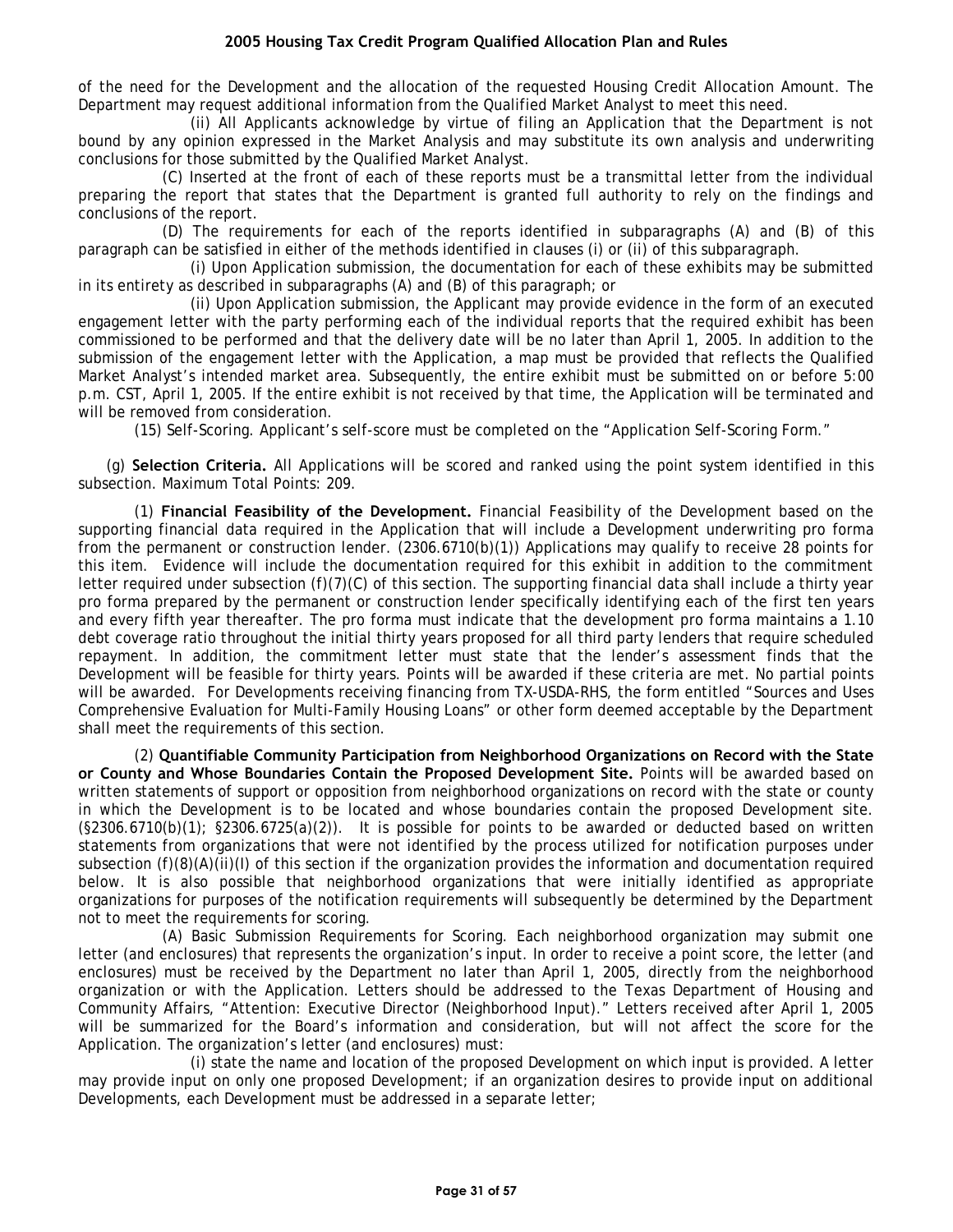(ii) be signed by the chairman of the board, chief executive officer, or comparable head of the organization, and provide the signer's mailing address, phone number, and an e-mail address or facsimile number for the organization;

(iii) establish that the organization has boundaries, state what the boundaries are, and establish that the boundaries contain the proposed development site. A map must be provided with the geographic boundaries of the organization and the proposed Development site clearly marked within those boundaries;

(iv) establish that the organization is a "neighborhood organization." A "neighborhood organization" is defined as an organization of persons living near one another within the organization's defined boundaries that contain the proposed Development site and that has a primary purpose of working to maintain or improve the general welfare of the neighborhood. "Neighborhood organizations" include homeowners associations, property owners associations, and public housing resident councils (for the property occupied by the residents). "Neighborhood organizations" do not include broader based "community" organizations; organizations that have no members other than board members; chambers of commerce; community development corporations; churches; school related organizations; Lions, Rotary, Kiwanis, and similar organizations; Habitat for Humanity; Boys and Girls Clubs; charities; public housing authorities; or any governmental entity. Organizations whose boundaries include an entire county or larger area are not "neighborhood organizations." Organizations whose boundaries include an entire city are generally not "neighborhood organizations."

(v) include documentation showing that the organization is on record as of March 1, 2005 with the state or county in which the Development is proposed to be located. A record from the Secretary of State showing that the organization is incorporated or from the county clerk showing that the organization is on record with the county is sufficient. For a property owners association, a record from the county showing that the organization's management certificate is on record is sufficient. The documentation must be from the state or county and be current. If an organization's status with the Secretary of State at any time during the Application Round is shown as "forfeited," "dissolved," or any similar status, the organization will not be considered on record with the state. It is insufficient to be "on record" to provide only a request to the county or a state entity to be placed on record or to show that the organization has corresponded with such an entity or used its services or programs. It is insufficient to show that the organization is on record with a city. As an option to be considered on record with the state, a letter including a contact name with a mailing address and phone number; name and position of officers; and a written description and map of the organization's geographical boundaries must be received by the Department no later than March 1, 2005 to place the organization on record with the state. The letter should be addressed to the Texas Department of Housing and Community Affairs, "Attention: Executive Director (Recording of Neighborhood Organization)". Acceptance of this documentation by the Department will satisfy the "on record with the state" requirement, but is not a determination that the organization is a "neighborhood organization" or that other requirements are met.

(vi) accurately state that the neighborhood organization was not formed by any Applicant, Developer, or any employee or agent of any Applicant in the 2005 tax credit Application Round and that the organization and any member did not accept money or a gift to cause the neighborhood organization to take its position of support or opposition.

(vii) state the total number of members of the organization and provide a brief description of the process used to determine the members' position of support or opposition. The organization is encouraged to hold a meeting to which all the members of the organization are invited to consider whether the organization should support, oppose, or be neutral on the proposed Development, and to have the membership vote on whether the organization should support, oppose, or be neutral on the proposed Development. The organization is also encouraged to invite the developer to this meeting.

(B) Scoring of Letters (and Enclosures). To be scored, the letter (and enclosures) must provide "quantifiable" input. The input must clearly and concisely state each reason for the organization's support for or opposition to the proposed Development.

(i) The score for this exhibit will range from a maximum of +24 for the strongest position of support to +12 for the neutral position to 0 for the strongest position of opposition. The number of points to be allocated to each organization's letter will be recommended by the Executive Award and Review Advisory Committee based on the factual basis of the organization's letter and evidence enclosed with the letter. The final score will be determined by the Executive Director. The Department may investigate a matter and contact the Applicant and neighborhood organizations for more information. The Department may consider any relevant information specified in letters from other neighborhood organizations regarding a development in determining a score.

(ii) The Department highly values quality public input addressed to the merits of a Development. Input that points out possible errors in the Department's analysis and matters that are specific to the neighborhood, the proposed site, the proposed Development, or Developer are valued. If a proposed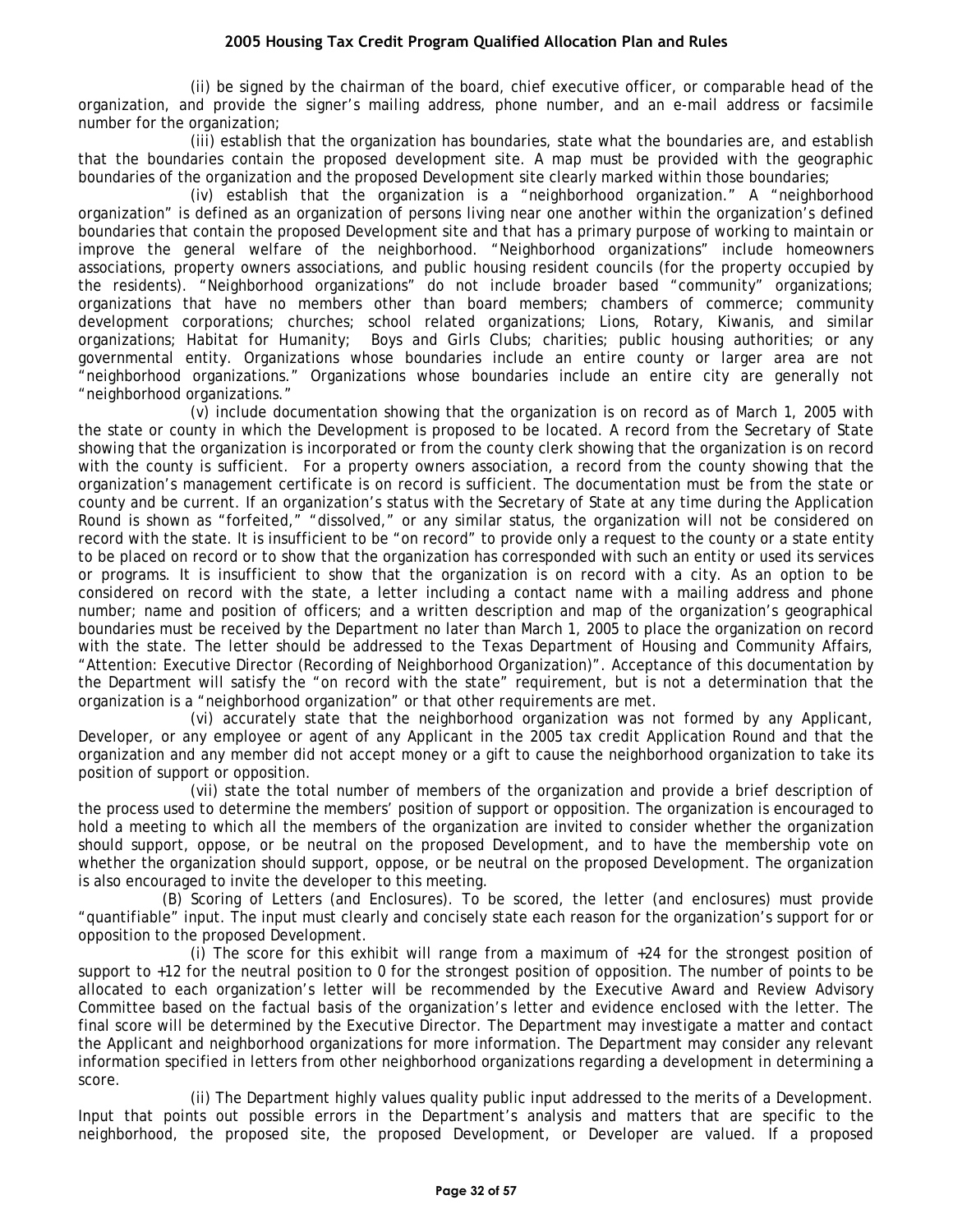Development is permitted by the existing or pending zoning or absence of zoning, concerns addressed by the allowable land use that are related to any multifamily development may generally be considered to have been addressed at the local level through the land use planning process. Input concerning positive efforts or the lack of efforts by the Applicant to inform and communicate with the neighborhood about the proposed Development is highly valued. If the neighborhood organization refuses to communicate with the Applicant the efforts of the Applicant will not be considered negative. Input that evidences unlawful discrimination against classes of persons protected by Fair Housing law or the scoring of which the Department determines to be contrary to the Department's efforts to affirmatively further fair housing will not be considered.

(iii) In general, letters that meet the requirements of this paragraph and

(I) establish three or more reasons for support or opposition will be scored the maximum points for either support (+24 points) or opposition (zero);

(II) establish two reasons for support or opposition will be scored up to  $+18$  points for support or +6 points for opposition;

(III) establish one reason for support or opposition will be scored +13 points for support or +11 points for opposition;

(IV) that do not establish a reason for support or opposition or that are unclear will be scored as neutral (+12 points).

(iv) Applications for which no letters from neighborhood organizations are scored will receive a neutral score of +12 points.

(C) Basic Submission Deficiencies. The Department is authorized but not required to request that the neighborhood organization provide additional information or documentation the Department deems relevant to clarify information contained in the organization's letter (and enclosures). If the Department determines to request additional information from an organization, it will do so by e-mail or facsimile to the e-mail address or facsimile number provided with the organization's letter. If the deficiencies are not clarified or corrected in the Department's determination within ten business days from the date the e-mail or facsimile is sent to the organization, the organization's letter will not be considered further for scoring and the organization will be so advised. This potential deficiency process does not extend any deadline required above for the "Quantifiable Community Participation" process. An organization may not submit additional information or documentation after the April 1, 2005 deadline except in response to an e-mail or facsimile from the Department specifically requesting additional information.

(3) **The Income Levels of Tenants of the Development.** Applications may qualify to receive up to 22 points for qualifying under only one of subparagraphs (A) through (F) of this paragraph. To qualify for these points, the tenant incomes must not be higher than permitted by the AMGI level. The Development Owner, upon making selections for this exhibit, will set aside Units at the levels of AMGI and will maintain the percentage of such Units continuously over the compliance and extended use period as specified in the LURA. These income levels require corresponding rent levels that do not exceed 30% of the income limitation in accordance with §42(g). (2306.6710(b)(1)(C); 2306.111(g)(3)(B); 2306.6710(e); 42(m)(1)(B)(ii)(I); 2306.111(g)(3)(E)) Use normal rounding for this exhibit.

(A) 22 points if at least 80% of the Total Units in the Development are set-aside with incomes at or below 50% of AMGI; or

(B) 22 points if at least 10% of the Total Units in the Development are set-aside with incomes at or below 30% of AMGI; or

(C) 20 points if at least 60% of the Total Units in the Development are set-aside with incomes at or below 50% of AMGI; or

(D) 18 points if at least 40% of the Total Units in the Development are set-aside with incomes at or below a combination of 50% and 30% of AMGI in which at least 5% of the Total Units are at or below 30% of AMGI; or

(E) 16 points if at least 40% of the Total Units in the Development are set-aside with incomes at or below 50% of AMGI; or

(F) 14 points if at least 35% of the Total Units in the Development are set-aside with incomes at or below 50% of AMGI.

 (4) **The Size and Quality of the Units (Development Characteristics).** Applications may qualify to receive up to 20 points. Applications may qualify for points under both subparagraphs (A) and (B) of this paragraph. (2306.6710(b)(1)(D); 2306.6725(b)(1); 42(m)(1)(C))

(A) Size of the Units. Applications may qualify to receive 6 points. The Development must meet the minimum requirements identified in this subparagraph to qualify for points. Six points for this item will be automatically granted for Applications involving rehabilitation, Developments receiving funding from TX-USDA-RHS, or Developments proposing single room occupancy without meeting these square footage minimums. The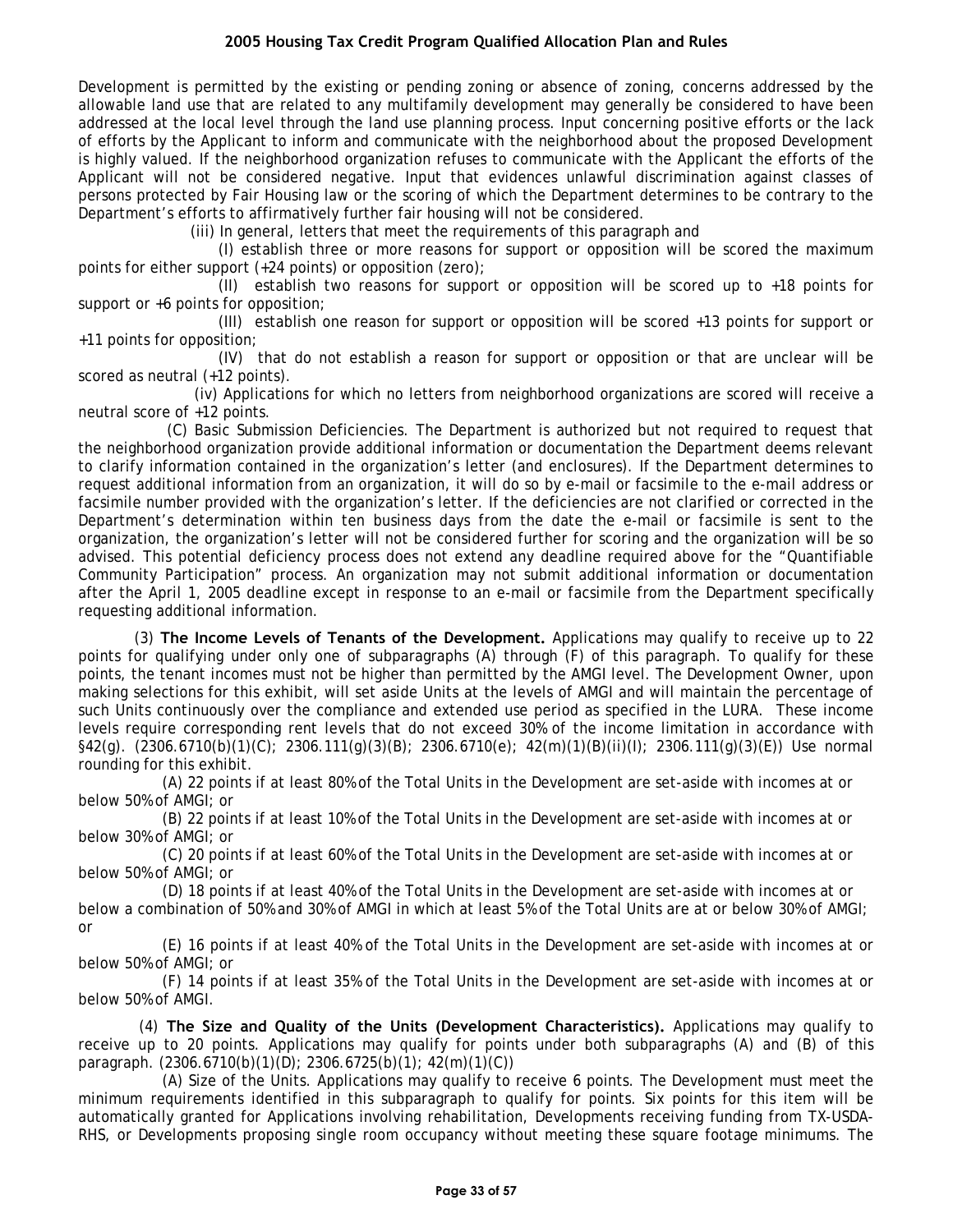square feet of all of the Units in the Development, for each type of Unit, must be at least the minimum noted below.

- (i) 500 square feet for an efficiency unit;
- (ii) 650 square feet for a non-elderly one bedroom unit; 550 square feet for an elderly one

bedroom unit;

(iii) 900 square feet for a non-elderly two bedroom unit; 750 square feet for an elderly two

bedroom unit; (iv) 1,000 square feet for a three bedroom unit; and

(v) 1,200 square feet for a four bedroom unit.

(B) Quality of the Units. Applications may qualify to receive up to 14 points. Applications in which Developments provide specific amenity and quality features in every Unit at no extra charge to the tenant will be awarded points based on the point structure provided in clauses (i) through (xix) of this subparagraph, not to exceed 14 points in total. Applications involving rehabilitation or single room occupancy may double the points listed for each item, not to exceed 14 points in total.

(i) Covered entries (1 point);

(ii) Nine foot ceilings (1 point);

(iii) Microwave ovens (1 point);

(iv) Self-cleaning or continuous cleaning ovens (1 point);

(v) Ceiling fixtures in all rooms (light with ceiling fan in all bedrooms) (1 point);

(vi) Refrigerator with icemaker (1 point);

(vii) Laundry connections (2 points);

(viii) Storage room or closet, of approximately 9 square feet or greater, which does not include bedroom, entryway or linen closets – does not need to be in the Unit but must be on the property site (1 point);

(ix) Laundry equipment (washers and dryers) for each individual unit (3 points);

(x) Thirty year architectural shingle roofing (1 point);

(xi) Covered patios or covered balconies (1 point);

(xii) Covered parking (including garages) of at least one covered space per Unit (2 points);

(xiii) 100% masonry on exterior, which can include stucco, cementitious board products, concrete brick and mortarless concrete masonry, but not EFIS(3 points);

(xiv) Greater than 75% masonry on exterior, which can include stucco and cementitious board products, concrete brick and mortarless concrete masonry, but not EFIS (1 points);

(xv) Use of energy efficient alternative construction materials (structurally insulated panels) with wall insulation at a minimum of R-20 (3 points).

(xvi) R-15 Walls / R-30 Ceilings (rating of wall system) (3 points);

(xvii) 14 SEER HVAC or evaporative coolers in dry climates for new construction or radiant barrier in the attic for rehabilitation (3 points);(WG)

(xviii) Energy Star or equivalently rated kitchen appliances (2 points); or

(xix) High Speed Internet service to all Units at no cost to residents (2 points).

(5) **The Commitment of Development Funding by Local Political Subdivisions**. Applications may qualify to receive up to 18 points for qualifying under either or both (A) or (B) of this paragraph. (2306.6710(b)(1)(E))

(A) Evidence that the proposed Development has received an allocation of funds for on-site development costs from a local political subdivision. In addition to loans or grants, in-kind contributions such as donation of land or waivers of fees such as building permits, water and sewer tap fees, or similar contributions that benefit the Development will be acceptable to qualify for these points. Points will be determined on a sliding scale based on the amount per Unit. Evidence to be submitted with the Application must include a copy of the commitment of funds or a copy of the application to the funding entity and a letter from the funding entity indicating that the application was received, or a certification of intent to apply for funding that indicates the funding entity and program to which the application will be submitted, the loan amount to be applied for and the specific proposed terms. At the time the executed Commitment Notice is required to be submitted, the Applicant or Development Owner must provide evidence of a commitment for the sufficient local funding to the Department. If the funding commitment from the local political subdivision has not been received by the date the Department's Commitment Notice is to be submitted, the Application will be evaluated to determine if the loss of these points would have resulted in the Department's not committing the tax credits. If the loss of points would have made the Application noncompetitive, the Commitment Notice will be rescinded and the credits reallocated. If the Application would still be competitive even with the loss of points and the loss would not have impacted the recommendation for an award, the Application will be reevaluated for financial feasibility. If the Application is infeasible without the local political subdivision's funds, the Commitment Notice will be rescinded and the credits reallocated. Use normal rounding. No funds from TDHCA's HOME (with the exception of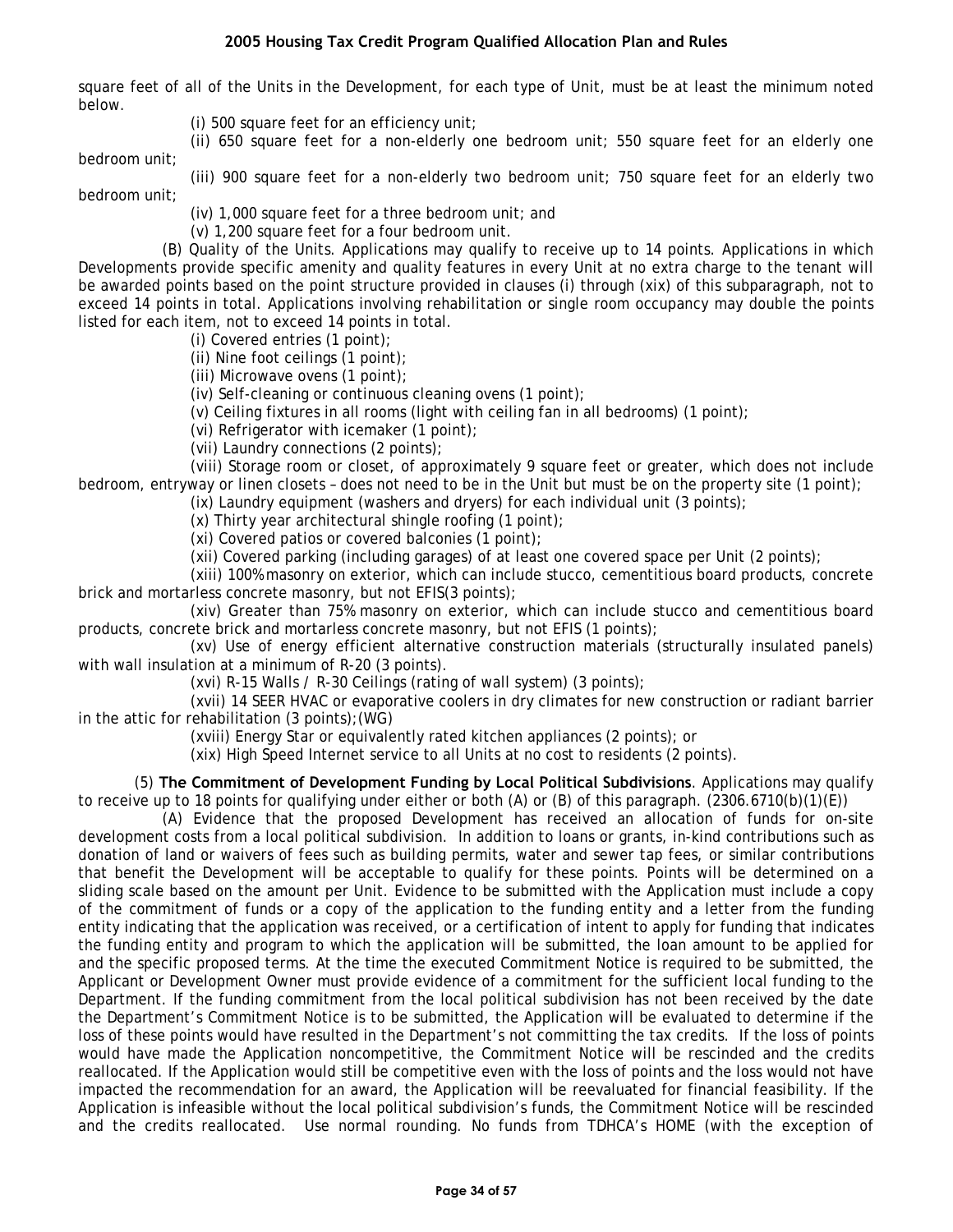Developments located in non-Participating Jurisdictions) or Housing Trust Fund sources will qualify under this category.

(i) A contribution of \$500 to \$1,000 per Low Income Unit receives 6 points; or

(ii) A contribution of \$1,001 to \$3,500 per Low Income Unit receives 12 points; or

(iii) A contribution of \$3,501 or more per Low Income Unit receives 18 points; or

(B) Evidence that the proposed Development will receive development-based Housing Choice, rental assistance vouchers, or rental assistance subsidy approved by the Annual Contributions Contract (ACC) between a public housing authority and HUD, all being from a local political subdivision for a minimum of five years. Evidence at the time the Application is submitted must include a copy of the commitment of funds or a copy of the application to the funding entity and a letter from the funding entity indicating that the application was received, or a certification of intent to apply for funding that indicates the funding entity and program to which the application will be submitted. At the time the executed Commitment Notice is required to be submitted, the Applicant or Development Owner must provide evidence of a commitment for the vouchers to the Department. If the funding commitment from the local political subdivision has not been received by the date the Department's Commitment Notice is to be submitted, the Application will be evaluated to determine if the loss of these points would have resulted in the Department's not committing the tax credits. If the loss of points would have made the Application noncompetitive, the Commitment Notice will be rescinded and the credits reallocated. If the Application would still be competitive even with the loss of points and the loss would not have impacted the recommendation for an award, the Application will be reevaluated for financial feasibility. If the Application is infeasible without the local political subdivision's funds, the Commitment Notice will be rescinded and the credits reallocated. No funds from the Department's HOME (with the exception of Developments located in non-Participating Jurisdictions) or Housing Trust Fund sources will qualify under this category. Use normal rounding. HUD must approve the vouchers no later than the time the 10% Test Documentation is submitted to the Department or the Commitment will be rescinded.

(i) Development-Based Vouchers for 3% to 5% of the total Units receives 6 points; or

(ii) Development-Based Vouchers for 6% to 8% of the total Units receives 12 points; or

(iii) Development-Based Vouchers for 9% or more of the total Units receives 18 points.

(6) **The Level of Community Support from State Elected Officials.** The level of community support for the application, evaluated on the basis of written statements from state elected officials.  $(2306.6710(b)(1)(F);$ 2306.6725(a)(2)) Applications may qualify to receive up to 14 points for this item. Points will be awarded based on the written statements of support or opposition from state elected officials representing constituents in areas that include the location of the Development. Letters of support must identify the specific Development and must clearly state support for or opposition to the specific Development. This documentation will be accepted with the Application or through delivery to the Department from the Applicant or official by April 1, 2005. Officials to be considered are those officials in office at the time the Application is submitted. Letters of support from state officials that do not represent constituents in areas that include the location of the Development will not qualify for points under this Exhibit. Neutral letters, or letters that do not specifically refer to the Development, will receive neither positive nor negative points. Letters from State of Texas Representative or Senator: support letters are 7 points each for a maximum of 14 points; opposition letters are - 7 points each for a maximum of -14 points.

(7) **The Rent Levels of the Units.** Applications may qualify to receive up to 12 points for qualifying under this exhibit. (2306.6710(b)(1)(G)) Use normal rounding for this section. If 80% or fewer of the Units in the Development (excluding any Units reserved for a manager) are restricted to having rents plus the allowance for utilities equal to or below the maximum tax credit rent, then the Development shall be awarded 7 points. If between 81% and 85% of the Units in the Development (excluding any Units reserved for a manager) are restricted to having rents plus the allowance for utilities equal to or below the maximum tax credit rent, then the Development shall be awarded 8 points. If between 86% and 90% of the Units in the Development (excluding any Units reserved for a manager) are restricted to having rents plus the allowance for utilities equal to or below the maximum tax credit rent, then the Development shall be awarded 9 points. If between 91% and 95% of the Units in the Development (excluding any Units reserved for a manager) are restricted to having rents plus the allowance for utilities equal to or below the maximum tax credit rent, then the Development shall be awarded 10 points. If greater than 95% of the Units in the Development (excluding any Units reserved for a manager) are restricted to having rents plus the allowance for utilities equal to or below the maximum tax credit rent, then the Development shall be awarded 12 points. Developments that are scattered site or 100% transitional will receive the full 12 points provided that they have received points under paragraph (3) of this subsection.

 (8) **The Cost of the Development by Square Foot (Development Characteristics).** Applications may qualify to receive 10 points for this item.  $(2306.6710(b)(1)(H); 42(m)(1)(C))$  For this exhibit, costs shall be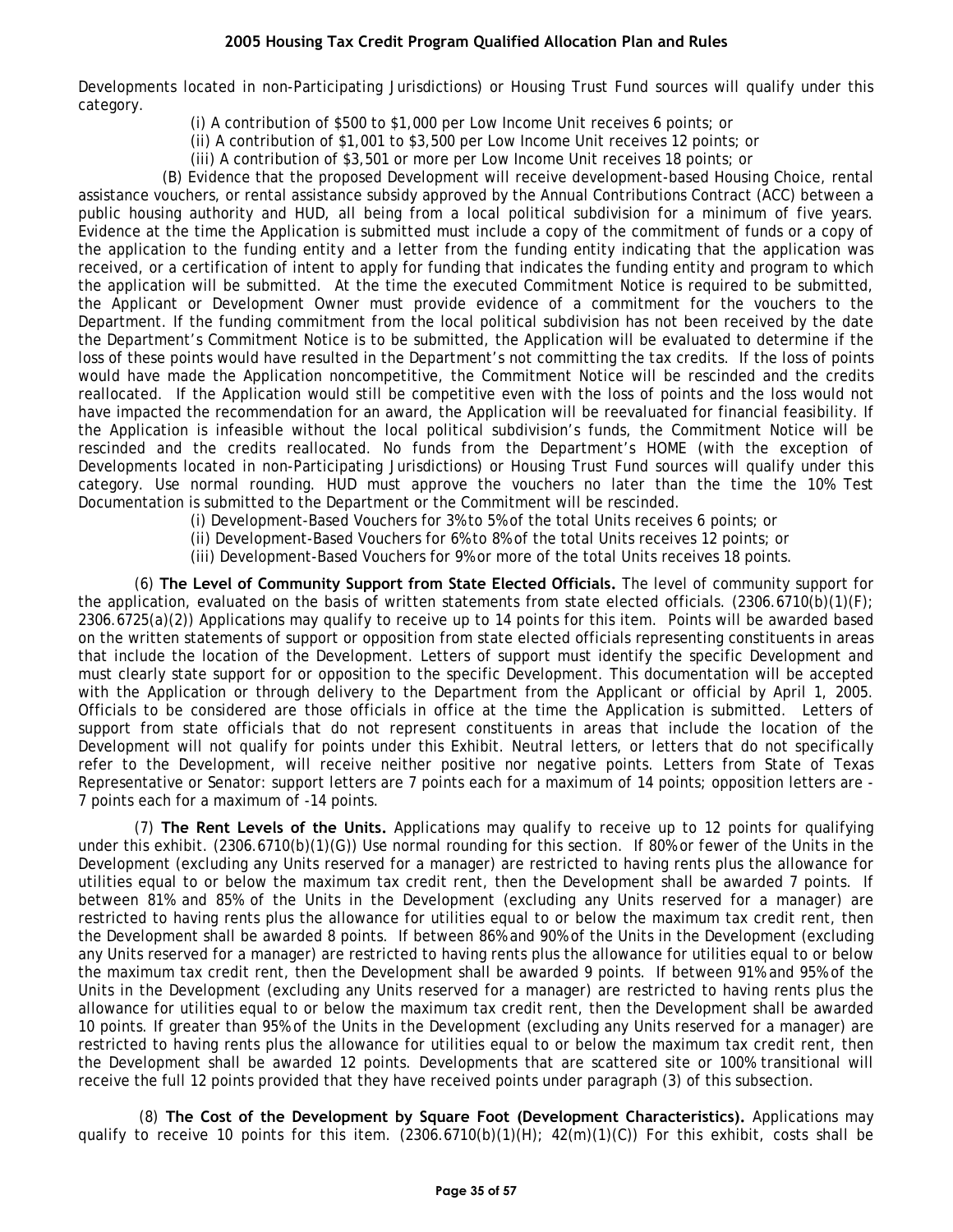defined as construction costs, including site work, contingency, contractor profit, overhead and general requirements, as represented in the Development Cost Schedule. This calculation does not include indirect construction costs. The calculation will be costs per square foot of net rentable area (NRA). The calculations will be based on the cost listed in the Development Cost Schedule and NRA shown in the Rent Schedule of the Application. Developments qualify for 10 points if their costs do not exceed \$75 per square foot for Qualified Elderly, Transitional, and Single Room Occupancy Developments, unless located in a "First Tier County" in which case their costs do not exceed \$77 per square foot; and \$65 for all other Developments, unless located in a "First Tier County" in which case their costs do not exceed \$67 per square foot. For 2005, the First Tier Counties are Aransas, Calhoun, Chambers, Jefferson, Kleberg, Nueces, San Patricio, Brazoria, Cameron, Galveston, Kennedy, Matagorda, Refugio and Willacy. (10 points)

(9) **The Services to be Provided to Tenants of the Development.** Applications may qualify to receive up to 8 points. Applications may qualify for points under both subparagraphs (A) and (B) of this paragraph.  $(2306.6710(b)(1)(l); 2306.254; 2306.6725(a)(1);$  Rider 6 of Appropriations)

(A) Applicants will receive points for coordinating their tenant services with those services provided through state workforce development and welfare programs as evidenced by execution of a Tenant Supportive Services Certification (2 points).

(B) The Applicant must certify that the Development will provide a combination of special supportive services appropriate for the proposed tenants. The provision of supportive services will be included in the LURA as selected from the list of services identified in this subparagraph. No fees may be charged to the tenants for any of the services. Services must be provided on-site or transportation to off-site services must be provided (maximum of 6 points).

(i) Applications will be awarded points for selecting services listed in clause (ii) of this subparagraph based on the following scoring range:

- (I) Two points will be awarded for providing one of the services; or
- (II) Four points will be awarded for providing two of the services; or
- (III) Six points will be awarded for providing three of the services.

(ii) Service options include child care; transportation; basic adult education; legal assistance; counseling services; GED preparation; English as a second language classes; vocational training; home buyer education; credit counseling; financial planning assistance or courses; health screening services; health and nutritional courses; organized team sports programs or youth programs; scholastic tutoring; any other programs described under Title IV-A of the Social Security Act (42 U.S.C. §§ 601 et seq.) which enables children to be cared for in their homes or the homes of relatives; ends the dependence of needy families on government benefits by promoting job preparation, work and marriage; prevents and reduces the incidence of out-of wedlock pregnancies; and encourages the formation and maintenance of two-parent families; any services addressed by §2306.254 Texas Government Code; or any other services approved in writing by the Department.

(10) **Housing Needs Characteristics.** (42(m)(1)(C)(ii)) Applications may qualify to receive up to 7 points. Each Application, based on the place or county where the Development is located, will receive a score based on the Uniform Housing Needs Scoring Component. If a Development is in a place, the place score will be used. If a Development is not within a place, then the county score will be used. The Uniform Housing Needs Scoring Component scores for each place and county will be published in the Reference Manual.

(11) **Development Includes the Use of Existing Housing as part of a Community Revitalization Plan (Development Characteristics).** Applications may qualify to receive 7 points for this item. (42(m)(1)(C)(iii)) The Development is an existing Residential Development and the proposed rehabilitation or demolition and reconstruction is part of a community revitalization plan.

(12) **Pre-Application Participation Incentive Points.** (2306.6704) Applications which submitted a Pre-Application during the Pre-Application Acceptance Period and meet the requirements of this paragraph will qualify to receive 6 points for this item. To be eligible for these points, the Application must:

(A) be for the identical site as the proposed Development in the Pre-Application;

(B) have met the Pre-Application Threshold Criteria;

(C) be serving the same target population (family, elderly, and transitional) as in the Pre-Application;

(D) be serving the same target Set-Asides as indicated in the Pre-Application (Set-Asides can be dropped between Pre-Application and Application, but no Set-Asides can be added); and

(E) be awarded by the Department an Application score that is not more than 5% greater or less than the number of points awarded by the Department at Pre-Application, with the exclusion of points for support and opposition under subsections (g)(2) and (g)(6) of this title. An Applicant must choose, at the time of Application either clause (i) or (ii) of this subparagraph: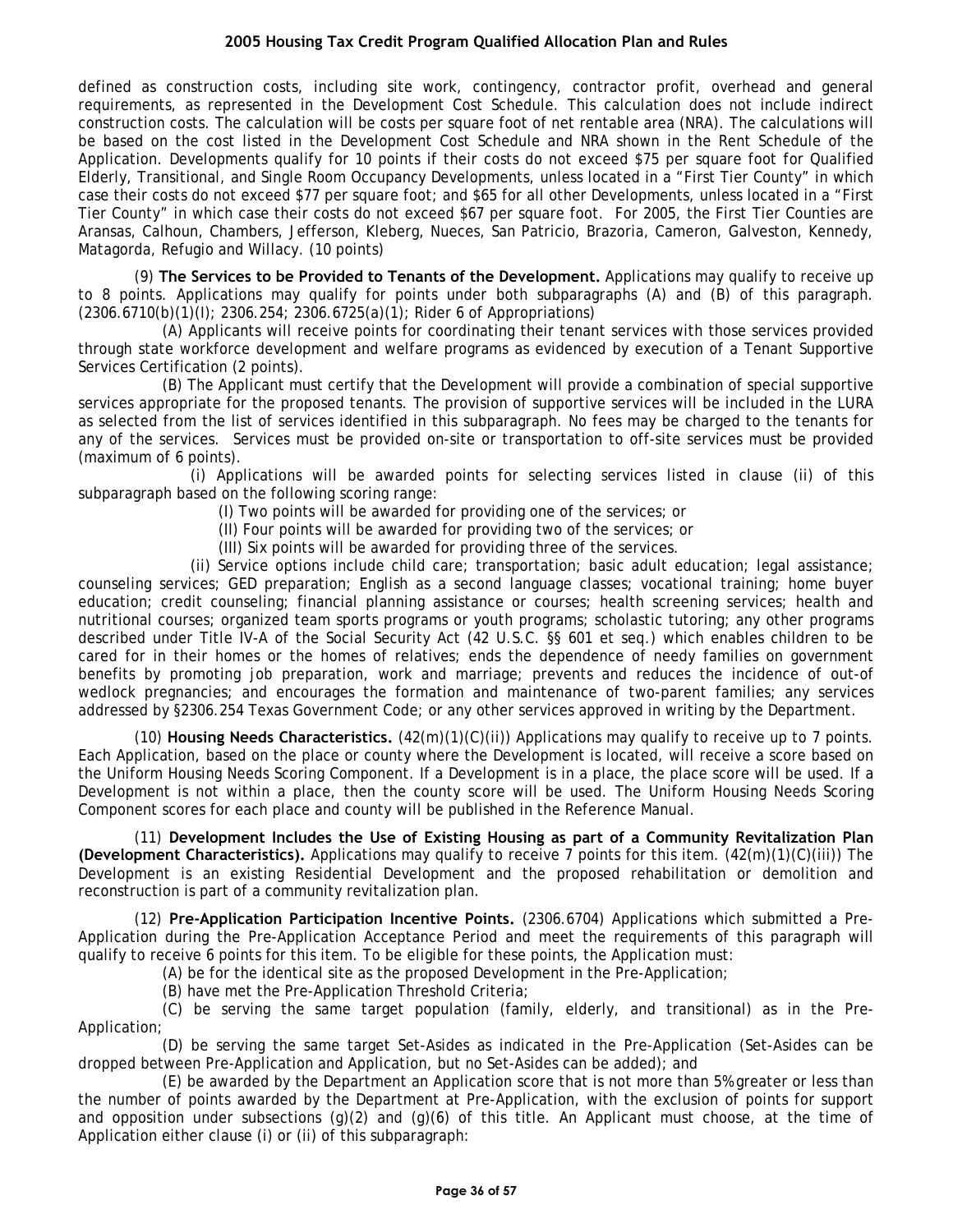(i) to request the Pre-Application points and have the Department cap the Application score at no greater than the 5% increase regardless of the total points accumulated in the scoring evaluation. This allows an Applicant to avoid penalty for increasing the point structure outside the 5% range from Pre-Application to Application; or

(ii) to request that the Pre-Application points be forfeited and that the Department evaluate the Application as requested in the self-scoring sheet.

(13) **Development Location.** (2306.6725(a)(4) and (b)(2); 2306.127; 42(m)(1)(C)(i); 42 U.S.C. 3608(d) and (e)(5)) Applications may qualify to receive 4 points. Evidence, not more than 6 months old from the date of the close of the Application Acceptance Period, that the subject Property is located within one of the geographical areas described in subparagraphs (A) through (H) of this paragraph. Areas qualifying under any one of the subparagraphs (A) through (H) of this paragraph will receive 4 points. An Application may only receive points under one of the subparagraphs (A) through (H) of this paragraph.

(A) A geographical area which is an Economically Distressed Area; a Colonia; or a Difficult Development Area (DDA) as specifically designated by the Secretary of HUD.

(B) a designated state or federal empowerment/enterprise zone, urban enterprise community, or urban enhanced enterprise community. Such Developments must submit a letter and a map from a city/county official verifying that the proposed Development is located within such a designated zone. Letter should be no older than 6 months from the first day of the Application Acceptance Period.

(C) a city or county-sponsored area or zone where a city or county has, through a local government initiative, specifically encouraged or channeled growth, neighborhood preservation, or redevelopment. Such Developments must submit all of the following documentation: a letter from a city/county official verifying that the proposed Development is located within the city or county-sponsored zone or district; a map from the city/county official which clearly delineates the boundaries of the district; and a certified copy of the appropriate resolution or documentation from the mayor, local city council, county judge, or county commissioners court which documents that the designated area was created by the local city council/county commission, and targets a specific geographic area which was not created solely for the benefit of the Applicant.

(D) the Development is located in a county that has received an award as of November 15, 2004, within the past three years, from the Texas Department of Agriculture's Rural Municipal Finance Program or Real Estate Development and Infrastructure Program. Cities which have received one of these awards are categorized as awards to the county as a whole so Developments located in a different city than the city awarded, but in the same county, will still be eligible for these points.

(E) the Development is located in a census tract in which there are no other existing developments supported by housing tax credits. Applicant must provide evidence. [(2306.6725(b)(2)])

(F) the Development is located in a census tract which has a median family income (MFI), as published by the United States Bureau of the Census (U.S. Census), that is higher than the median family income for the county in which the census tract is located. This comparison shall be made using the most recent data available as of the date the Application Round opens the year preceding the applicable program year. Developments eligible for these points must submit evidence documenting the median income for both the census tract and the county.

(G) the proposed Development will serve families with children (at least 70% of the Units must have an eligible bedroom mix of two bedrooms or more) and is proposed to be located in an elementary school attendance zone of an elementary school that has an academic rating of "Exemplary" or "Recognized," or comparable rating if the rating system changes. The date for consideration of the attendance zone is that in existence as of the opening date of the Application Round and the academic rating is the most current rating determined by the Texas Education Agency as of that same date.  $(42(m)(1)(C)(vi))$ 

(H) the proposed Development will expand affordable housing opportunities for low income families with children outside of poverty areas. This must be demonstrated by showing that the Development will serve families with children (at least 70% of the Units must have an eligible bedroom mix of two bedrooms or more) and that the census tract in which the Development is proposed to be located has no greater than 10% poverty population according to the most recent census data.  $(42(m)(1)(C)(vi))$ 

(14) **Exurban Developments or Reconstruction or Rehabilitation of Developments (Development characteristics).** Applications may qualify to receive 7 points if the Development is located in an incorporated place or census designated place that is not a Rural Area but has a population no greater than 100,000 based on the most current available information published by the United States Bureau of the Census as of October 1 of the year preceding the applicable program year, or if a Development is proposed for reconstruction or rehabilitation (in whole or in part, on-site or off-site) that will be financed, in part, with HOPE VI financing or HUD capital grant financing provided that the Application is a joint venture partnership between the public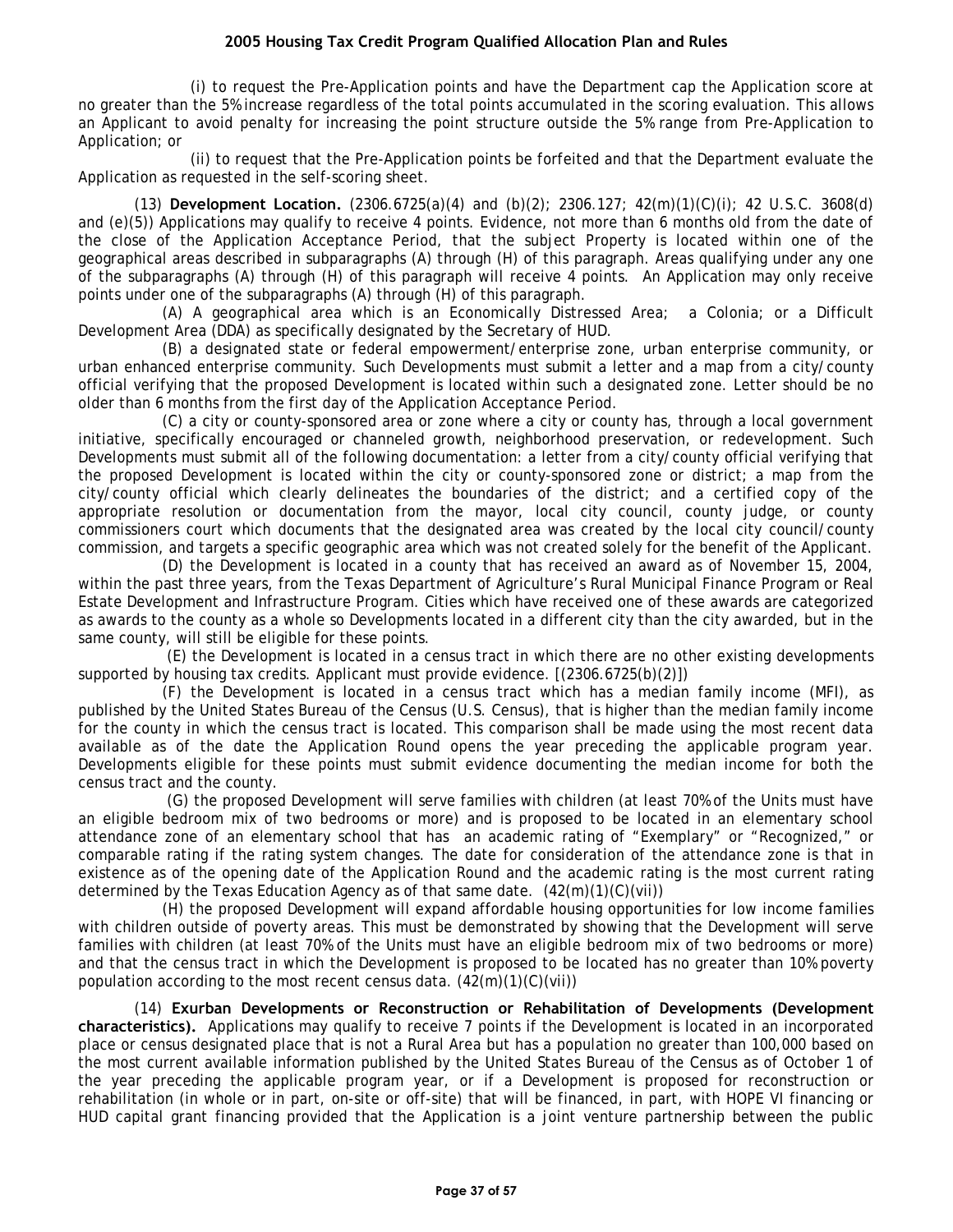housing authority or an entity formed by the public housing authority and private market interests (either for profit or nonprofit).

(15) **Tenant Populations with Special Housing Needs.** Applications may qualify to receive 4 points for this item. (42(m)(1)(C)(v)) Evidence that the Development is designated for transitional housing for homeless persons on a non-transient basis, with supportive services designed to assist the homeless tenants in locating and retaining permanent housing. For the purpose of this exhibit, homeless persons are individuals or families that lack a fixed, regular, and adequate nighttime residence as more fully defined in 24 Code of Federal Regulations, §91.5, as may be amended from time to time. All of the items described in subparagraphs (A) through (E) of this paragraph must be submitted. If all Units in the Development are designed solely for transitional housing for homeless persons, 4 points will be awarded.

(A) a detailed narrative describing the type of proposed housing;

(B) a referral agreement, not more than 12 months old from the first day of the Application Acceptance Period, with an established organization which provides services to the homeless;

(C) a marketing plan designed to attract qualified tenants and housing providers;

(D) a list of supportive services; and

(E) adequate additional income source to supplement any anticipated operating and funding gaps.

(16) **Length of Affordability Period.** Applications may qualify to receive up to 4 points.  $(2306.6725(a)(5); 2306.111(g)(3)(C); 2306.185(a)(1); 2306.6710(e)(2); 42(m)(1)(B)(ii)(II))$  In accordance with the Code, each Development is required to maintain its affordability for a 15-year compliance period and, subject to certain exceptions, an additional 15-year extended use period. Development Owners that are willing to extend the affordability period for a Development beyond the 30 years required in the Code may receive points as follows:

(A) Add 5 years of affordability after the extended use period for a total affordability period of 35 years (2 points); or

(B) Add 10 years of affordability after the extended use period for a total affordability period of 40 years (4 points)

(17) **Site Characteristics.** Sites will be evaluated based on proximity to amenities, the presence of positive site features and the absence of negative site features. Sites will be rated based on the criteria below.

(A) Proximity of site to amenities. Developments located on sites within a one mile radius (two-mile radius for Developments competing for a Rural Regional Allocation) of at least three services appropriate to the target population will receive four points. A site located within one-quarter mile of public transportation or located within a community that has "on demand" transportation, or specialized elderly transportation for Qualified Elderly Developments, will receive full points regardless of the proximity to amenities, as long as the Applicant provides appropriate evidence of the transportation services used to satisfy this requirement. If a Development is providing its own specialized van or on demand service, then this will be a requirement of the LURA. Only one service of each type listed below will count towards the points. A map must be included identifying the development site and the location of the services, as well as written directions from the site to each service. The services must be identified by name on the map and in the written directions. If the services are not identified by name, points will not be awarded. All services must exist or, if under construction, must be at least 50% complete by the date the Application is submitted. (4 points)

(i) Full service grocery store or supermarket

(ii) Pharmacy

(iii) Convenience Store/Mini-market

(iv) Department or Retail Merchandise Store

(v) Bank/Credit Union

(vi) Restaurant (including fast food)

(vii) Indoor public recreation facilities, such as civic centers, community centers, and libraries

(viii) Outdoor public recreation facilities such as parks, golf courses, and swimming pools

(ix) Hospital/medical clinic

(x) Doctor's offices (medical, dentistry, optometry)

(xi) Public Schools (only eligible for Developments that are not Qualified Elderly Developments) (xii) Senior Center (only eligible for Qualified Elderly Developments)

(B) Negative Site Features. Sites with the following negative characteristics will have points deducted from their score. For purpose of this exhibit, the term 'adjacent' is interpreted as sharing a boundary with the Development site. The distances are to be measured from all boundaries of the Development site. Applicants must indicate on a map the location of any negative site feature, with the exception of slope which must be documented with an engineer's certificate to ensure that points are not deducted. If an Applicant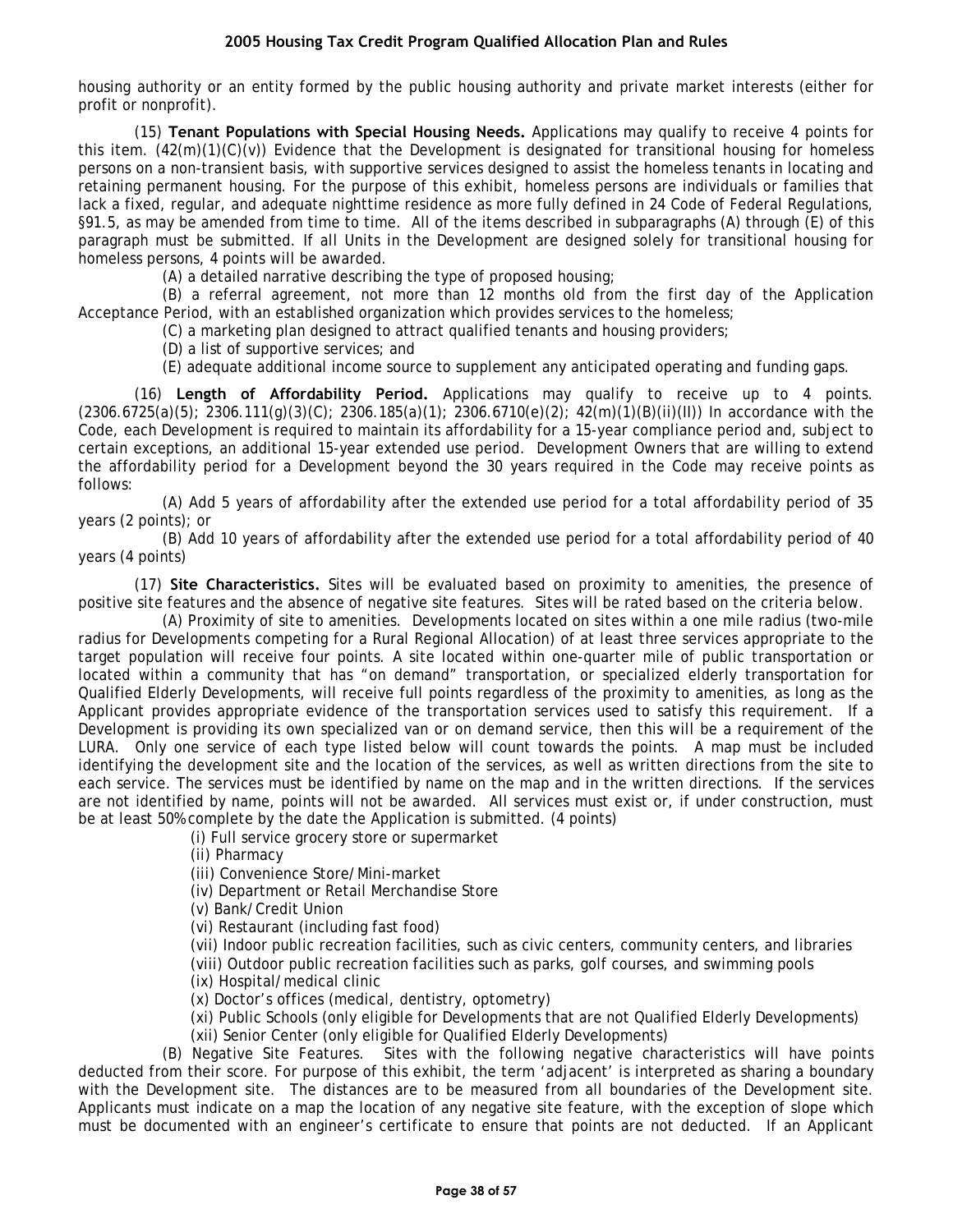negligently fails to note a negative feature, double points will be deducted from the score or the Application may be terminated. If none of these negative features exist, the Applicant must sign a certification to that effect. (-5 points)

(i) Developments located adjacent to or within 300 feet of junkyards will have 1 point deducted from their score.

(ii) Developments located adjacent to or within 300 feet of active railroad tracks will have 1 point deducted from their score. Rural Developments funded through TX-USDA-RHS are exempt from this point deduction.

(iii) Developments located adjacent to or within 300 feet of heavy industrial uses such as manufacturing plants will have 1 point deducted from their score.

(iv) Developments located adjacent to or within 300 feet of a solid waste or sanitary landfills will have 1 point deducted from their score.

(v) Developments located adjacent to or within 100 feet of high voltage transmission power lines will have 1 point deducted from their score.

(18) **Development Size.** The Development consists of not more than 36 Units and is not a part of, or contiguous to, a larger Development (3 points).

(19) **Qualified Census Tracts with Revitalization.** Applications may qualify to receive 2 points for this item. (42(m)(1)(B)(ii)(III)) Applications will receive the points for this item if the Development is located within a Qualified Census Tract and contributes to a concerted community revitalization plan. Evidence of the community revitalization plan must be provided.

(20) **Sponsor Characteristics.** Applications may qualify to receive 2 points for this item. (42(m)(1)(C)(iv)) Evidence that a HUB, as certified by the Texas Building and Procurement Commission, has at least 51% ownership interest in the General Partner and materially participates in the Development and operation of the Development throughout the Compliance Period. To qualify for these points, the Applicant must submit a certification from the Texas Building and Procurement Commission that the Person is a HUB at the close of the Application Acceptance Period. The HUB will be disqualified from receiving these points if any Principal of the HUB has developed, and received 8609's for, more than two Developments involving tax credits.

(21) **Projects Intended for Eventual Tenant Ownership – Right of First Refusal.** Applications may qualify to receive 1 point for this item. (2306.6725(b)(1)) (42(m)(1)(C)(viii)) Evidence that Development Owner agrees to provide a right of first refusal to purchase the Development upon or following the end of the Compliance Period for the minimum purchase price provided in, and in accordance with the requirements of, §42(i)(7) of the Code (the "Minimum Purchase Price"), to a Qualified Nonprofit Organization, the Department, or either an individual tenant with respect to a single family building, or a tenant cooperative, a resident management corporation in the Development or other association of tenants in the Development with respect to multifamily developments (together, in all such cases, including the tenants of a single family building, a "Tenant Organization"). Development Owner may qualify for these points by providing the right of first refusal in the following terms.

(A) Upon the earlier to occur of:

(i) the Development Owner's determination to sell the Development, or

(ii) the Development Owner's request to the Department, pursuant to  $\S42(h)(6)(E)(II)$  of the Code, to find a buyer who will purchase the Development pursuant to a "qualified contract" within the meaning of §42(h)(6)(F) of the Code, the Development Owner shall provide a notice of intent to sell the Development ("Notice of Intent") to the Department and to such other parties as the Department may direct at that time. If the Development Owner determines that it will sell the Development at the end of the Compliance Period, the Notice of Intent shall be given no later than two years prior to expiration of the Compliance Period. If the Development Owner determines that it will sell the Development at some point later than the end of the Compliance Period, the Notice of Intent shall be given no later than two years prior to date upon which the Development Owner intends to sell the Development.

(B) During the two years following the giving of Notice of Intent, the Sponsor may enter into an agreement to sell the Development only in accordance with a right of first refusal for sale at the Minimum Purchase Price with parties in the following order of priority:

(i) during the first six-month period after the Notice of Intent, only with a Qualified Nonprofit Organization that is also a community housing development organization, as defined for purposes of the federal HOME Investment Partnerships Program at 24 C.F.R. § 92.1 (a "CHDO") and is approved by the Department,

(ii) during the second six-month period after the Notice of Intent, only with a Qualified Nonprofit Organization or a Tenant Organization; and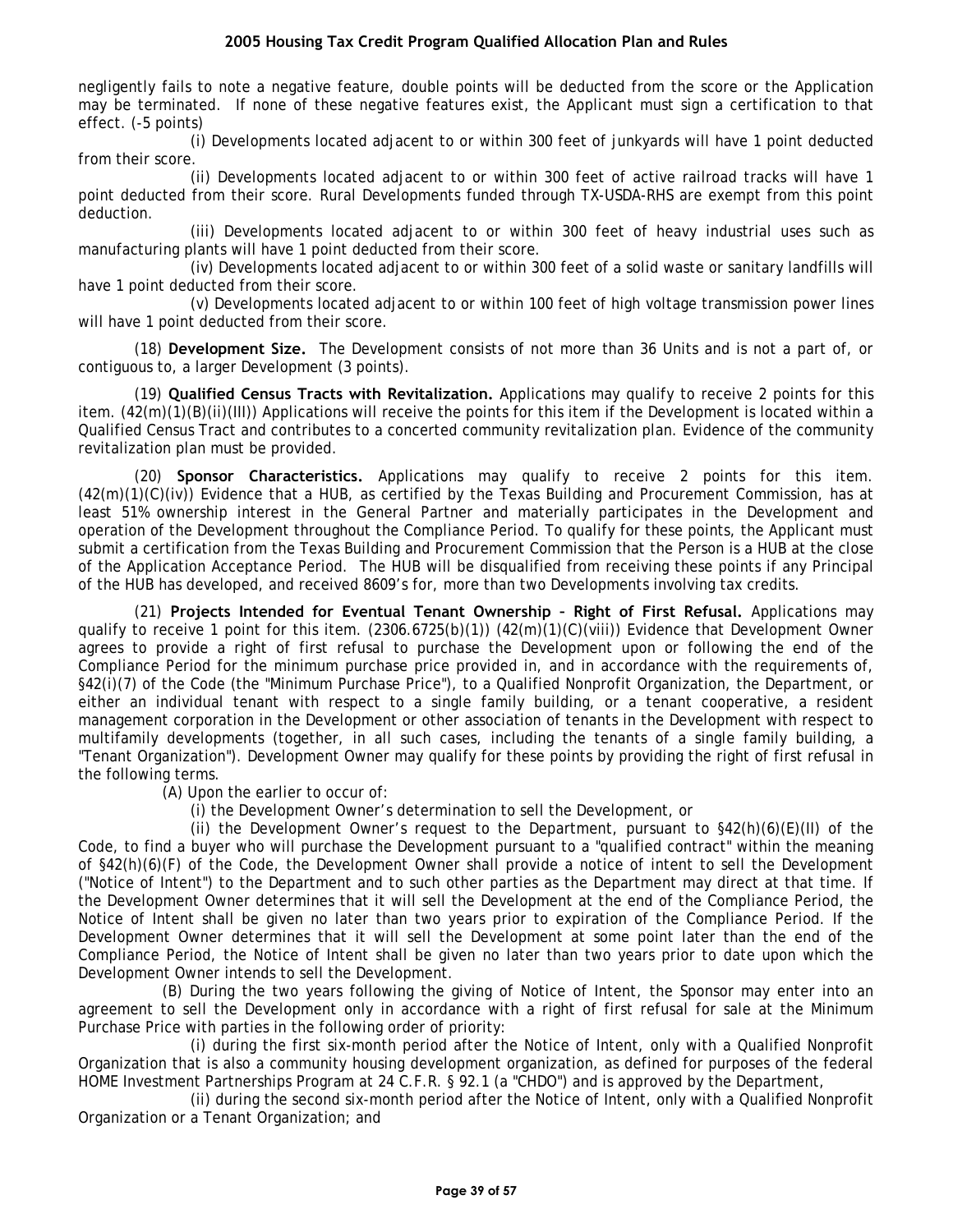(iii) during the second year after the Notice of Intent, only with the Department or with a Qualified Nonprofit Organization approved by the Department or a Tenant Organization approved by the Department.

(iv) If, during such two-year period, the Development Owner shall receive an offer to purchase the Development at the Minimum Purchase Price from one of the organizations designated in clauses (i) through (iii) of this subparagraph (within the period(s) appropriate to such organization), the Development Owner shall sell the Development at the Minimum Purchase Price to such organization. If, during such period, the Development Owner shall receive more than one offer to purchase the Development at the Minimum Purchase Price from one or more of the organizations designated in clauses (i) through (iii) of this subparagraph (within the period(s) appropriate to such organizations), the Development Owner shall sell the Development at the Minimum Purchase Price to whichever of such organizations it shall choose.

(C) After whichever occurs the later of:

(i) the end of the Compliance Period; or

(ii) two years from delivery of a Notice of Intent,

the Development Owner may sell the Development without regard to any right of first refusal established by the LURA if no offer to purchase the Development at or above the Minimum Purchase Price has been made by a Qualified Nonprofit Organization, a Tenant Organization or the Department, or a period of 120 days has expired from the date of acceptance of all such offers as shall have been received without the sale having occurred, provided that the failure(s) to close within any such 120-day period shall not have been caused by the Development Owner or matters related to the title for the Development.

(D) At any time prior to the giving of the Notice of Intent, the Development Owner may enter into an agreement with one or more specific Qualified Nonprofit Organizations and/or Tenant Organizations to provide a right of first refusal to purchase the Development for the Minimum Purchase Price, but any such agreement shall only permit purchase of the Development by such organization in accordance with and subject to the priorities set forth in subparagraph (B) of this paragraph.

(E) The Department shall, at the request of the Development Owner, identify in the LURA a Qualified Nonprofit Organization or Tenant Organization which shall hold a limited priority in exercising a right of first refusal to purchase the Development at the Minimum Purchase Price, in accordance with and subject to the priorities set forth in subparagraph (B) of this paragraph.

(F) The Department shall have the right to enforce the Development Owner's obligation to sell the Development as herein contemplated by obtaining a power-of-attorney from the Development Owner to execute such a sale or by obtaining an order for specific performance of such obligation or by such other means or remedy as shall be, in the Department's discretion, appropriate.

(22) **Leveraging of Private, State, and Federal Resources.** Applications may qualify to receive 1 point for this item. (2306.6725(a)(3)) Evidence that the proposed Development has received an allocation of private, state or federal resources, including HOPE VI funds, that is equal to or greater than 2% of the Total Development costs reflected in the Application. The Development must have already applied for funding from the funding entity. Evidence to be submitted with the Application must include a copy of the commitment of funds or a copy of the application to the funding entity and a letter from the funding entity indicating that the application was received. At the time the executed Commitment Notice is required to be submitted, the Applicant or Development Owner must provide evidence of a commitment for the sufficient financing to the Department. If the funding commitment from the private, state or federal source has not been received by the date the Department's Commitment Notice is to be submitted, the Application will be evaluated to determine if the loss of these points would have resulted in the Department's not committing the tax credits. If the loss of points would have made the Application noncompetitive, the Commitment Notice will be rescinded and the credits reallocated. If the Application would still be competitive even with the loss of points and the loss would not have impacted the recommendation for an award, the Application will be reevaluated for financial feasibility. If the Application is infeasible without the commitment from the private, state or federal source, the Commitment Notice will be rescinded and the credits reallocated. Use normal rounding. Funds from the Department's HOME and Housing Trust Fund sources will only qualify under this category if there is a NOFA out for available funds and the Applicant is eligible under that NOFA. To qualify for this point, the Rent Schedule must show that at least 3% of all low income Units are designated to serve individuals or families with incomes at or below 30% of AMGI.

(23) **Third-Party Funding Commitment Outside of Qualified Census Tracts.** Applications may qualify to receive 1 point for this item. (2306.6710(e)(1)) Evidence that the proposed Development has documented and committed third-party (not a Related Party to the Applicant or Developer) funding sources and the Development is located outside of a Qualified Census Tract. The commitment of funds (an application alone will not suffice) must already have been received from the third-party funding source and must be equal to or greater than 2% of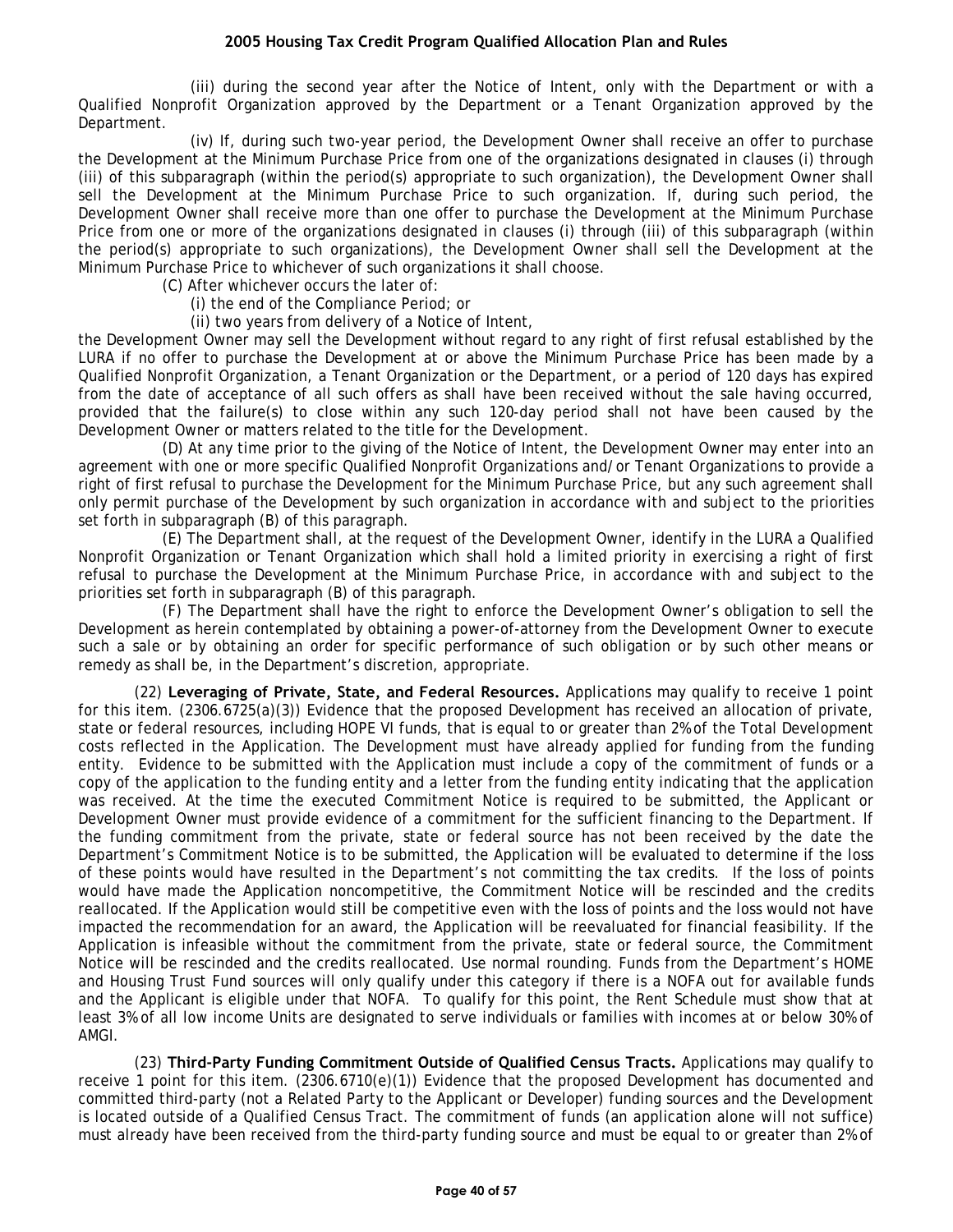the Total Development costs reflected in the Application. Use normal rounding. Funds from the Department's HOME and Housing Trust Fund sources will not qualify under this category. The third-party funding source cannot be a loan from a commercial lender.

#### (24) **Scoring Criteria Imposing Penalties.** (2306.6710(b)(2))

(A) Penalties will be imposed on an Application if the Applicant has requested an extension of a Department deadline, and did not meet the original submission deadline, relating to developments receiving a housing tax credit commitment made in the application round preceding the current round. The extension that will receive a penalty is an extension related to the submission of the carryover. For each extension request made, the Applicant will receive a 5 point deduction for not meeting the Carryover deadline. Subsequent extension requests after the first extension request made for each development from the preceding round will not result in a further point reduction than already described. No penalty points or fees will be deducted for extensions that were requested on Developments that involved rehabilitation when the Department is the primary lender, or for Developments that involve TX-USDA-RHS as a lender if TX-USDA-RHS or the Department is the cause for the Applicant not meeting the deadline.

(B) Penalties will be imposed on an Application if the Developer or Principal of the Applicant has been removed by the lender, equity provider, or limited partners in the past five years for failure to perform its obligations under the loan documents or limited partnership agreement. An affidavit will be provided by the Applicant and the Developer certifying that they have not been removed as described, or requiring that they disclose each instance of removal with a detailed description of the situation. If an Applicant or Developer submits the affidavit, and the Department learns at a later date that a removal did take place as described, then the Application will be terminated and any Allocation made will be rescinded. The Applicant, Developers or Principals of the Applicant that are in court proceedings at the time of Application must disclose this information and the situation will be evaluated on a case-by-case basis. 3 points will be deducted for each instance of removal.

#### (h) **Tie Breaker Factors.** (2306.185(a)(1) and (b))

(1) In the event that two or more Applications receive the same number of points in any given Set-Aside category, Rural Regional Allocation or Urban/Exurban Regional Allocation, or Uniform State Service Region, and are both practicable and economically feasible, the Department will utilize the factors in this paragraph, in the order they are presented, to determine which Development will receive a preference in consideration for a tax credit commitment.

(A) An Application will have preference if the Development Owner certifies that it will cooperate with the local public housing authority in accepting tenants from their waiting lists.

(B) The amount of requested tax credits per net rentable square foot requested (the lower credits per square foot has preference)

(2) This clause identifies how ties will be handled when dealing with the restrictions on location identified in §49.5(a)(8), and in dealing with any issues relating to capture rate calculation. When two Tax Exempt Bond Developments would violate one of these restrictions, and only one Development can be selected, the Department will utilize the lot number issued during the Bond Review Board lottery in making its determination. When two competitive Housing Tax Credits Applications in the Application Round would violate one of these restrictions, and only one Development can be selected, the Department will utilize the tie breakers identified in (h)(1) of this subsection. When a Tax Exempt Bond Development and a competitive Housing Tax Credit Application in the Application Round with the same score would both violate a restriction, the following determination will be used:

(A) Tax Exempt Bond Developments that receive their reservation from the Bond Review Board prior to April 30, 2005 will take precedence over the Housing Tax Credit Applications in the 2005 Application Round; and

(B) Housing Tax Credit Applications approved by the Board for tax credits in July 2005 will take precedence over the Tax Exempt Bond Developments that received their reservation from the Bond Review Board on or between May 1, 2005 and July 31, 2005; and

(C) After July 31, 2004, a Tax Exempt Bond Development with a reservation from the Bond Review Board will take precedence over any Housing Tax Credit Application from the 2005 Application Round on the Waiting List. However, if no reservation has been issued by the date the Board approves an allocation to a Development from the Waiting List of Applications in the 2005 Application Round or a forward commitment, then the Waiting List Application or forward commitment will be eligible for its allocation.

 (i) **Staff Recommendations**. (2306.1112 and 2306.6731) After eligible Applications have been evaluated, ranked and underwritten in accordance with the QAP and the Rules, the Department staff shall make its recommendations to the Executive Award and Review Advisory Committee. The Committee will develop funding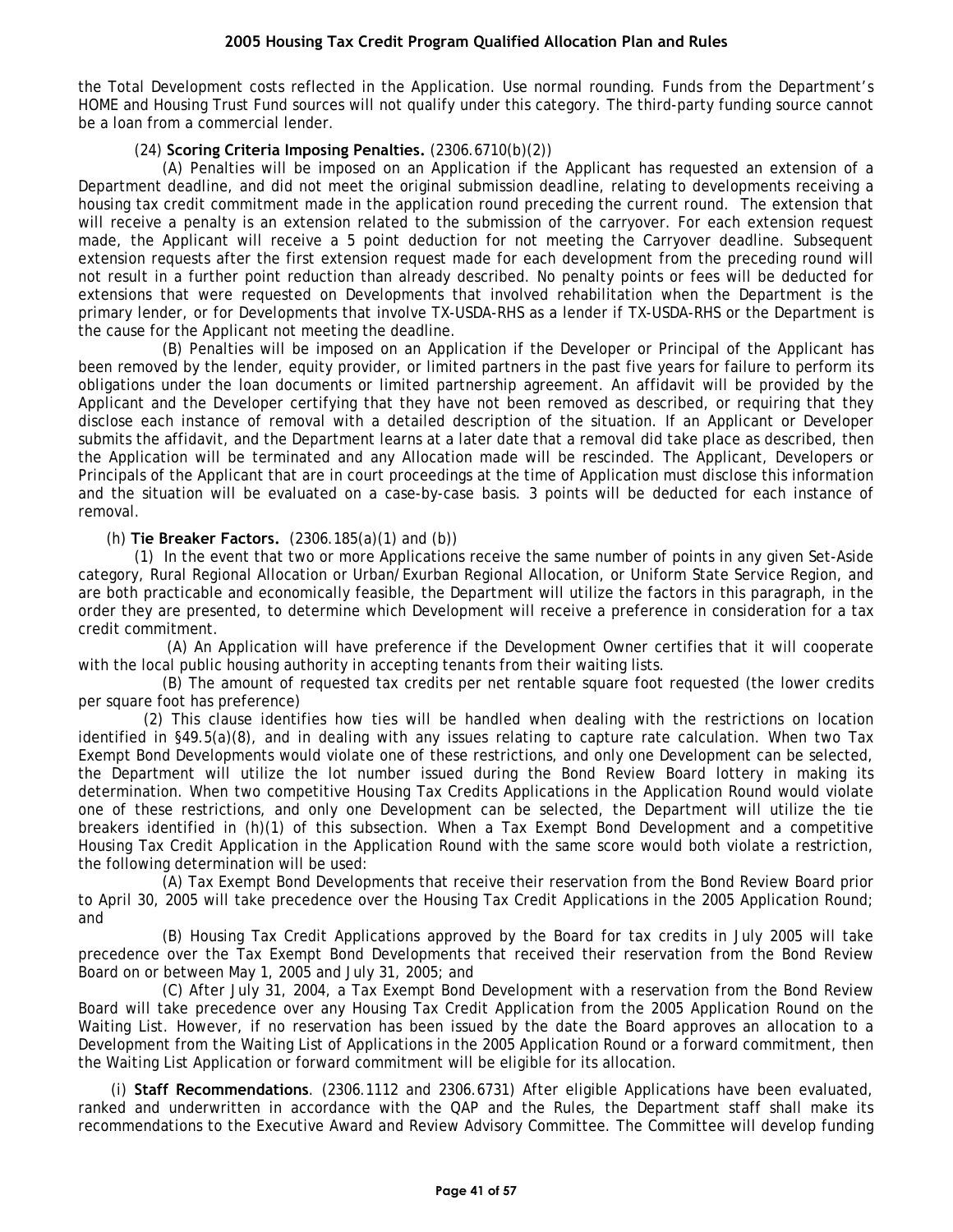<span id="page-41-0"></span>priorities and shall make commitment recommendations to the Board. Such recommendations and supporting documentation shall be made in advance of the meeting at which the issuance of Commitment Notices or Determination Notices shall be discussed. The Committee will provide written, documented recommendations to the Board which will address at a minimum the financial or programmatic viability of each Application and a list of all submitted Applications which enumerates the reason(s) for the Development's proposed selection or denial, including all evaluation factors provided in subsection (g) of this section that were used in making this determination.

# **§49.10 Board Decisions; Waiting List; Forward Commitments**

(a) **Board Decisions.** The Board's decisions shall be based upon the Department's and the Board's evaluation of the proposed Developments' consistency with the criteria and requirements set forth in this QAP and Rules.

(1) On awarding tax credits, the Board shall document the reasons for each Application's selection, including any discretionary factors used in making its determination, and the reasons for any decision that conflicts with the recommendations made by Department staff. The Board may not make, without good cause, a commitment decision that conflicts with the recommendations of Department staff. Good cause includes the Board's decision to apply discretionary factors.  $(2306.6725(c); 42(m)(1)(A)(iv); 2306.6731)$ 

(2) In making a determination to allocate tax credits, the Board shall be authorized to not rely solely on the number of points scored by an Application. It shall in addition, be entitled to take into account, as it deems appropriate, the discretionary factors listed in this paragraph. The Board may also apply these discretionary factors to its consideration of Tax Exempt Bond Developments. If the Board disapproves or fails to act upon an Application, the Department shall issue to the Applicant a written notice stating the reason(s) for the Board's disapproval or failure to act. In making tax credit decisions (including those related to Tax Exempt Bond Developments), the Board, in its discretion, may evaluate, consider and apply any one or more of the following discretionary factors: (2306.111(g)(3))

(A) the developer market study;

(B) the location;

(C) the compliance history of the Developer;

(D) the Applicant and/or Developer's efforts to engage the neighborhood;

(E) the financial feasibility;

(F) the appropriateness of the Development's size and configuration in relation to the housing needs of the community in which the Development is located;

(G) the housing needs of the community, area, region and state;

(H) the Development's proximity to other low income housing developments;

(I) the availability of adequate public facilities and services;

(J) the anticipated impact on local school districts;

(K) zoning and other land use considerations;

(L) laws relating to fair housing including affirmatively furthering fair housing;

(M) the efficient use of the tax credits;

(N) consistency with local needs, including consideration of revitalization or preservation needs;

(O) the allocation of credits among many different entities without diminishing the quality of the

housing;

(P) meeting a compelling housing need;

(Q) providing integrated, affordable housing for individuals and families with different levels of

income;

(R) the inclusive capture rate as described under  $\S1.32(q)(2)$ ;

(S) any matter considered by the Board to be relevant to the approval decision and in furtherance of the Department's purposes and the policies of Chapter 2306, Texas Government Code; or

(T) other good cause as determined by the Board.

(3) Before the Board approves any Application, the Department shall assess the compliance history of the Applicant with respect to all applicable requirements; and the compliance issues associated with the proposed Development, including compliance information provided by the Texas State Affordable Housing Corporation. The Committee shall provide to the Board a written report regarding the results of the assessments. The written report will be included in the appropriate Development file for Board and Department review. The Board shall fully document and disclose any instances in which the Board approves a Development Application despite any noncompliance associated with the Development or Applicant. (2306.057)

 (b) **Waiting List.** (2306.6711(c) and (d)) If the entire State Housing Credit Ceiling for the applicable calendar year has been committed or allocated in accordance with this chapter, the Board shall generate, concurrently with the issuance of commitments, a waiting list of additional Applications ranked by score in descending order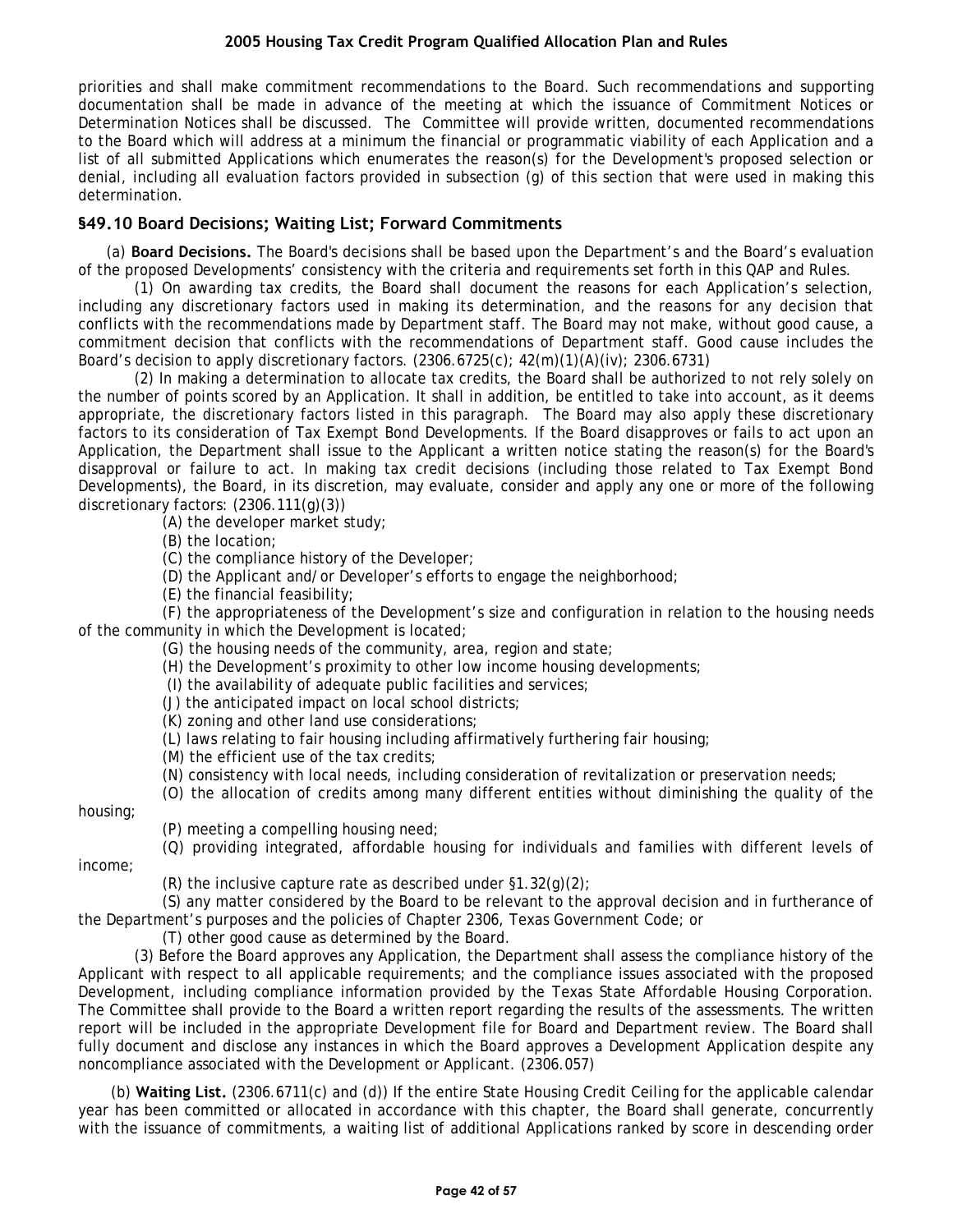<span id="page-42-0"></span>of priority based on Set-Aside categories and regional allocation goals. The Board may also apply discretionary factors in determining the Waiting List. If at any time prior to the end of the Application Round, one or more Commitment Notices expire and a sufficient amount of the State Housing Credit Ceiling becomes available, the Board shall issue a Commitment Notice to Applications on the waiting list subject to the amount of returned credits, the regional allocation goals and the Set-Aside categories, including the 10% Nonprofit Set-Aside allocation required under the Code, §42(h)(5). At the end of each calendar year, all Applications which have not received a Commitment Notice shall be deemed terminated. The Applicant may re-apply to the Department during the next Application Acceptance Period.

(c) **Forward Commitments.** The Board may determine to issue commitments of tax credit authority with respect to Developments from the State Housing Credit Ceiling for the calendar year following the year of issuance (each a "forward commitment"). The Board will utilize its discretion in determining the amount of credits to be allocated as forward commitments and the reasons for those commitments considering score and discretionary factors. The Board may utilize the forward commitment authority to allocate credits to TX-USDA-RHS Developments which are experiencing foreclosure or loan acceleration at any time during the 2005 calendar year. Applications that are submitted under the 2005 QAP and granted a Forward Commitment of 2006 Housing Tax Credits are considered by the Board to comply with the 2006 QAP by having satisfied the requirements of this 2005 QAP, except for statutorily required QAP changes.

(1) Unless otherwise provided in the Commitment Notice with respect to a Development selected to receive a forward commitment, actions which are required to be performed under this chapter by a particular date within a calendar year shall be performed by such date in the calendar year of the Credit Ceiling from which the credits are allocated.

(2) Any forward commitment made pursuant to this section shall be made subject to the availability of State Housing Credit Ceiling in the calendar year with respect to which the forward commitment is made. If a forward commitment shall be made with respect to a Development placed in service in the year of such commitment, the forward commitment shall be a "binding commitment" to allocate the applicable credit dollar amount within the meaning of the Code, §42(h)(1)(C).

(3) If tax credit authority shall become available to the Department in a calendar year in which forward commitments have been awarded, the Department may allocate such tax credit authority to any eligible Development which received a forward commitment, in which event the forward commitment shall be canceled with respect to such Development.

## **§49.11. Required Application Notifications, Receipt of Public Comment, and Meetings with Applicants; Viewing of Pre-Applications and Applications; Confidential Information.**

## (a) **Required Application Notifications, Receipt of Public Comment, and Meetings with Applicants.**

(1) Within approximately seven business days after the close of the Pre-Application Acceptance Period, the Department shall publish a Pre-Application Submission Log on its web site. Such log shall contain the Development name, address, Set-Aside, number of units, requested credits, owner contact name and phone number. (2306.6717(a)(1))

(2) Approximately 30 days before the close of the Application Acceptance Period, the Department will release the evaluation and assessment of the Pre-Applications on its web site.

(3) Not later than 14 days after the close of the Pre-Application Acceptance Period, or Application Acceptance Period for Applications for which no Pre-Application was submitted, the Department shall: (2306.1114)

(A) publish an Application submission log on its web site.

(B) give notice of a proposed Development in writing that provides the information required under clause (i) of this subparagraph to all of the individuals and entities described in clauses (ii) through (viii) of this subparagraph. (2306.6718(a) through (c))

(i) The following information will be provided in these notifications:

(I) The relevant dates affecting the Application including the date on which the Application was filed, the date or dates on which any hearings on the Application will be held and the date by which a decision on the Application will be made;

(II) A summary of relevant facts associated with the Development;

(III) A summary of any public benefits provided as a result of the Development, including rent subsidies and tenant services; and

(IV) The name and contact information of the employee of the Department designated by the director to act as the information officer and liaison with the public regarding the Application.

(ii) Presiding officer of the governing body of the political subdivision containing the Development (mayor or county judge) to advise such individual that the Development, or a part thereof, will be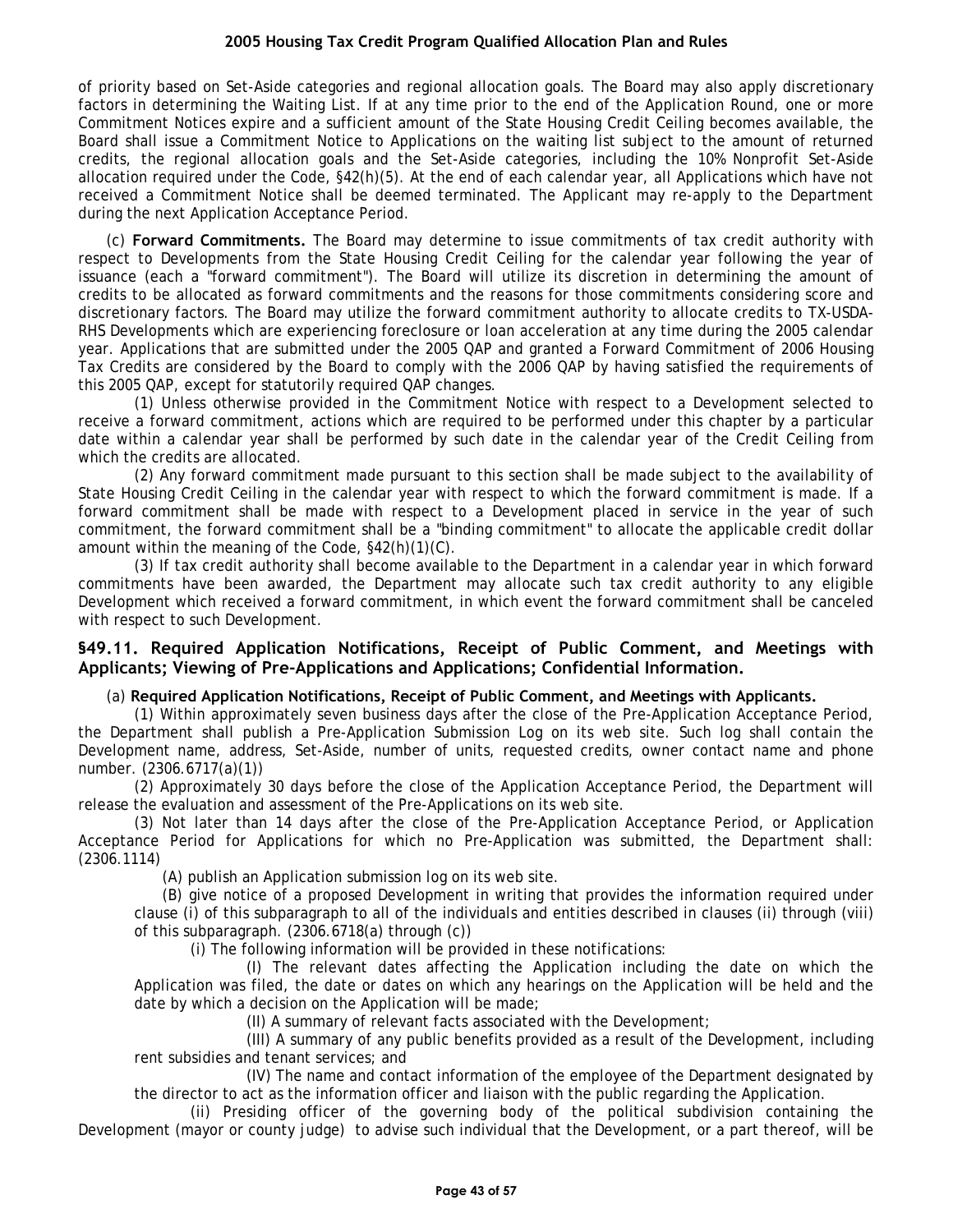located in his/her jurisdiction and request any comments which such individual may have concerning such Development. If the presiding officer of the governing body expresses opposition to the Development, the Department will give consideration to the objections raised and will visit the proposed site or Development within 30 days of notification to conduct a physical inspection of the Development site and consult with the presiding officer of the governing body before the Application is scored, if opposition is received prior to scoring being completed. The Department will obtain reimbursement from the Applicant for the necessary travel and expenses at rates consistent with the state authorized rate (Rider 4 of Appropriations Bill) (§42(m)(1));

(iii) Any member of the governing body of a political subdivision who represents the area containing the Development. If the governing body has single-member districts, then only that member of the governing body for that district will be notified, however if the governing body has at-large districts, then all members of the governing body will be notified;

(iv) state representative and state senator who represent the community where the Development is proposed to be located. If the state representative or senator hold a community meeting, the Department shall provide appropriate representation.

(v) United States representative who represents the community containing the Development;

(vi) Superintendent of the school district containing the Development;

(vii) Presiding officer of the board of trustees of the school district containing the Development;

(viii) Any Neighborhood Organizations on record with the city or county in which the Development is to be located and whose boundaries contain the proposed Development site, based on the letters obtained by the Applicant under §49.9(f) of this title or otherwise known to the Applicant or Department and on record with the state or county; and

(ix) Advocacy organizations, social service agencies, civil rights organizations, tenant organizations, or others who may have an interest in securing the development of affordable housing that are registered on the Department's email list service.

(C) The elected officials identified in subparagraph (B) of this paragraph will be provided an opportunity to comment on the Application during the Application evaluation process. (§42(m)(1))

(4) The Department shall hold at least three public hearings in different Uniform State Service Regions of the state to receive comment on the submitted Applications and on other issues relating to the Housing Tax Credit Program. (2306.6717(c))

(5) The Department shall make available on the Department's website information regarding the Housing Tax Credit Program including notice of public hearings, meetings, Application Round opening and closing dates, submitted Applications, and Applications approved for underwriting and recommended to the Board, and shall provide that information to locally affected community groups, local and state elected officials, local housing departments, any appropriate newspapers of general or limited circulation that serve the community in which a proposed Development is to be located, nonprofit and for-profit organizations, on-site property managers of occupied Developments that are the subject of Applications for posting in prominent locations at those Developments, and any other interested persons including community groups, who request the information. (2306.6717(b); 2306.6732)

(6) Approximately forty days prior to the date of the July Board meeting at which the issuance of Commitment Notices shall be discussed, the Department will notify each Applicant of the receipt of any opposition received by the Department relating to his or her Development at that time.

(7) Not later than the third working day after the date of completion of each stage of the Application process, including the results of the Application scoring and underwriting phases and the commitment phase, the results will be posted to the Department's web site. (2306.6717(a)(3))

(8) At least thirty days prior to the date of the July Board meeting at which the issuance of Commitment Notices or Determination Notices shall be discussed, the Department will:

(A) provide the Application scores to the Board;

(B) if feasible, post to the Department's web site the entire Application, including all supporting documents and exhibits, the Application Log as further described in §49.19(b) of this title, a scoring sheet providing details of the Application score, and any other documents relating to the processing of the Application. (2306.6711(a) and 2306.6717(a)(2))

(9) A summary of comments received by the Department on specific Applications shall be part of the documents required to be reviewed by the Board under this subsection if it is received 30 business days prior to the date of the Board Meeting at which the issuance of Commitment Notices or Determination Notices shall be discussed. Comments received after this deadline will not be part of the documentation submitted to the Board. However, a public comment period will be available prior to the Board's decision, at the Board meeting where tax credit commitment decisions will be made.

(10) Not later than the 120<sup>th</sup> day after the date of the initial issuance of Commitment Notices for housing tax credits, the Department shall provide an Applicant who did not receive a commitment for housing tax credits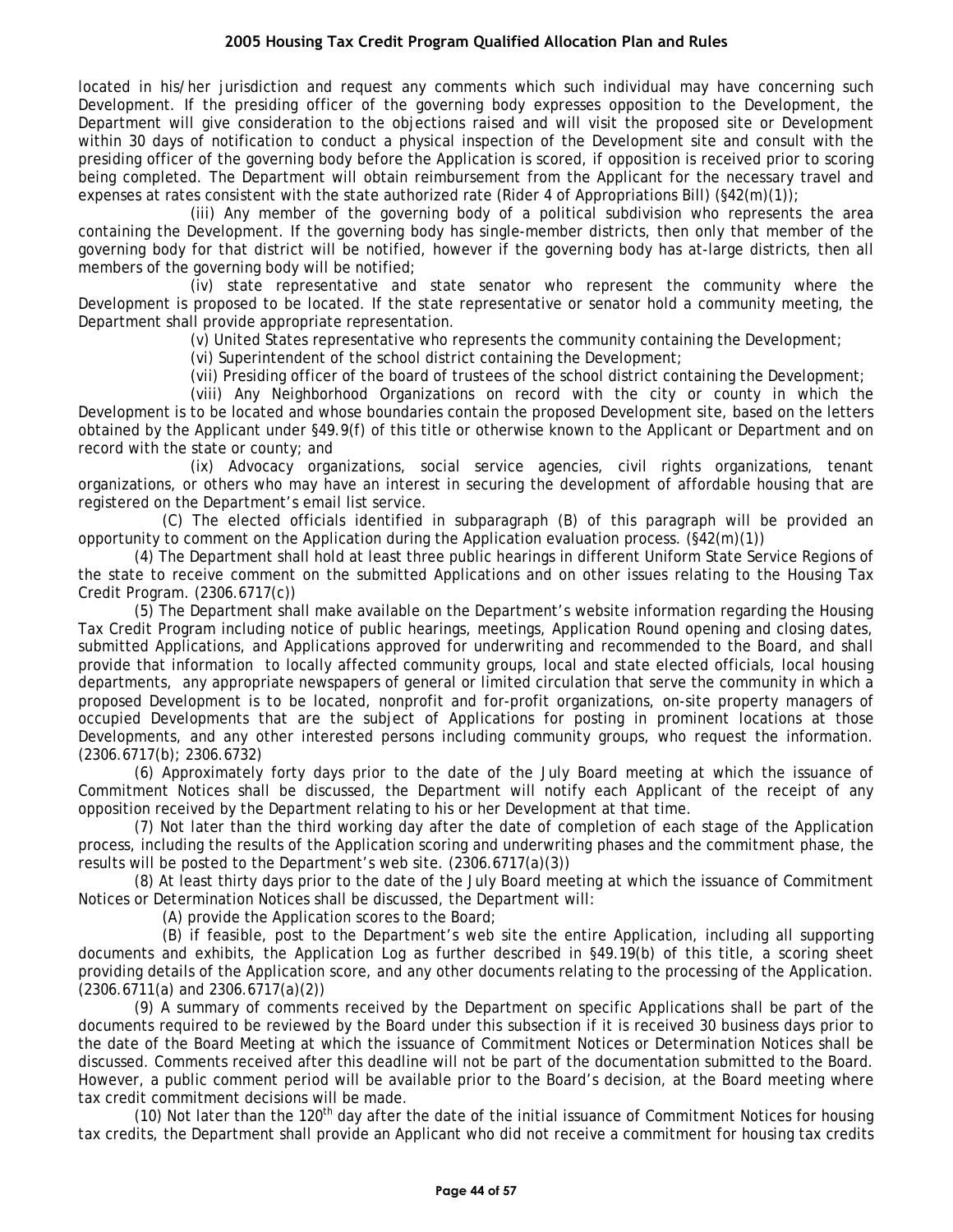<span id="page-44-0"></span>with an opportunity to meet and discuss with the Department the Application's deficiencies, scoring and underwriting. (2306.6711(e))

(b) **Viewing of Pre-Applications and Applications.** Pre-Applications and Applications for tax credits are public information and are available upon request after the Pre-Application and Application Acceptance Periods close, respectively. All Pre-Applications and Applications, including all exhibits and other supporting materials, except Personal Financial Statements and Social Security numbers, will be made available for public disclosure after the Pre-Application and Application periods close, respectively. The content of Personal Financial Statements may still be made available for public disclosure upon request if the Attorney General's office deems it is not protected from disclosure by the Texas Public Information Act*.*

(c) **Confidential Information.** The Department may treat the financial statements of any Applicant as confidential and may elect not to disclose those statements to the public. A request for such information shall be processed in accordance with §552.305 of the Government Code. (2306.6717(d))

## **§49.12. Tax Exempt Bond Developments: Filing of Applications, Applicability of Rules, Supportive Services, Financial Feasibility Evaluation, Satisfaction of Requirements.**

(a) **Filing of Applications for Tax Exempt Bond Developments.** Applications for a Tax Exempt Bond Development may be submitted to the Department as described in paragraphs (1) and (2) of this subsection:

(1) Applicants which receive advance notice of a Program Year 2005 reservation as a result of the Texas Bond Review Board's (TBRB) lottery for the private activity volume cap must file a complete Application not later than 5:00 p.m. on December 30, 2004. Such filing must be accompanied by the Application fee described in §49.20 of this title.

(2) Applicants which receive advance notice of a Program Year 2005 reservation after being placed on the waiting list as a result of the TBRB lottery for private activity volume cap must submit Volume 1 and Volume 2 of the Application and the Application fee described in §49.20 of this title prior to the Applicant's bond reservation date as assigned by the TBRB. Any outstanding documentation required under this section must be submitted to the Department at least 60 days prior to the Board meeting at which the decision to issue a Determination Notice would be made.

(b) Applicability of Rules for Tax Exempt Bond Developments. Tax Exempt Bond Development Applications are subject to all rules in this title, with the only exceptions being the following sections: §49.4 of this title (regarding State Housing Credit Ceiling), §49.7 of this title (regarding Regional Allocation and Set-Asides), §49.8 of this title (regarding Pre-Application), §49.9(d) of this title (regarding Review and Prioritization), §49.9(g) of this title (regarding Selection Criteria), §49.10(b) and (c) of this title (regarding Waiting List and Forward Commitments), and §49.14(a) and (b) of this title (regarding Carryover and 10% Test). Such Developments requesting a Determination Notice in the current calendar year must meet all Threshold Criteria requirements stipulated in §49.9(f) of this title. Such Developments which received a Determination Notice in a prior calendar year must meet all Threshold Criteria requirements stipulated in the QAP and Rules in effect for the calendar year in which the Determination Notice was issued; provided, however, that such Developments shall comply with all procedural requirements for obtaining Department action in the current QAP and Rules; and such other requirements of the QAP and Rules as the Department determines applicable. Consistency with the local municipality's consolidated plan or similar planning document must be demonstrated in those instances where the city or county has a consolidated plan. Applicants will be required to meet all conditions of the Determination Notice by the time the construction loan is closed unless otherwise specified in the Determination Notice. Applicants must meet the requirements identified in §49.15(a) of this title. Applications that receive a reservation from the Bond Review Board on or before December 31, 2004 will be required to satisfy the requirements of the 2004 QAP; Applications that receive a reservation from the Bond Review Board on or after January 1, 2005 will be required to satisfy the requirements of the 2005 QAP.

(c) **Supportive Services for Tax Exempt Bond Developments.** (2306.254) Tax Exempt Bond Development Applications must provide an executed agreement with a qualified service provider for the provision of special supportive services that would otherwise not be available for the tenants. The provision of these services will be included in the LURA. Acceptable services as described in paragraphs (1) through (3) of this subsection include:

(1) the services must be in at least one of the following categories: child care, transportation, basic adult education, legal assistance, counseling services, GED preparation, English as a second language classes, vocational training, home buyer education, credit counseling, financial planning assistance or courses, health screening services, health and nutritional courses, organized team sports programs, youth programs, scholastic tutoring, social events and activities, community gardens or computer facilities; or

(2) any other program described under Title IV-A of the Social Security Act (42 U.S.C. §§ 601 et seq.) which enables children to be cared for in their homes or the homes of relatives; ends the dependence of needy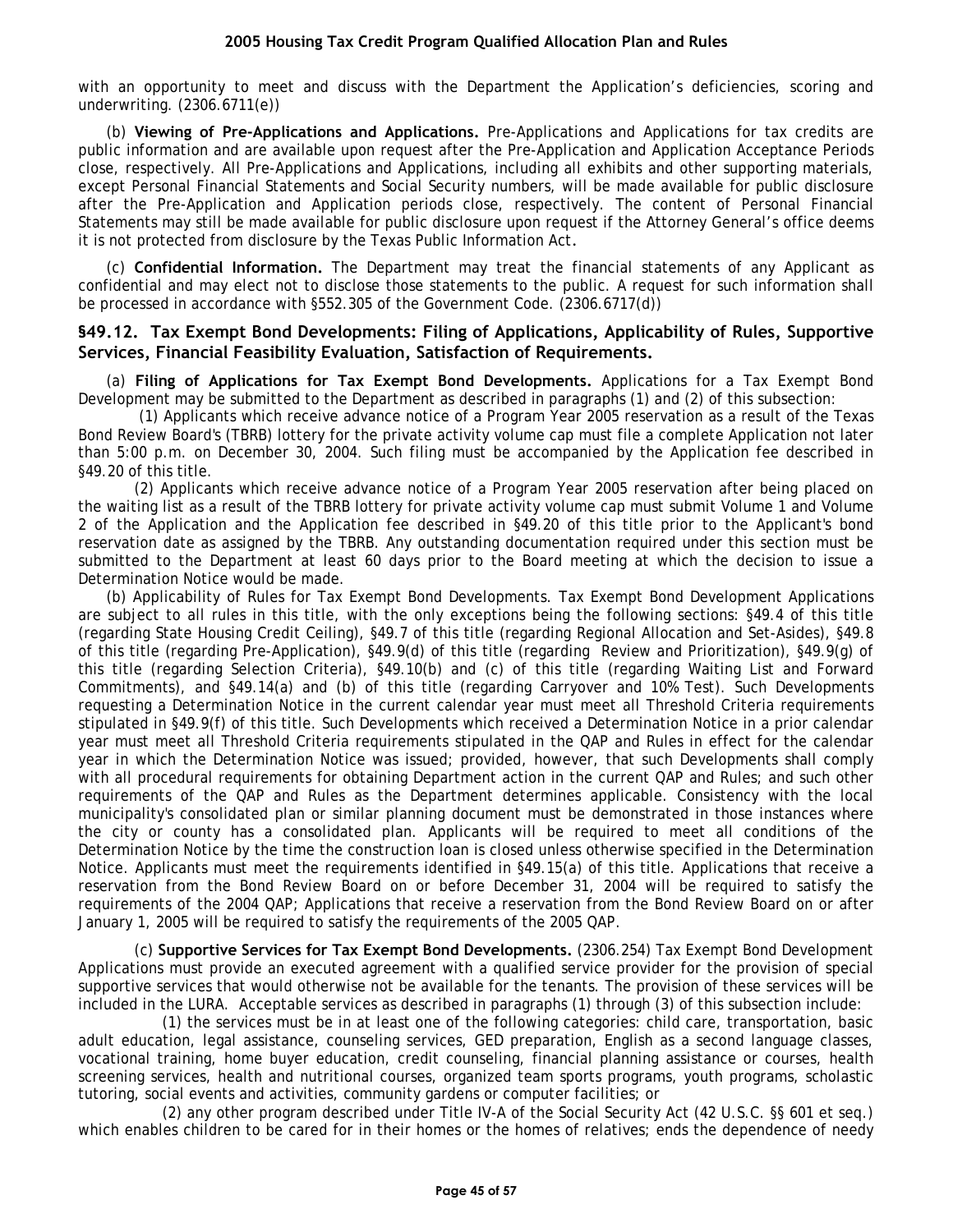<span id="page-45-0"></span>families on government benefits by promoting job preparation, work and marriage; prevents and reduces the incidence of out-of wedlock pregnancies; and encourages the formation and maintenance of two-parent families, or

(3) any other services approved in writing by the Issuer. The plan for tenant supportive services submitted for review and approval of the Issuer must contain a plan for coordination of services with state workforce development and welfare programs. The coordinated effort will vary depending upon the needs of the tenant profile at any given time as outlined in the plan.

(d) **Financial Feasibility Evaluation for Tax Exempt Bond Developments.** Code §42(m)(2)(D) requires the bond issuer (if other than the Department) to ensure that a Tax Exempt Bond Development does not receive more tax credits than the amount needed for the financial feasibility and viability of a Development throughout the Compliance Period. Treasury Regulations prescribe the occasions upon which this determination must be made. In light of the requirement, issuers may either elect to underwrite the Development for this purpose in accordance with the QAP and the Underwriting Rules and Guidelines, §1.32 of this title or request that the Department perform the function. If the issuer underwrites the Development, the Department will, nonetheless, review the underwriting report and may make such changes in the amount of credits which the Development may be allowed as are appropriate under the Department's guidelines. The Determination Notice issued by the Department and any subsequent IRS Form(s) 8609 will reflect the amount of tax credits for which the Development is determined to be eligible in accordance with this subsection, and the amount of tax credits reflected in the IRS Form 8609 may be greater or less than the amount set forth in the Determination Notice, based upon the Department's and the bond issuer's determination as of each building's placement in service. Any increase of tax credits, from the amount specified in the Determination Notice, at the time of each building's placement in service will only be permitted if it is determined by the Department, as required by Code §42(m)(2)(D), that the Tax Exempt Bond Development does not receive more tax credits than the amount needed for the financial feasibility and viability of a Development throughout the Compliance Period. Increases to the amount of tax credits that exceed 110% of the amount of credits reflected in the Determination Notice are contingent upon approval by the Board. Increases to the amount of tax credits that do not exceed 110% of the amount of credits reflected in the Determination Notice may be approved administratively by the Executive Director.

(e) **Satisfaction of Requirements for Tax Exempt Bond Developments.** If the Department staff determines that all requirements of this QAP and Rules have been met, the Department will recommend that the Board authorize the issuance of a Determination Notice. The Board, however, may utilize the discretionary factors identified in §49.10(a) of this title in determining if they will authorize the Department to issue a Determination Notice to the Development Owner. The Determination Notice, if authorized by the Board, will confirm that the Development satisfies the requirements of the QAP and Rules in accordance with the Code,  $§42(m)(1)(D)$ .

# **§49.13 Commitment and Determination Notices; Agreement and Election Statement.**

(a) **Commitment and Determination Notices.** If the Board approves an Application, the Department will:

(1) if the Application is for a commitment from the State Housing Credit Ceiling, issue a Commitment Notice to the Development Owner which shall:

(A) confirm that the Board has approved the Application; and

and

(B) state the Department's commitment to make a Housing Credit Allocation to the Development Owner in a specified amount, subject to the feasibility determination described at §49.16 of this title, and compliance by the Development Owner with the remaining requirements of this chapter and any other terms and conditions set forth therein by the Department. This commitment shall expire on the date specified therein unless the Development Owner indicates acceptance of the commitment by executing the Commitment Notice or Determination Notice, pays the required fee specified in §49.20 of this title, and satisfies any other conditions set forth therein by the Department. A Development Owner may request an extension of the Commitment Notice expiration date by submitting an extension request and associated extension fee as described in §49.20 of this title. In no event shall the expiration date of a Commitment Notice be extended beyond the last business day of the applicable calendar year.

(2) if the Application regards a Tax Exempt Bond Development, issue a Determination Notice to the Development Owner which shall:

(A) confirm the Board's determination that the Development satisfies the requirements of this QAP;

(B) state the Department's commitment to issue IRS Form(s) 8609 to the Development Owner in a specified amount, subject to the requirements set forth at §49.12 of this title and compliance by the Development Owner with all applicable requirements of this title and any other terms and conditions set forth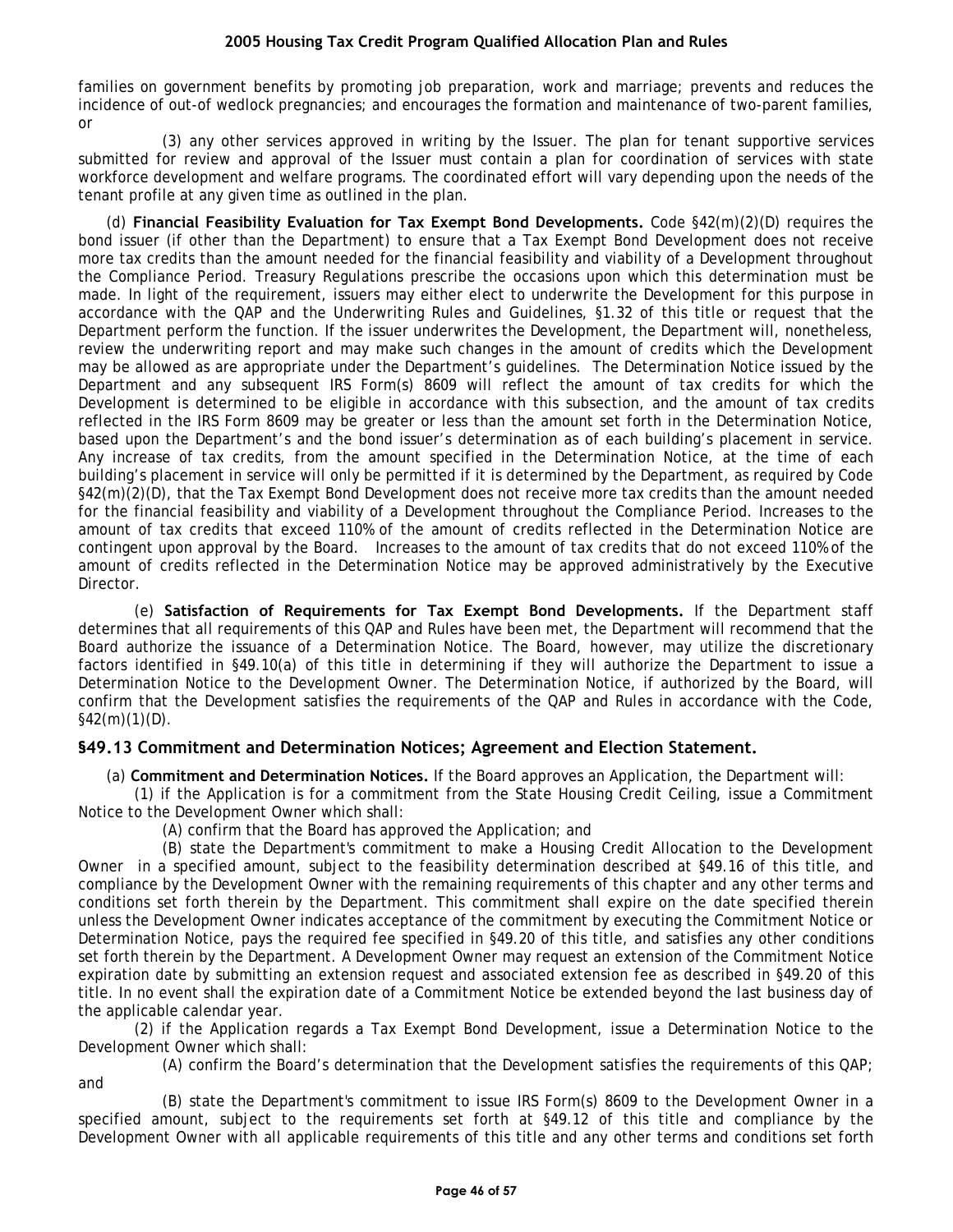<span id="page-46-0"></span>therein by the Department. The Determination Notice shall expire on the date specified therein unless the Development Owner indicates acceptance by executing the Determination Notice and paying the required fee specified in §49.20 of this title. The Determination Notice shall also expire unless the Development Owner satisfies any conditions set forth therein by the Department within the applicable time period.

(3) notify, in writing, the mayor or other equivalent chief executive officer of the municipality in which the Property is located informing him/her of the Board's issuance of a Commitment Notice or Determination Notice, as applicable.

(4) A Commitment or Determination Notice shall not be issued with respect to any Development for an unnecessary amount or where the cost for the total development, acquisition, construction or rehabilitation exceeds the limitations established from time to time by the Department and the Board, unless the Department staff make a recommendation to the Board based on the need to fulfill the goals of the Housing Tax Credit Program as expressed in this QAP and Rules, and the Board accepts the recommendation. The Department's recommendation to the Board shall be clearly documented.

(5) A Commitment or Determination Notice shall not be issued with respect to the Applicant, the Development Owner, the General Contractor, or any Affiliate of the General Contractor that is active in the ownership or Control of one or more other low income rental housing properties in the state of Texas administered by the Department, or outside the state of Texas, that is in Material Non-Compliance with the LURA (or any other document containing an Extended Low Income Housing Commitment) or the program rules in effect for such property, as described in Section 60.1 of this title.

(b) **Agreement and Election Statement.** Together with the Development Owner's acceptance of the Carryover Allocation, the Development Owner may execute an Agreement and Election Statement, in the form prescribed by the Department, for the purpose of fixing the Applicable Percentage for the Development as that for the month in which the Carryover Allocation was accepted (or the month the bonds were issued for Tax Exempt Bond Developments), as provided in the Code, §42(b)(2). Current Treasury Regulations, §1.42-8(a)(1)(v), suggest that in order to permit a Development Owner to make an effective election to fix the Applicable Percentage for a Development, the Carryover Allocation Document must be executed by the Department and the Development Owner within the same month. The Department staff will cooperate with a Development Owner, as possible or reasonable, to assure that the Carryover Allocation Document can be so executed.

(c) **Documentation Submission Requirements at Commitment of Funds.** No later than the date the Commitment Notice or Determination Notice is executed by the Applicant and returned to the Department with the appropriate Commitment Fee as further described in §49.20(f) of this title, the following documents must also be provided to the Department. Failure to provide these documents may cause the Commitment to be rescinded. For each Applicant all of the following must be provided:

(1) Evidence that the entity has the authority to do business in Texas;

(2) A Certificate of Account Status from the Texas Comptroller of Public Accounts or, if such a Certificate is not available because the entity is newly formed, a statement to such effect; and a Certificate of Organization from the Secretary of State;

(3) Copies of the entity's governing documents, including, but not limited to, its Articles of Incorporation, Articles of Organization, Certificate of Limited Partnership, Bylaws, Regulations and/or Partnership Agreement; and

(4) Evidence that the signer(s) of the Application have the authority to sign on behalf of the Applicant in the form of a corporate resolution or by-laws which indicate same from the sub-entity in Control and that those Persons signing the Application constitute all Persons required to sign or submit such documents.

## **§49.14. Carryover, 10% Test, Commencement of Substantial Construction.**

(a) **Carryover.** All Developments which received a Commitment Notice, and will not be placed in service and receive IRS Form 8609 in the year the Commitment Notice was issued, must submit the Carryover documentation to the Department no later than November 1 of the year in which the Commitment Notice is issued. Commitments for credits will be terminated if the Carryover documentation, or an approved extension, has not been received by this deadline. In the event that a Development Owner intends to submit the Carryover documentation in any month preceding November of the year in which the Commitment Notice is issued, in order to fix the Applicable Percentage for the Development in that month, it must be submitted no later than the first Friday in the preceding month. If the financing structure, syndication rate, amount of debt or syndication proceeds are revised at the time of Carryover from what was proposed in the original Application, applicable documentation of such changes must be provided and the Development may be reevaluated by the Department. The Carryover Allocation format must be properly completed and delivered to the Department as prescribed by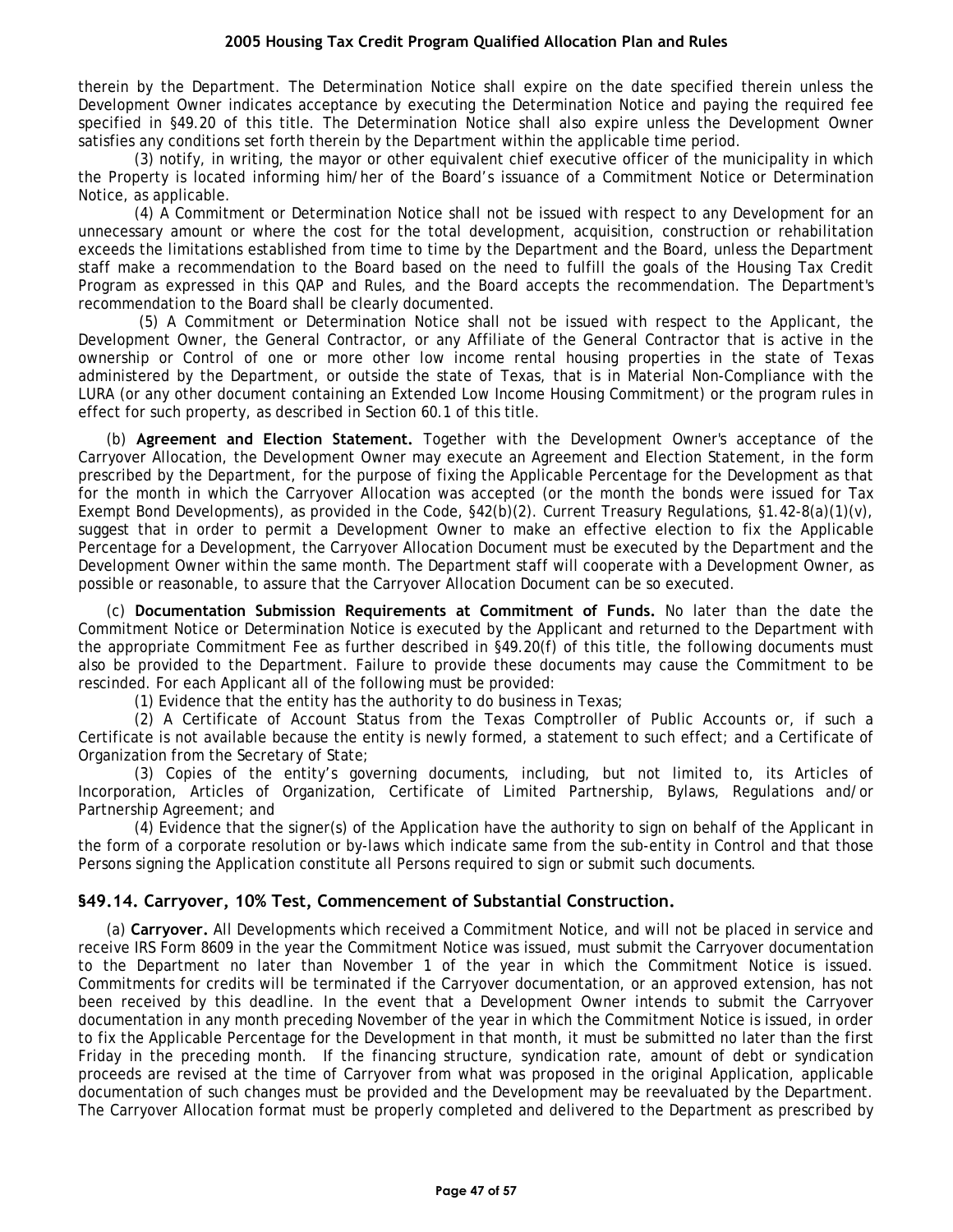<span id="page-47-0"></span>the Carryover Allocation Procedures Manual. All Carryover Allocations will be contingent upon the following, in addition to all other conditions placed upon the Application in the Commitment Notice:

(1) The Development Owner for all new construction Developments must have purchased the property for the Development.

(2) A current original plat or survey of the land, prepared by a duly licensed Texas Registered Professional Land Surveyor. Such survey shall conform to standards prescribed in the Manual of Practice for Land Surveying in Texas as promulgated and amended from time to time by the Texas Surveyors Association as more fully described in the Carryover Procedures Manual.

(3) Attendance of the Development Owner and Development architect at Department-approved Fair Housing training on or before the time the 10% Test Documentation is submitted

(4) For all Developments involving new construction, evidence of the availability of all necessary utilities/services to the Development site must be provided. Necessary utilities include natural gas (if applicable), electric, trash, water, and sewer. Such evidence must be a letter or a monthly utility bill from the appropriate municipal/local service provider. If utilities are not already accessible, then the letter must clearly state: an estimated time frame for provision of the utilities, an estimate of the infrastructure cost, and an estimate of any portion of that cost that will be borne by the Development Owner. Letters must be from an authorized individual representing the organization which actually provides the services. Such documentation should clearly indicate the Development property. If utilities are not already accessible (undeveloped areas), then the letter should not be older than three months from the first day of the Application Acceptance Period.

(5) Development Owners must provide evidence to the Department that they have notified the District office of the Texas Department of Transportation of their proposed property consistent with the template provided in the Carryover Allocation Procedures Manual.

(b) **10% Test.** No later than six months from the date the Carryover Allocation Document is executed by the Department and the Development Owner, more than 10% of the Development Owner's reasonably expected basis must have been incurred pursuant to §42(h)(1)(E)(i) and (ii) of the Internal Revenue Code and Treasury Regulations, §1.42-6. The evidence to support the satisfaction of this requirement must be submitted to the Department no later than June 30 of the year following the execution of the Carryover Allocation Document in a format prescribed by the Department. At the time of submission of the documentation, the Development Owner must also submit a Management Plan and an Affirmative Marketing Plan as further described in the Carryover Allocation Procedures Manual.

(c) **Commencement of Substantial Construction.** The Development Owner must submit evidence of having commenced and continued substantial construction activities. The evidence must be submitted not later than December 1 of the year after the execution of the Carryover Allocation Document with the possibility of an extension as described in §49.20 of this title. The minimum activity necessary to meet the requirement of the substantial construction for new Developments will be defined as having expended 10% of the construction contract amount for the Development, adjusted for any change orders, and as documented by both the most recent construction contract application for payment and the inspecting architect. The minimum activity necessary to meet the requirement of substantial construction for rehabilitation Development will be defined as having expended 10% of the construction budget as documented by the inspecting architect. Evidence of such activity shall be provided in a format prescribed by the Department.

## **§49.15. Cost Certification, LURA.**

(a) **Cost Certification.** If a Carryover Allocation was not requested and received, Developments must be placed in service by December 31 of the year the Commitment Notice was issued. Developments receiving a Carryover Allocation must be placed in service by December 31 of the second year following the year the Carryover Allocation Agreement was executed. Developments requesting IRS Forms 8609 must submit the required Cost Certification documentation no later than April 1 of the year following the date the buildings were placed in service. Any Developments issued a Commitment Notice or Determination Notice that fails to submit its Cost Certification documentation by this time will be reported to the IRS and the Owner will be required to submit a request for extension consistent with §49.20(l) of this title. The Department will perform an initial evaluation of the Cost Certification documentation within 45 days from the date of receipt of the Cost Certification documentation and notify the Owner in a deficiency letter of all additional required documentation. Once the Department has determined that all required documents have been received, the Department will issue IRS Forms 8609 no later than 90 days from the date of receipt of those final documents. Any deficiency letters issued to the Owner pertaining to the Cost Certification documentation will also be copied to the syndicator. At the time the Cost Certification documentation is provided, a title policy or 'nothing further certificate' must be provided dated on or after the date of substantial completion.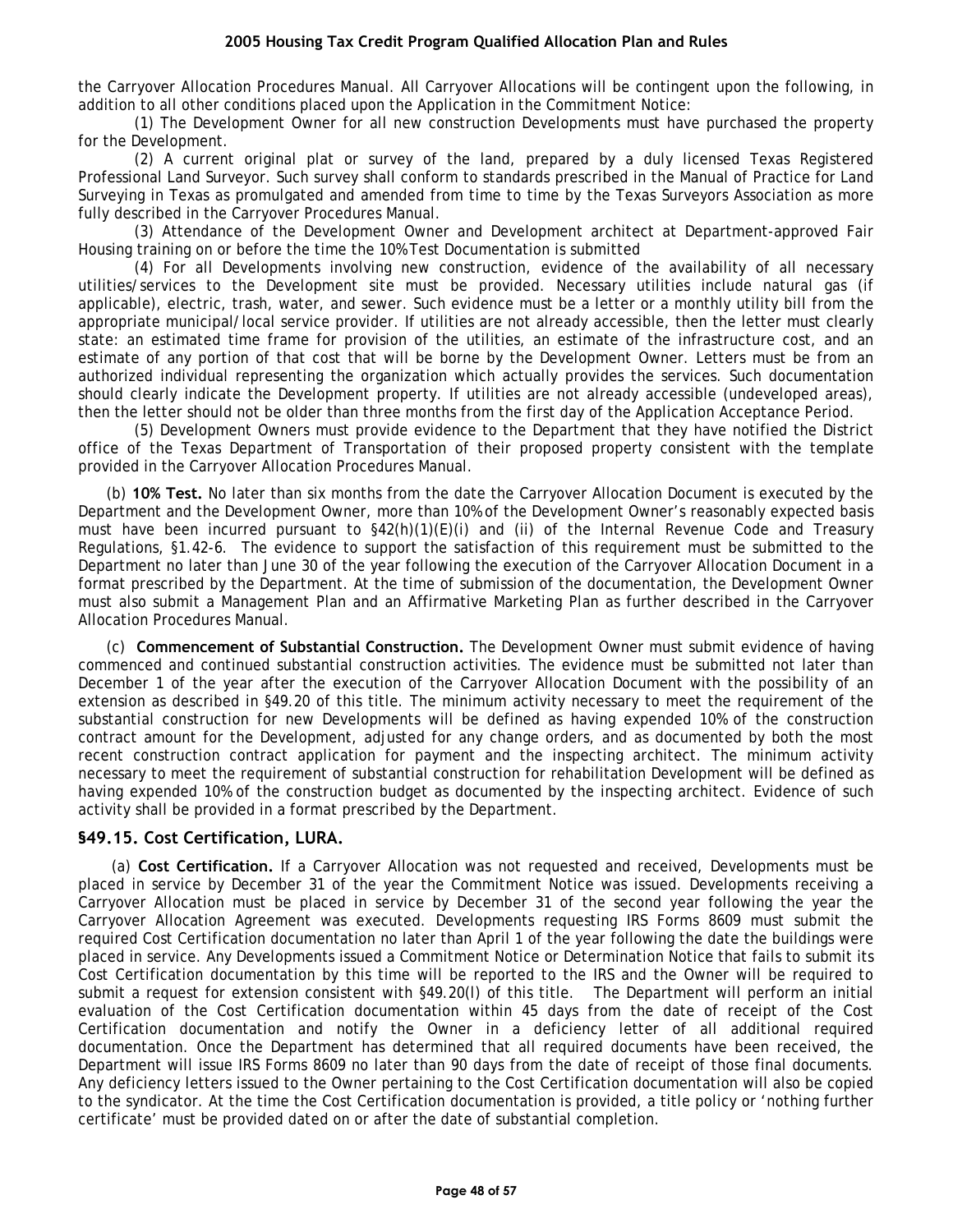<span id="page-48-0"></span>(b) **Land Use Restriction Agreement (LURA).** The Development Owner must request a LURA from the Department no later than the date specified in §60.1(p)(6), the Department's Compliance Monitoring Policies and Procedures. The Development Owner must date, sign and acknowledge before a notary public the LURA and send the original to the Department for execution by December 1 of the first year in which credits will be claimed. The initial compliance and monitoring fee must be accompanied by a statement, signed by the Owner, indicating the start of the Development's Credit Period and the earliest placed in service date for the Development buildings. After receipt of the signed LURA from the Department, the Development Owner shall then record the LURA, along with any and all exhibits attached thereto, in the real property records of the county where the Development is located and return the original document, duly certified as to recordation by the appropriate county official, to the Department no later than the date that the Cost Certification Documentation is submitted to the Department. If any liens (other than mechanics' or materialmen's liens) shall have been recorded against the Development and/or the Property prior to the recording of the LURA, the Development Owner shall obtain the subordination of the rights of any such lienholder, or other effective consent, to the survival of certain obligations contained in the LURA, which are required by  $$42(h)(6)(E)(ii)$  of the Code to remain in effect following the foreclosure of any such lien. Receipt of such certified recorded original LURA by the Department is required prior to issuance of IRS Form 8609. A representative of the Department, or assigns, shall physically inspect the Development for compliance with the Application and the representations, warranties, covenants, agreements and undertakings contained therein. Such inspection will be conducted before the IRS Form 8609 is issued for a building, but it shall be conducted in no event later than the end of the second calendar year following the year the last building in the Development is placed in service. The Development Owner for Tax Exempt Bond Developments shall obtain a subordination agreement wherein the lien of the mortgage is subordinated to the LURA.

#### **§49.16. Housing Credit Allocations.**

(a) In making a commitment of a Housing Credit Allocation under this chapter, the Department shall rely upon information contained in the Application to determine whether a building is eligible for the credit under the Code, §42. The Development Owner shall bear full responsibility for claiming the credit and assuring that the Development complies with the requirements of the Code, §42. The Department shall have no responsibility for ensuring that a Development Owner who receives a Housing Credit Allocation from the Department will qualify for the housing credit.

(b) The Housing Credit Allocation Amount shall not exceed the dollar amount the Department determines is necessary for the financial feasibility and the long term viability of the Development throughout the affordability period. (2306.6711(b)) Such determination shall be made by the Department at the time of issuance of the Commitment Notice or Determination Notice; at the time the Department makes a Housing Credit Allocation; and as of the date each building in a Development is placed in service. Any Housing Credit Allocation Amount specified in a Commitment Notice, Determination Notice or Carryover Allocation Document is subject to change by the Department based upon such determination. Such a determination shall be made by the Department based on its evaluation and procedures, considering the items specified in the Code, §42(m)(2)(B), and the department in no way or manner represents or warrants to any Applicant, sponsor, investor, lender or other entity that the Development is, in fact, feasible or viable.

(c) The General Contractor hired by the Development Owner must meet specific criteria as defined by the Seventy-fifth Legislature. A General Contractor hired by a Development Owner or a Development Owner, if the Development Owner serves as General Contractor must demonstrate a history of constructing similar types of housing without the use of federal tax credits. Evidence must be submitted to the Department, in accordance with §49.9(f)(4)(H) of this title, which sufficiently documents that the General Contractor has constructed some housing without the use of Housing Tax Credits. This documentation will be required as a condition of the commitment notice or carryover agreement, and must be complied with prior to commencement of construction and at cost certification and final allocation of credits.

(d) An allocation will be made in the name of the Development Owner identified in the related Commitment Notice or Determination Notice. If an allocation is made to a member or Affiliate of the ownership entity proposed at the time of Application, the Department will transfer the allocation to the ownership entity as consistent with the intention of the Board when the Development was selected for an award of tax credits. Any other transfer of an allocation will be subject to review and approval by the Department consistent with §49.17(c) of this title. The approval of any such transfer does not constitute a representation to the effect that such transfer is permissible under §42 of the Code or without adverse consequences thereunder, and the Department may condition its approval upon receipt and approval of complete current documentation regarding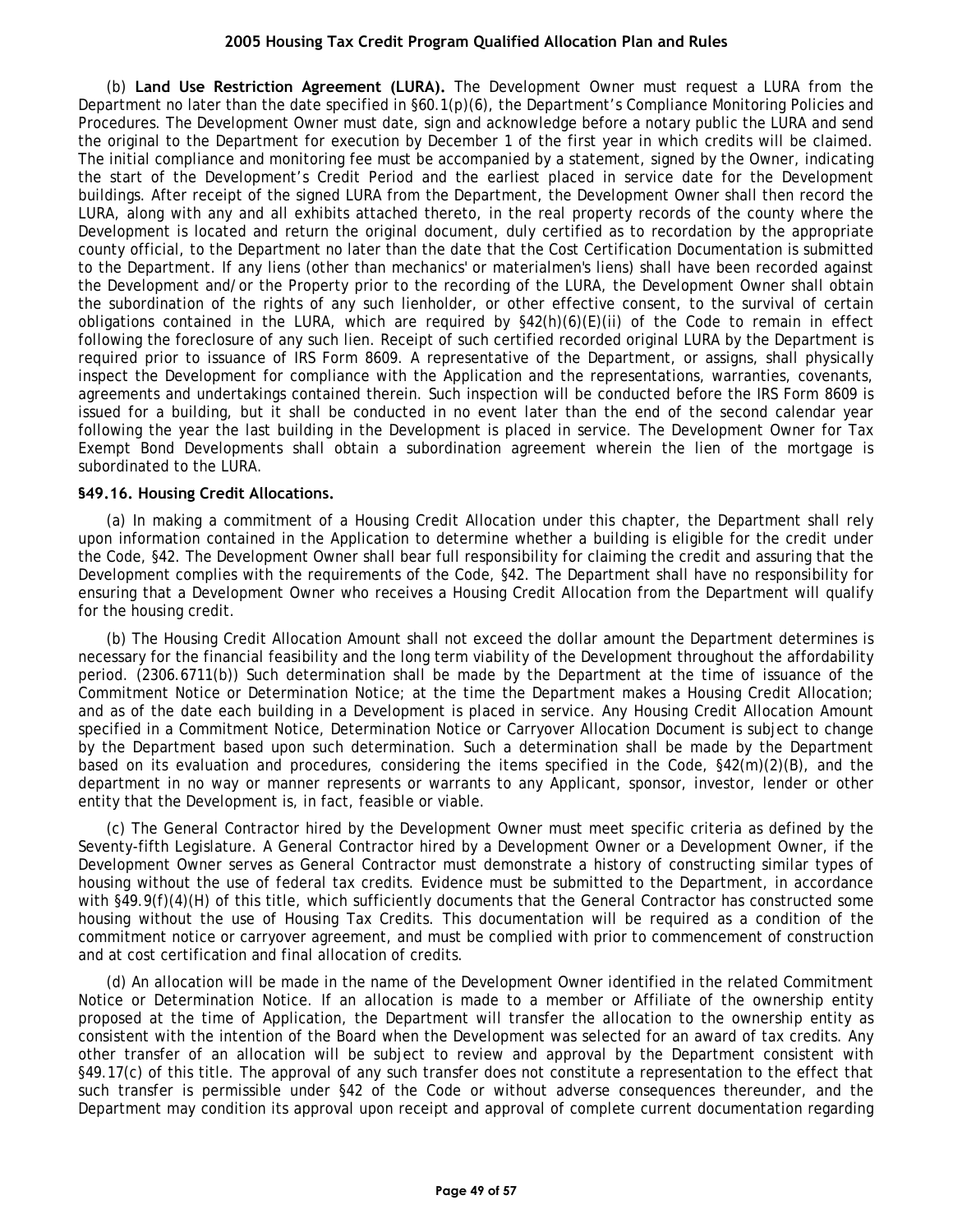the owner including documentation to show consistency with all the criteria for scoring, evaluation and underwriting, among others, which were applicable to the original Applicant.

(e) The Department shall make a Housing Credit Allocation, either in the form of IRS Form 8609, with respect to current year allocations for buildings placed in service, or in the Carryover Allocation Document, for buildings not yet placed in service, to any Development Owner who holds a Commitment Notice which has not expired, and for which all fees as specified in §49.20 of this title have been received by the Department and with respect to which all applicable requirements, terms and conditions have been met. For Tax Exempt Bond Developments, the Housing Credit Allocation shall be made in the form of a Determination Notice. For an IRS Form 8609 to be issued with respect to a building in a Development with a Housing Credit Allocation, satisfactory evidence must be received by the Department that such building is completed and has been placed in service in accordance with the provisions of the Department's Cost Certification Procedures Manual. The Cost Certification documentation requirements will include a certification and inspection report prepared by a Third-Party accredited accessibility inspector to certify that the Development meets all required accessibility standards. IRS Form 8609 will not be issued until the certifications are received by the Department. The Department shall mail or deliver IRS Form 8609 (or any successor form adopted by the Internal Revenue Service) to the Development Owner, with Part I thereof completed in all respects and signed by an authorized official of the Department. The delivery of the IRS Form 8609 will occur only after the Development Owner has complied with all procedures and requirements listed within the Cost Certification Procedures Manual. Regardless of the year of Application to the Department for Housing Tax Credits, the current year's Cost Certification Procedures Manual must be utilized when filing all cost certification materials. A separate Housing Credit Allocation shall be made with respect to each building within a Development which is eligible for a housing credit; provided, however, that where an allocation is made pursuant to a Carryover Allocation Document on a Development basis in accordance with the Code, §42(h)(1)(F), a housing credit dollar amount shall not be assigned to particular buildings in the Development until the issuance of IRS Form 8609s with respect to such buildings. The Department may delay the issuance of IRS Form 8609 if any Development violates the representations of the Application.

(f) In making a Housing Credit Allocation, the Department shall specify a maximum Applicable Percentage, not to exceed the Applicable Percentage for the building permitted by the Code, §42(b), and a maximum Qualified Basis amount. In specifying the maximum Applicable Percentage and the maximum Qualified Basis amount, the Department shall disregard the first-year conventions described in the Code, §42(f)(2)(A) and §42(f)(3)(B). The Housing Credit Allocation made by the Department shall not exceed the amount necessary to support the extended low income housing commitment as required by the Code,  $\S42(h)(6)(C)(i)$ .

(g) Development inspections shall be required to show that the Development is built or rehabilitated according to construction threshold criteria and Development characteristics identified at application. At a minimum, all Development inspections must include an inspection for quality during the construction process while defects can reasonably be corrected and a final inspection at the time the Development is placed in service. All such Development inspections shall be performed by the Department or by an independent Third Party inspector acceptable to the Department. The Development Owner shall pay all fees and costs of said inspections as described in §49.20 of this title. For properties receiving financing through TX-USDA-RHS, the Department shall accept the inspections performed by TX-USDA-RHS in lieu of having other Third party Inspections. Details regarding the construction inspection process are set forth in the Department Rule §60.1 of this title (2306.081).

(h) After the entire Development is placed in service, which must occur prior to the deadline specified in the Carryover Allocation Document and as further outlined in §49.15 of this title, the Development Owner shall be responsible for furnishing the Department with documentation which satisfies the requirements set forth in the Cost Certification Procedures Manual. For purposes of this title, and consistent with IRS Notice 88-116, the placed in service date for a new or existing building used as residential rental property is the date on which the building is ready and available for its specifically assigned function and more specifically when the first Unit in the building is certified as being suitable for occupancy in accordance with state and local law and as certified by the appropriate local authority or registered architect as ready for occupancy. The Cost Certification must be submitted for the entire Development; therefore partial Cost Certifications are not allowed. The Department may require copies of invoices and receipts and statements for materials and labor utilized for the new construction or rehabilitation and, if applicable, a closing statement for the acquisition of the Development as well as for the closing of all interim and permanent financing for the Development. If the Development Owner does not fulfill all representations and commitments made in the Application, the Department may make reasonable reductions to the tax credit amount allocated via the IRS Form 8609, may withhold issuance of the IRS Form 8609s until these representations and commitments are met, and/or may terminate the allocation, if appropriate corrective action is not taken by the Development Owner.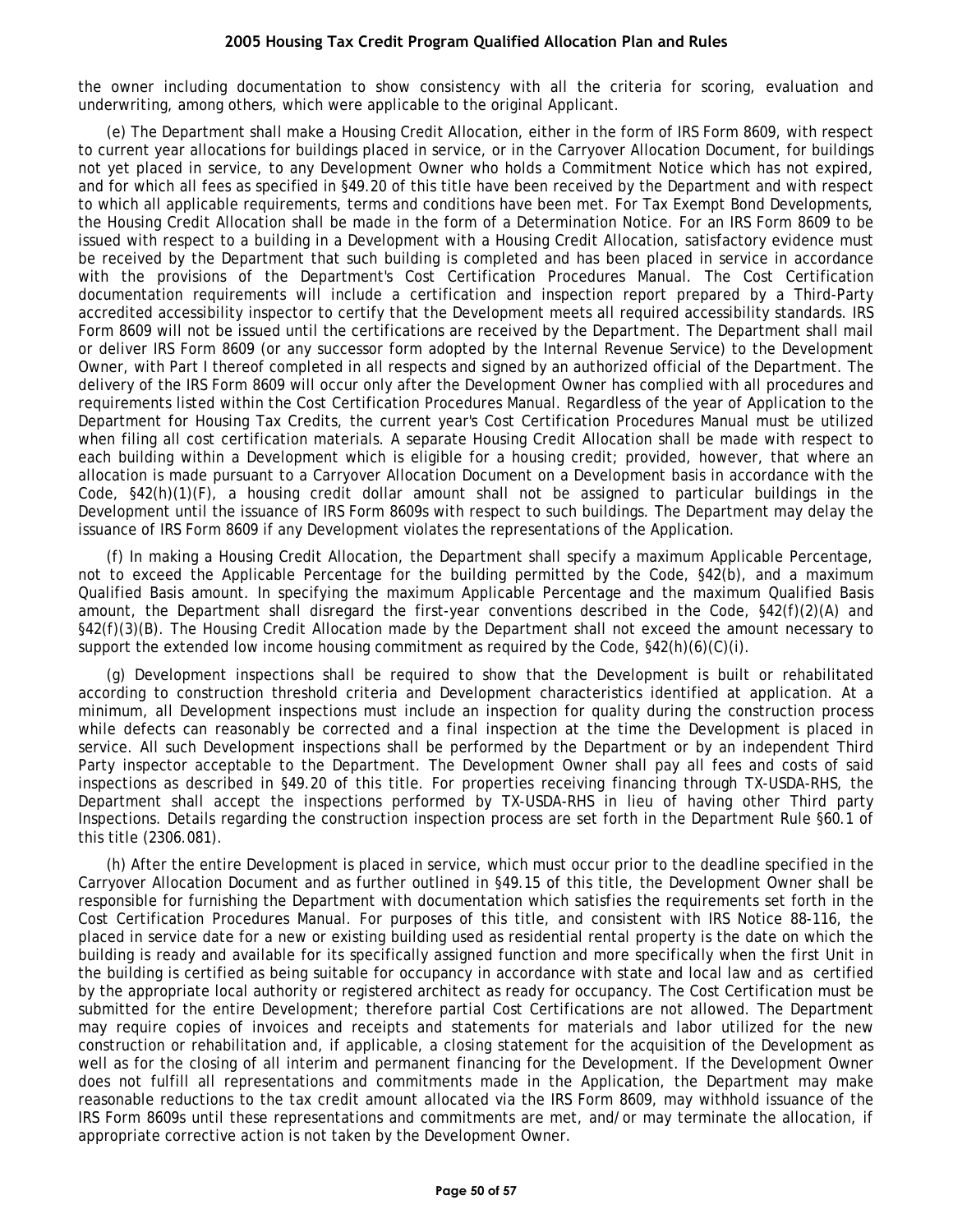<span id="page-50-0"></span>(i) The Board at its sole discretion may allocate credits to a Development Owner in addition to those awarded at the time of the initial Carryover Allocation in instances where there is bona fide substantiation of cost overruns and the Department has made a determination that the allocation is needed to maintain the Development's financial viability.

(j) The Department may, at any time and without additional administrative process, determine to award credits to Developments previously evaluated and awarded credits if it determines that such previously awarded credits are or may be invalid and the owner was not responsible for such invalidity. The Department may also consider an amendment to a Commitment Notice or Carryover Allocation or other requirement with respect to a Development if the revisions:

(1) are consistent with the Code and the Housing Tax Credit Program;

(2) do not occur while the Development is under consideration for tax credits;

(3) do not involve a change in the number of points scored (unless the Development's ranking is adjusted because of such change);

(4) do not involve a change in the Development's site; or

(5) do not involve a change in the set-aside election.

# **§49.17 Board Reevaluation, Appeals; Amendments, Housing Tax Credit and Ownership Transfers, Sale of Tax Credit Properties, Withdrawals, Cancellations.**

(a) **Board Reevaluation.** (2306.6731(b)) Regardless of development stage, the Board shall reevaluate a Development that undergoes a substantial change between the time of initial Board approval of the Development and the time of issuance of a Commitment Notice or Determination Notice for the Development. For the purposes of this subsection, substantial change shall be those items identified in subsection (c)(3) of this section. The Board may revoke any Commitment Notice or Determination Notice issued for a Development that has been unfavorably reevaluated by the Board.

(b) **Appeals Process.** (2306.6715) An Applicant may appeal decisions made by the Department as follows.

(1) The decisions that may be appealed are identified in subparagraphs (A) through (C) of this paragraph.

- (A) a determination regarding the Application's satisfaction of:
	- (i) Eligibility Requirements;
	- (ii) Disqualification or debarment criteria;
	- (iii) Pre-Application or Application Threshold Criteria;
	- (iv) Underwriting Criteria;
- (B) the scoring of the Application under the Application Selection Criteria; and
- (C) a recommendation as to the amount of housing tax credits to be allocated to the Application.
- (D) Any Department decision that results in termination of an Application.
- (2) An Applicant may not appeal a decision made regarding an Application filed by another Applicant.

(3) An Applicant must file its appeal in writing with the Department not later than the seventh day after the date the Department publishes the results of any stage of the Application evaluation process identified in §49.9 of this title. In the appeal, the Applicant must specifically identify the Applicant's grounds for appeal, based on the original Application and additional documentation filed with the original Application. If the appeal relates to the amount of housing tax credits recommended to be allocated, the Department will provide the Applicant with the underwriting report upon request.

(4) The Executive Director of the Department shall respond in writing to the appeal not later than the 14th day after the date of receipt of the appeal. If the Applicant is not satisfied with the Executive Director's response to the appeal, the Applicant may appeal directly in writing to the Board, provided that an appeal filed with the Board under this subsection must be received by the Board before:

(A) the seventh day preceding the date of the Board meeting at which the relevant commitment decision is expected to be made; or

(B) the third day preceding the date of the Board meeting described by subparagraph (A) of this paragraph, if the Executive Director does not respond to the appeal before the date described by subparagraph (A) of this paragraph.

(5) Board review of an appeal under paragraph (4) of this subsection is based on the original Application and additional documentation filed with the original Application. The Board may not review any information not contained in or filed with the original Application. The decision of the Board regarding the appeal is final.

(6) The Department will post to its web site an appeal filed with the Department or Board and any other document relating to the processing of the appeal. (2306.6717(a)(5))

(c) **Amendment of Application Subsequent to Allocation by Board.** (2306.6712 and 2306.6717(a)(4))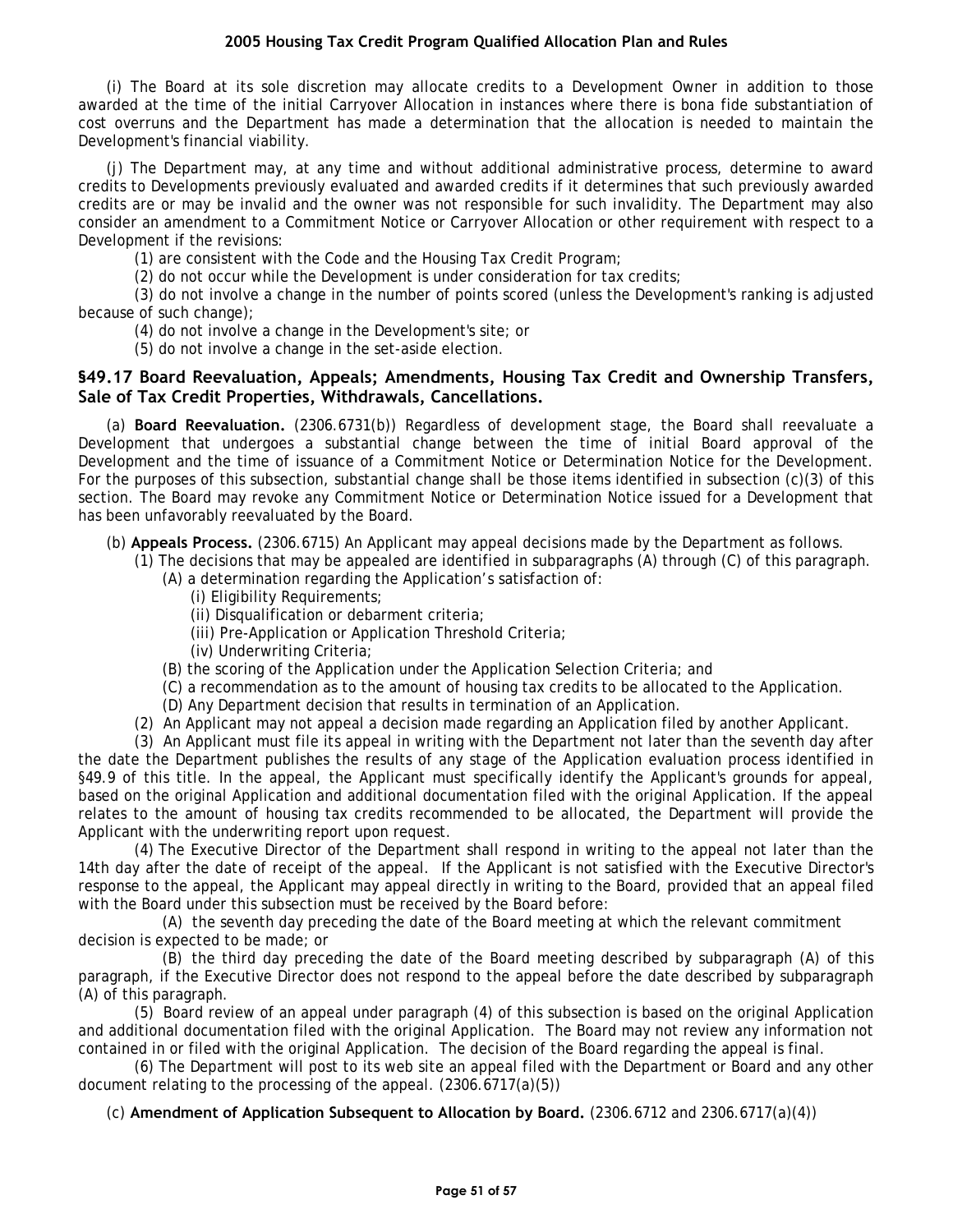(1) If a proposed modification would materially alter a Development approved for an allocation of a housing tax credit, or if the Applicant has altered any selection criteria item for which it received points, the Department shall require the Applicant to file a formal, written request for an amendment to the Application.

(2) The Executive Director of the Department shall require the Department staff assigned to underwrite Applications to evaluate the amendment and provide an analysis and written recommendation to the Board. The appropriate party monitoring compliance during construction in accordance with §49.18 of this title shall also provide to the Board an analysis and written recommendation regarding the amendment.

(3) For Applications approved by the Board prior to September 1, 2001, the Executive Director will approve or deny the amendment request. For Applications approved by the Board after September 1, 2001, the Board must vote on whether to approve the amendment. The Board by vote may reject an amendment and, if appropriate, rescind a Commitment Notice or terminate the allocation of housing tax credits and reallocate the credits to other Applicants on the Waiting List if the Board determines that the modification proposed in the amendment:

(A) would materially alter the Development in a negative manner; or

(B) would have adversely affected the selection of the Application in the Application Round.

(4) Material alteration of a Development includes, but is not limited to:

(A) a significant modification of the site plan;

(B) a modification of the number of units or bedroom mix of units;

(C) a substantive modification of the scope of tenant services;

(D) a reduction of three percent or more in the square footage of the units or common areas;

(E) a significant modification of the architectural design of the Development;

(F) a modification of the residential density of the Development of at least five percent; (G) an increase or decrease in the site acreage of greater than 10% from the original site under control and proposed in the Application; and

(H) any other modification considered significant by the Board.

(5) In evaluating the amendment under this subsection, the Department staff shall consider whether the need for the modification proposed in the amendment was:

(A) reasonably foreseeable by the Applicant at the time the Application was submitted; or

(B) preventable by the Applicant.

(6) This section shall be administered in a manner that is consistent with the Code, §42.

(7) Before the 15<sup>th</sup> day preceding the date of Board action on the amendment, notice of an amendment and the recommendation of the Executive Director and monitor regarding the amendment will be posted to the Department's web site.

(8) In the event that an Applicant or Developer seeks to be released from the commitment to serve the income level of tenants targeted in the original Application, the following procedure will apply. For amendments that involve a reduction in the total number of low income Units being served, or a reduction in the number of low income Units at any level of AMGI represented at the time of Application, evidence must be presented to the Department that includes written confirmation from the lender and syndicator that the Development is infeasible without the adjustment in Units. The Board may or may not approve the amendment request, however, any affirmative recommendation to the Board is contingent upon concurrence from the Real Estate Analysis Division that the Unit adjustment (or an alternative Unit adjustment) is necessary for the continued feasibility of the Development. Additionally, if it is determined by the Department that the allocation of credits would not have been made in the year of allocation because the loss of low income targeting points would have resulted in the Application not receiving an allocation, and the amendment is approved by the Board, the approved amendment will carry a penalty that prohibits the Applicant and all persons or entities with any ownership interest in the Application (excluding any tax credit purchaser/syndicator), from participation in the Housing Tax Credit Program (4% or 9%) for 24 months from the time that the amendment is approved.

(d) **Housing Tax Credit and Ownership Transfers.** (2306.6713) A Development Owner may not transfer an allocation of housing tax credits or ownership of a Development supported with an allocation of housing tax credits to any Person other than an Affiliate of the Development Owner unless the Development Owner obtains the Executive Director's prior, written approval of the transfer. The Executive Director may not unreasonably withhold approval of the transfer.

(1) Transfers will not be approved prior to the issuance of IRS Forms 8609 unless the Development Owner can provide evidence that a hardship is creating the need for the transfer (potential bankruptcy, removal by a partner, etc.). A Development Owner seeking Executive Director approval of a transfer and the proposed transferee must provide to the Department a copy of any applicable agreement between the parties to the transfer, including any third-party agreement with the Department.

(2) A Development Owner seeking Executive Director approval of a transfer must provide the Department with documentation requested by the Department, including but not limited to, a list of the names of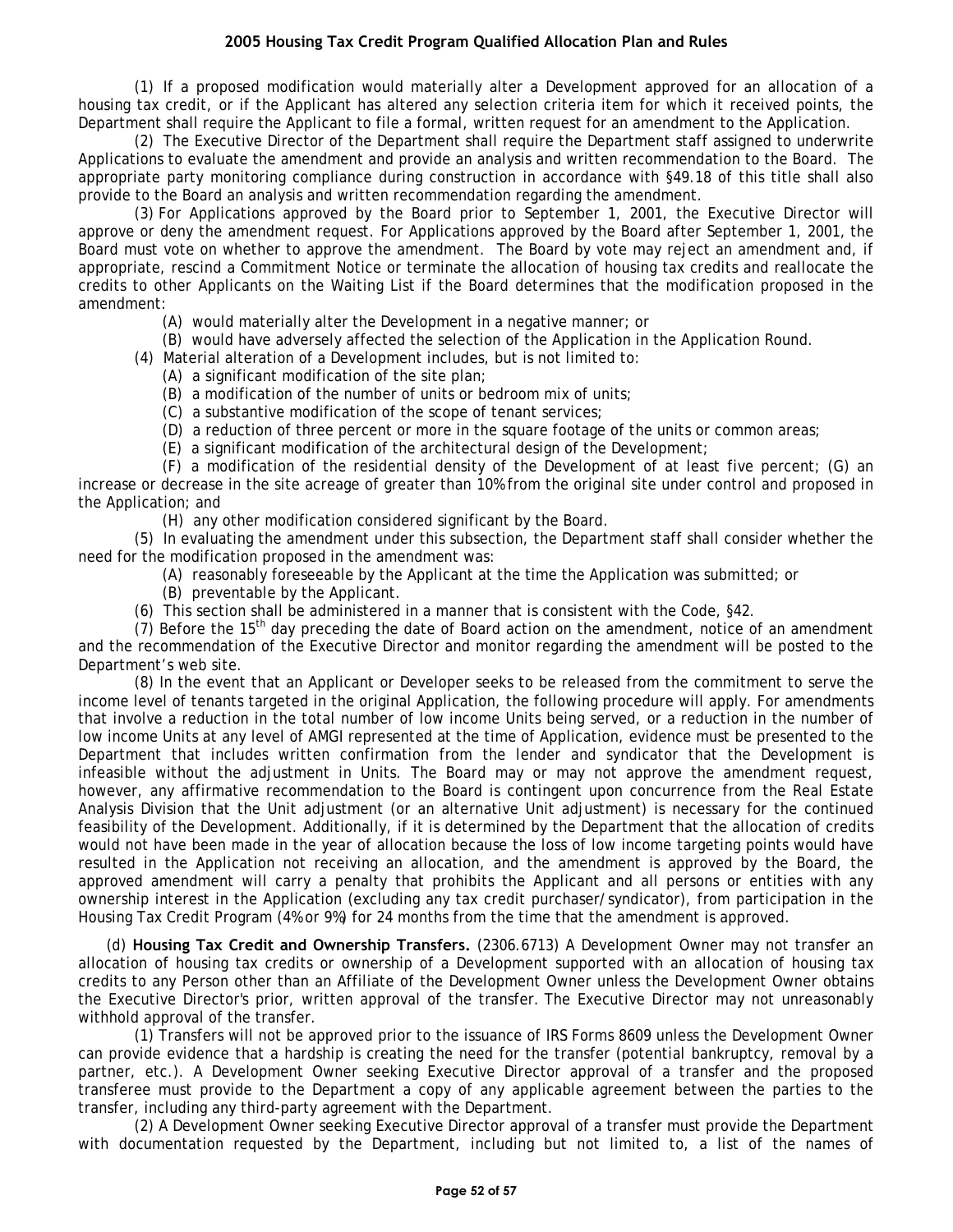transferees and Related Parties; and detailed information describing the experience and financial capacity of transferees and related parties. All transfer requests must disclose the reason for the request. The Development Owner shall certify to the Executive Director that the tenants in the Development have been notified in writing of the transfer before the 30th day preceding the date of submission of the transfer request to the Department. Not later than the fifth working day after the date the Department receives all necessary information under this section, the Department shall conduct a qualifications review of a transferee to determine the transferee's past compliance with all aspects of the Housing Tax Credit Program, LURAs; and the sufficiency of the transferee's experience with Developments supported with Housing Credit Allocations. If the viable operation of the Development is deemed to be in jeopardy by the Department, the Department may authorize changes that were not contemplated in the Application.

(3) As it relates to the Credit Cap further described in §49.6(d) of this section, the credit cap will not be applied in the following circumstances:

(A) in cases of transfers in which the syndicator, investor or limited partner is taking over ownership of the Development and not merely replacing the general partner; or

(B) in cases where the general partner is being replaced if the award of credits was made at least five years prior to the transfer request date.

(e) **Sale of Certain Tax Credit Properties**. Consistent with 2306.6726, Texas Government Code, not later than two years before the expiration of the Compliance Period, a Development Owner who agreed to provide a right of first refusal under 2306.6725, Texas Government Code and who intends to sell the property shall notify the Department of its intent to sell.

(1) The Development Owner shall notify Qualified Nonprofit Organizations and tenant organizations of the opportunity to purchase the Development. The Development Owner may:

(A) during the first six-month period after notifying the Department, negotiate or enter into a purchase agreement only with a Qualified Nonprofit Organization that is also a community housing development organization as defined by the federal home investment partnership program;

(B) during the second six-month period after notifying the Department, negotiate or enter into a purchase agreement with any Qualified Nonprofit Organization or tenant organization; and

(C) during the year before the expiration of the compliance period, negotiate or enter into a purchase agreement with the Department or any Qualified Nonprofit Organization or tenant organization approved by the Department.

(2) Notwithstanding items for which points were received consistent with §49.9(g) of this title, a Development Owner may sell the Development to any purchaser after the expiration of the compliance period if a Qualified Nonprofit Organization or tenant organization does not offer to purchase the Development at the minimum price provided by §42(i)(7), Internal Revenue Code of 1986 (26 U.S.C. Section 42(i)(7)), and the Department declines to purchase the Development.

(f) **Withdrawals.** An Applicant may withdraw an Application prior to receiving a Commitment Notice, Determination Notice, Carryover Allocation Document or Housing Credit Allocation, or may cancel a Commitment Notice or Determination Notice by submitting to the Department a notice, as applicable, of withdrawal or cancellation, and making any required statements as to the return of any tax credits allocated to the Development at issue.

(g) **Cancellations.** The Department may cancel a Commitment Notice, Determination Notice or Carryover Allocation prior to the issuance of IRS Form 8609 with respect to a Development if:

(1) The Applicant or the Development Owner, or the Development, as applicable, fails to meet any of the conditions of such Commitment Notice or Carryover Allocation or any of the undertakings and commitments made by the Development Owner in the Applications process for the Development;

(2) any statement or representation made by the Development Owner or made with respect to the Development Owner or the Development is untrue or misleading;

(3) an event occurs with respect to the Applicant or the Development Owner which would have made the Development's Application ineligible for funding pursuant to §49.5 of this title if such event had occurred prior to issuance of the Commitment Notice or Carryover Allocation; or

(4) The Applicant or the Development Owner or the Development, as applicable, fails to comply with these Rules or the procedures or requirements of the Department.

(h) **Alternative Dispute Resolution Policy.** In accordance with Section 2306.082, Texas Government Code, it is the Department's policy to encourage the use of appropriate alternative dispute resolution procedures ("ADR") under the Governmental Dispute Resolution Act, Chapter 2009, Texas Government Code, to assist in resolving disputes under the Department's jurisdiction. As described in Chapter 154, Civil Practices and Remedies Code, ADR procedures include mediation. Except as prohibited by the Department's ex parte communications policy,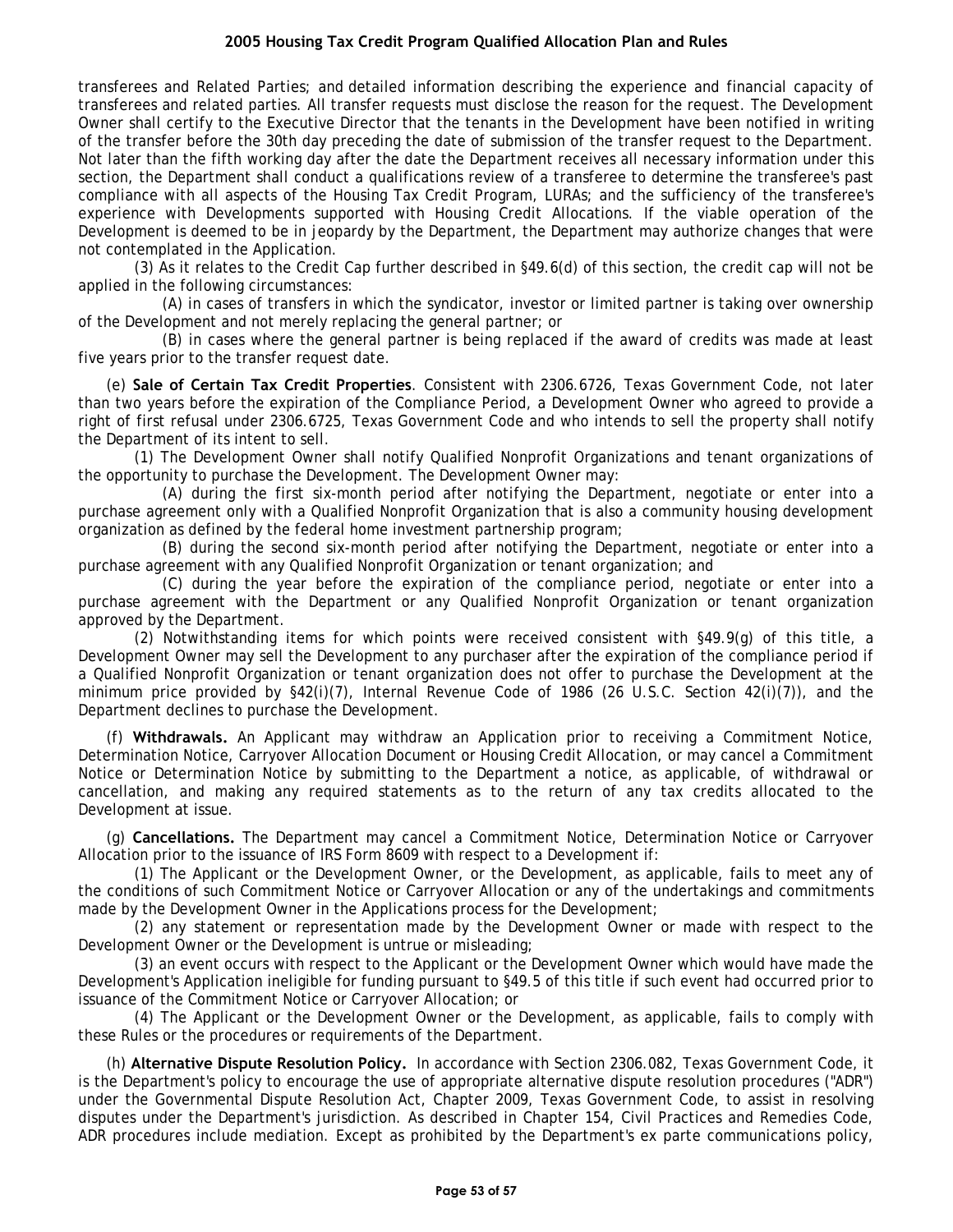<span id="page-53-0"></span>the Department encourages informal communications between Department staff and Applicants, and other interested persons, to exchange information and informally resolve disputes. The Department also has administrative appeals processes to fairly and expeditiously resolve disputes. If at anytime an Applicant or other person would like to engage the Department in an ADR procedure, the person may send a proposal to the Department's Dispute Resolution Coordinator (fax: 512-475-3978). For additional information on the Department's ADR Policy, see the Department's General Administrative Rule on ADR at 10 Texas Administrative Code §1.17.

# **§49.18. Compliance Monitoring and Material Non-Compliance.**

The Code, §42(m)(1)(B)(iii), requires the Department as the housing credit agency to include in its QAP a procedure that the Department will follow in monitoring Developments for compliance with the provisions of the Code, §42 and in notifying the IRS of any noncompliance of which the Department becomes aware. Detailed compliance rules and procedures for monitoring are set forth in Department Rule §60.1 of this title.()()()

# **§49.19. Department Records, Application Log, IRS Filings.**

(a) **Department Records.** At all times during each calendar year the Department shall maintain a record of the following:

(1) the cumulative amount of the State Housing Credit Ceiling that has been committed pursuant to Commitment Notices during such calendar year;

(2) the cumulative amount of the State Housing Credit Ceiling that has been committed pursuant to Carryover Allocation Documents during such calendar year;

(3) the cumulative amount of Housing Credit Allocations made during such calendar year; and

(4) the remaining unused portion of the State Housing Credit Ceiling for such calendar year.

(b) **Application Log.** (2306.6702(a)(3) and 2306.6709) The Department shall maintain for each Application an Application Log that tracks the Application from the date of its submission. The Application Log will contain, at a minimum, the information identified in paragraphs (1) through (9) of this subsection.

(1) the names of the Applicant and all General Partners of the Development Owner, the owner contact name and phone number, and full contact information for all members of the Development Team;

(2) the name, physical location, and address of the Development, including the relevant Uniform State Service Region of the state;

(3) the number of Units and the amount of housing tax credits requested for allocation by the Department to the Applicant;

(4) any Set-Aside category under which the Application is filed;

(5) the requested and awarded score of the Application in each scoring category adopted by the Department under the Qualified Allocation Plan;

(6) any decision made by the Department or Board regarding the Application, including the Department's decision regarding whether to underwrite the Application and the Board's decision regarding whether to allocate housing tax credits to the Development;

(7) the names of individuals making the decisions described by paragraph (6) of this subsection, including the names of Department staff scoring and underwriting the Application, to be recorded next to the description of the applicable decision;

(8) the amount of housing tax credits allocated to the Development; and

(9) a dated record and summary of any contact between the Department staff, the Board, and the Applicant or any Related Parties.

(c) **IRS Filings.** The Department shall mail to the Internal Revenue Service, not later than the 28th day of the second calendar month after the close of each calendar year during which the Department makes Housing Credit Allocations, the original of each completed (as to Part I) IRS Form 8609, a copy of which was mailed or delivered by the Department to a Development Owner during such calendar year, along with a single completed IRS Form 8610, Annual Low Income Housing Credit Agencies Report. When a Carryover Allocation is made by the Department, a copy of the Carryover Allocation Agreement will be mailed or delivered to the Development Owner by the Department in the year in which the building(s) is placed in service, and thereafter the original will be mailed to the Internal Revenue Service in the time sequence in this subsection. The original of the Carryover Allocation Document will be filed by the Department with IRS Form 8610 for the year in which the allocation is made. The original of all executed Agreement and Election Statements shall be filed by the Department with the Department's IRS Form 8610 for the year a Housing Credit Allocation is made as provided in this section. The Department shall be authorized to vary from the requirements of this section to the extent required to adapt to changes in IRS requirements.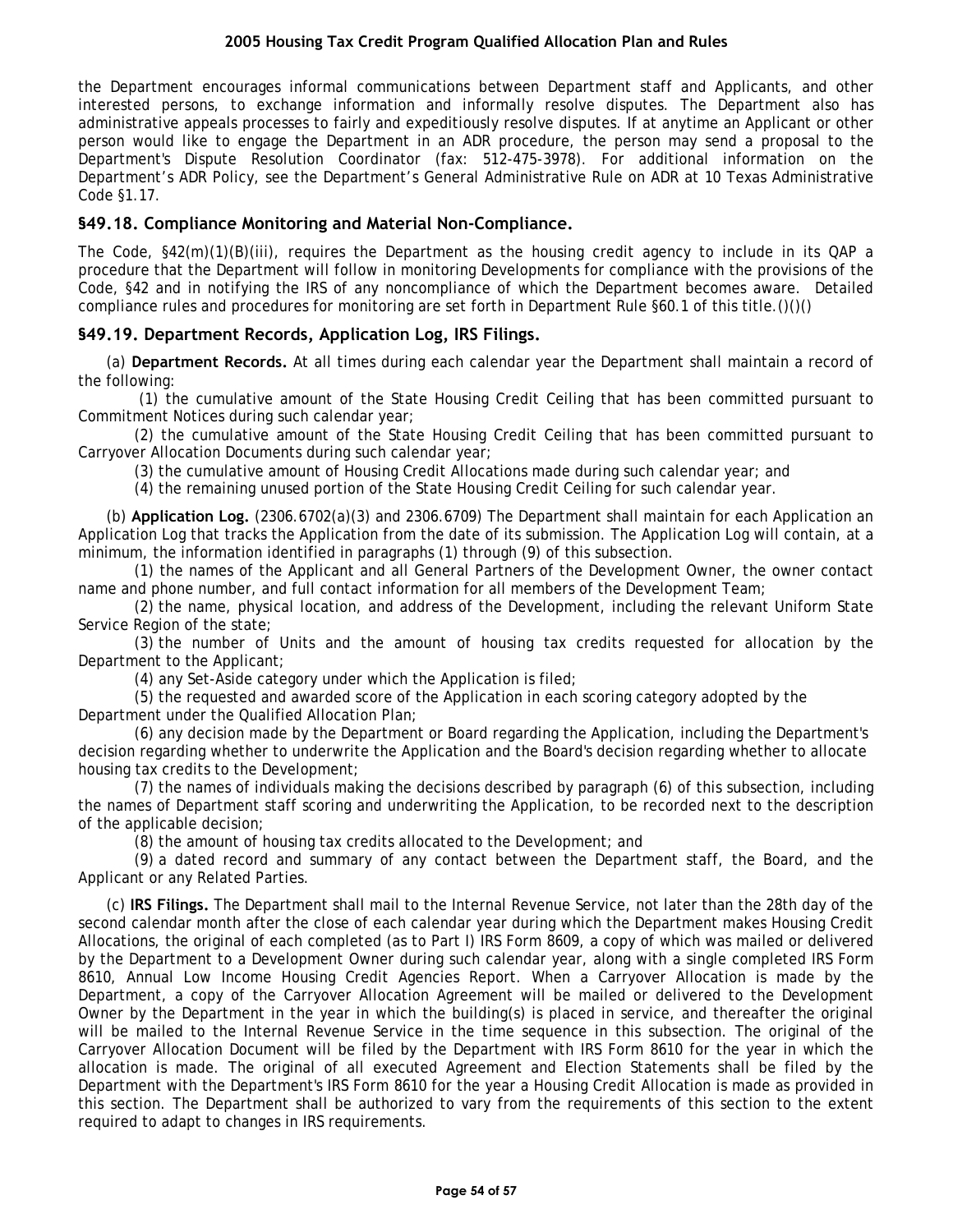## <span id="page-54-0"></span>**§49.20. Program Fees, Refunds, Public Information Requests, Amendments of Fees and Notification of Fees, Extensions.**

(a) **Timely Payment of Fees.** All fees must be paid as stated in this section. Any fees, as further described in this section, that are not timely paid will cause an Applicant to be ineligible to apply for tax credits and additional tax credits and ineligible to submit extension requests, ownership changes and Application amendments. Payments made by check, for which insufficient funds are available, may cause the Application, commitment or allocation to be terminated.

(b) **Pre-Application Fee.** Each Applicant that submits a Pre-Application shall submit to the Department, along with such Pre-Application, a non refundable Pre-Application fee, in the amount of \$10 per Unit. Units for the calculation of the Pre-Application Fee include all Units within the Development, including tax credit, market rate and owner-occupied Units. Pre-Applications without the specified Pre-Application Fee in the form of a check will not be accepted. Pre-Applications in which a CHDO or Qualified Nonprofit Organization intends to serve as the managing General Partner of the Development Owner, or Control the managing General Partner of the Development Owner, will receive a discount of 10% off the calculated Pre-Application fee.

(c) **Application Fee.** Each Applicant that submits an Application shall submit to the Department, along with such Application, an Application fee. For Applicants having submitted a Pre-Application which met Pre-Application Threshold and for which a Pre-Application fee was paid, the Application fee will be \$20 per Unit. For Applicants not having submitted a Pre-Application, the Application fee will be \$30 per Unit. Units for the calculation of the Application Fee include all Units within the Development, including tax credit, market rate and owner-occupied Units. Applications without the specified Application Fee in the form of a check will not be accepted. Applications in which a CHDO or Qualified Nonprofit Organization intends to serve as the managing General Partner of the Development Owner, or Control the managing General Partner of the Development Owner, will receive a discount of 10% off the calculated Application fee. (2306.6716(d))

(d) **Refunds of Pre-Application or Application Fees.** (2306.6716(c)) The Department shall refund the balance of any fees collected for a Pre-Application or Application that is withdrawn by the Applicant or that is not fully processed by the Department. The amount of refund on Applications not fully processed by the Department will be commensurate with the level of review completed. Intake and data entry will constitute 30% of the review, the site visit will constitute 45% of the review, and Threshold and Selection review will constitute 25% of the review. The Department must provide the refund to the Applicant not later than the 30<sup>th</sup> day after the date the last official action is taken with respect to the Application.

(e) **Third Party Underwriting Fee.** Applicants will be notified in writing prior to the evaluation of a Development by an independent external underwriter in accordance with §49.9(d)(6) of this title if such a review is required. The fee must be received by the Department prior to the engagement of the underwriter. The fees paid by the Development Owner to the Department for the external underwriting will be credited against the commitment fee established in subsection (f) of this section, in the event that a Commitment Notice or Determination Notice is issued by the Department to the Development Owner.

(f) **Commitment or Determination Notice Fee**. Each Development Owner that receives a Commitment Notice or Determination Notice shall submit to the Department, not later than the expiration date on the commitment notice, a non-refundable commitment fee equal to 5% of the annual Housing Credit Allocation amount. The commitment fee shall be paid by check.

(g) **Compliance Monitoring Fee**. Upon receipt of the cost certification, the Department will invoice the Development Owner for compliance monitoring fees. The amount due will equal \$40 per tax credit unit. The fee will be collected, retroactively if applicable, beginning with the first year of the credit period. The invoice must be paid prior to the issuance of from 8609. Subsequent anniversary dates on which the compliance monitoring fee payments are due shall be determined by the beginning month of the compliance period.

(h) **Building Inspection Fee**. The Building Inspection Fee must be paid at the time the Commitment Fee is paid. The Building Inspection Fee for all Developments is \$750. Inspection fees in excess of \$750 may be charged to the Development Owner not to exceed an additional \$250 per Development. Developments receiving financing through TX-USDA-RHS that will not have construction inspections performed through the Department will be exempt from the payment of an inspection fee.

(i) **Tax Exempt Bond Credit Increase Request Fee.** As further described in Section 49.12(d) of this section, requests for increases to the credit amounts to be issued on IRS Forms 8609 for Tax Exempt Bond Developments must be submitted with a request fee equal to one percent of the first year's credit amount.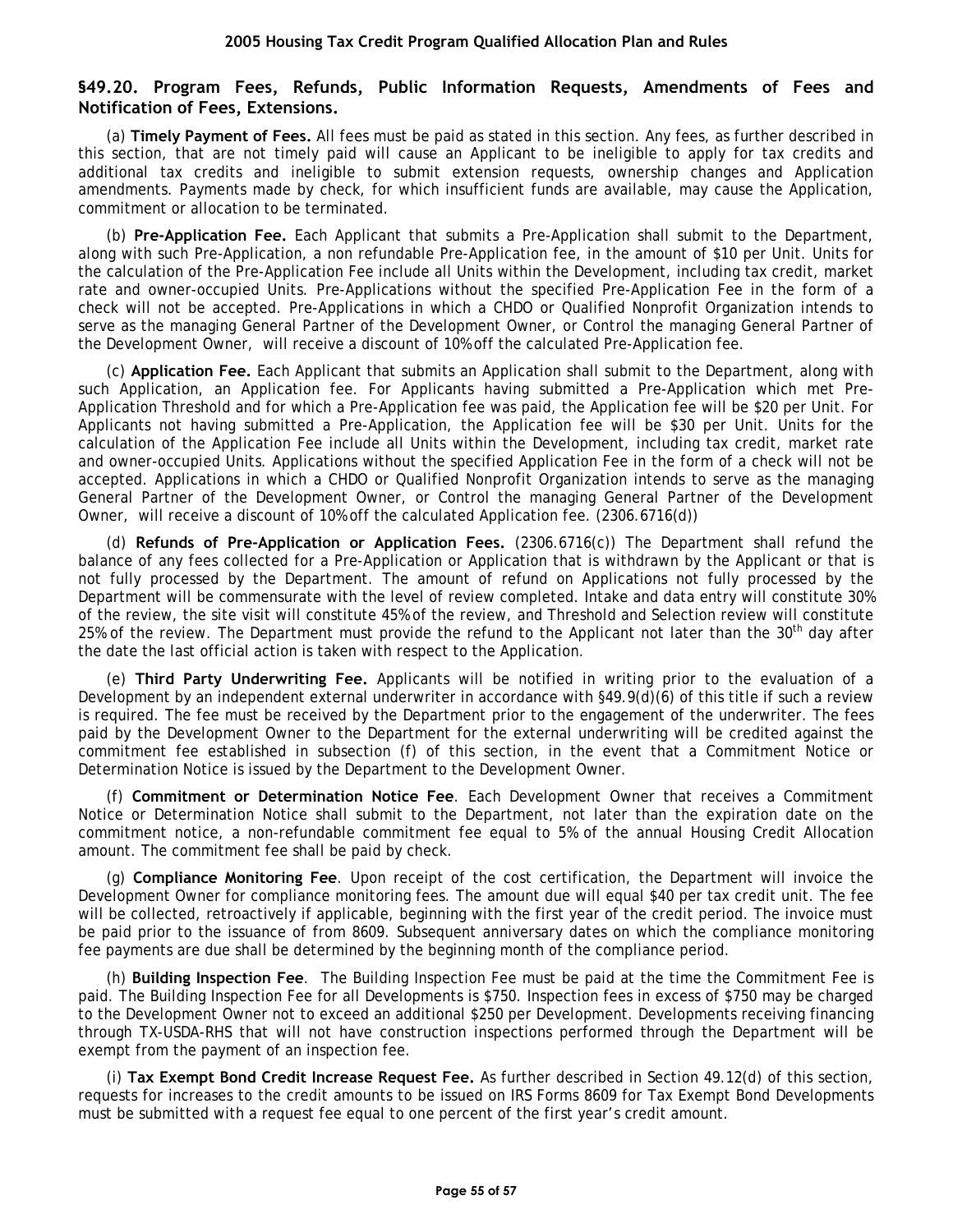<span id="page-55-0"></span>(j) **Public Information Requests**. Public information requests are processed by the Department in accordance with the provisions of the Government Code, Chapter 552. The Texas Building and Procurement Commission (formerly General Services Commission) determines the cost of copying, and other costs of production.

(k) **Periodic Adjustment of Fees by the Department and Notification of Fees**. (2306.6716(b)) All fees charged by the Department in the administration of the tax credit program will be revised by the Department from time to time as necessary to ensure that such fees compensate the Department for its administrative costs and expenses. The Department shall publish each year an updated schedule of Application fees that specifies the amount to be charged at each stage of the Application process. Unless otherwise determined by the Department, all revised fees shall apply to all Applications in process and all Developments in operation at the time of such revisions.

(l) **Extension Requests**. All extension requests relating to the Commitment Notice, Carryover, Substantial Construction Commencement, Placed in Service or Cost Certification requirements shall be submitted to the Department in writing and be accompanied by a non-refundable extension fee in the form of a check in the amount of \$2,500. Such requests must be submitted to the Department no later than the date for which an extension is being requested and will not be accepted any later than this deadline date. The extension request shall specify a requested extension date and the reason why such an extension is required. Carryover extension requests shall not request an extended deadline later than December 1st of the year the Commitment Notice was issued. The Department, in its sole discretion, may consider and grant such extension requests for all items. If an extension is required at Cost Certification, the fee of \$2,500 must be received by the Department to qualify for issuance of Forms 8609. The Board may waive related fees for good cause.

## **§49.21. Manner and Place of Filing All Required Documentation.**

(a) All Applications, letters, documents, or other papers filed with the Department must be received only between the hours of 8:00 a.m. and 5:00 p.m. on any day which is not a Saturday, Sunday or a holiday established by law for state employees.

(b) All notices, information, correspondence and other communications under this title shall be deemed to be duly given if delivered or sent and effective in accordance with this subsection. Such correspondence must reference that the subject matter is pursuant to the Tax Credit Program and must be addressed to the Housing Tax Credit Program, Texas Department of Housing and Community Affairs, P.O. Box 13941, Austin, TX 78711- 3941 or for hand delivery or courier to 507 Sabine, Suite 400, Austin, Texas 78701. Every such correspondence required or contemplated by this title to be given, delivered or sent by any party may be delivered in person or may be sent by courier, telecopy, express mail, telex, telegraph or postage prepaid certified or registered air mail (or its equivalent under the laws of the country where mailed), addressed to the party for whom it is intended, at the address specified in this subsection. Regardless of method of delivery, documents must be received by the Department no later than 5:00 p.m. for the given deadline date. Notice by courier, express mail, certified mail, or registered mail will be considered received on the date it is officially recorded as delivered by return receipt or equivalent. Notice by telex or telegraph will be deemed given at the time it is recorded by the carrier in the ordinary course of business as having been delivered, but in any event not later than one business day after dispatch. Notice not given in writing will be effective only if acknowledged in writing by a duly authorized officer of the Department.

(c) If required by the Department, Development Owners must comply with all requirements to use the Department's web site to provide necessary data to the Department.

#### **§49.22. Waiver and Amendment of Rules.**

(a) The Board, in its discretion, may waive any one or more of these Rules if the Board finds that waiver is appropriate to fulfill the purposes or policies of Chapter 2306, Texas Government Code, or for other good cause, as determined by the Board.

(b) The Department may amend this chapter and the Rules contained herein at any time in accordance with the Government Code, Chapter 2001.

## **§49.23. Deadlines for Allocation of Housing Tax Credits.** (2306.6724)

(a) Not later than September 30 of each year, the Department shall prepare and submit to the Board for adoption the draft QAP required by federal law for use by the Department in setting criteria and priorities for